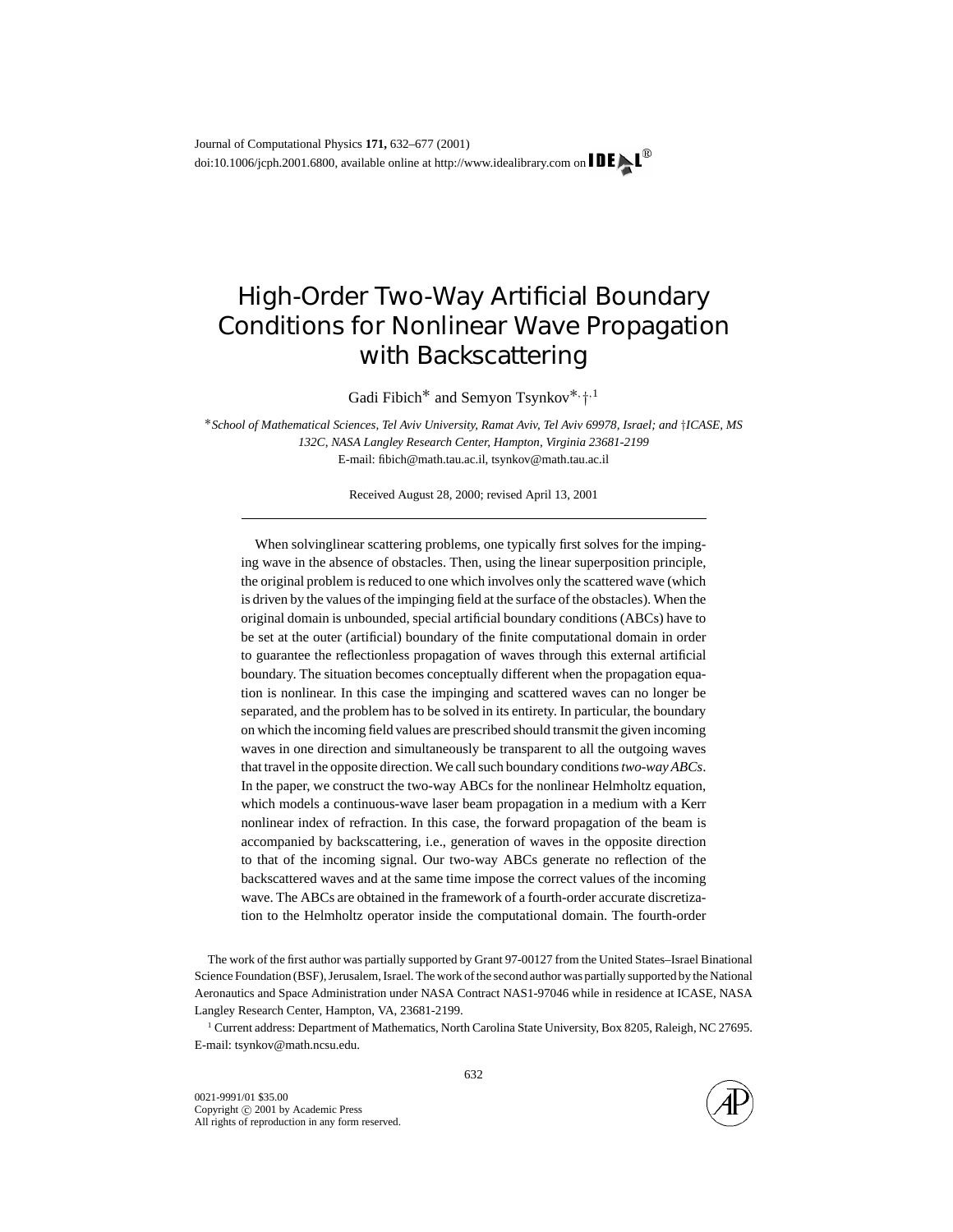convergence of our methodology is corroborated experimentally by solving linear model problems. We also present solutions in the nonlinear case using the two-way ABC which, unlike the traditional Dirichlet boundary condition approach, allows for direct calculation of the magnitude of backscattering.  $\circ$  2001 Academic Press

*Key Words:* artificial boundary conditions (ABCs); two-way ABCs; radiation; Helmholtz equation; nonlinearity; nonparaxiality; fourth-order schemes; selffocusing; backscattering.

## **1. INTRODUCTION**

The Helmholtz equation

$$
\Delta E(x_1, \dots, x_D) + k^2 E = 0, \quad \Delta = \frac{\partial^2}{\partial x_1^2} + \dots + \frac{\partial^2}{\partial x_D^2}
$$
 (1)

models time-harmonic wave propagation in *D* dimensions. The simplest case is when  $k \equiv k_0$ , which corresponds to propagation of waves through a homogeneous medium. For example, in optics *E* is the electric field,  $k_0 = \omega_0 n_0/c$  is the wavenumber,  $\omega_0$  is frequency,  $n_0$  is the (linear) index of refraction of the medium, and *c* is the speed of light.

In many applications, one wants to solve Eq. (1) in the presence of an impinging wave field and boundaries, which can be either surfaces of obstacles or interfaces between different media. The source of the impinging wave is prescribed by a relation of the form

$$
E_{\text{inc}} = E_{\text{inc}}^0 \quad \text{on } \Sigma_{\text{source}}, \tag{2}
$$

where  $\Sigma_{source}$  can, for example, be a point (i.e., a point source) or a plane (i.e., a plane wave), and  $E_{\text{inc}}^0$  is given. The physical properties of surfaces and/or interfaces, i.e., how they handle the impinging wave in terms of propagation through and/or reflection, are given by *linear* operator relations of the form

$$
L[E] = 0 \quad \text{on } \Sigma_{\text{interface}}.\tag{3}
$$

For example, if  $\Sigma_{\text{interface}}$  is the surface of a perfect conductor, then (3) reduces to  $E = 0$  on  $\Sigma_{\text{interface}}$  (total reflection).

Since Eqs. (1)–(3) are linear, one can solve the scattering problem in two sequential stages as follows. The solution is split into two components

$$
E=E_{\text{inc}}+E_{\text{scat}}.
$$

At the first stage one solves for the incoming wave field *E*inc, which is the solution of Eq. (1) in  $\mathbb{R}^D$  in the absence of any obstacles and/or interfaces, driven by the known source term (2). Typically, one can write this solution explicitly as a superposition of plane and/or spherical waves. Then, at the second stage, one solves for the scattered wave field  $E_{\text{scat}}$ , which satisfies Eq. (1) with no sources, subject to the boundary condition

$$
L[E_{\text{scat}}] = -L[E_{\text{inc}}] \quad \text{on } \Sigma_{\text{interface}},
$$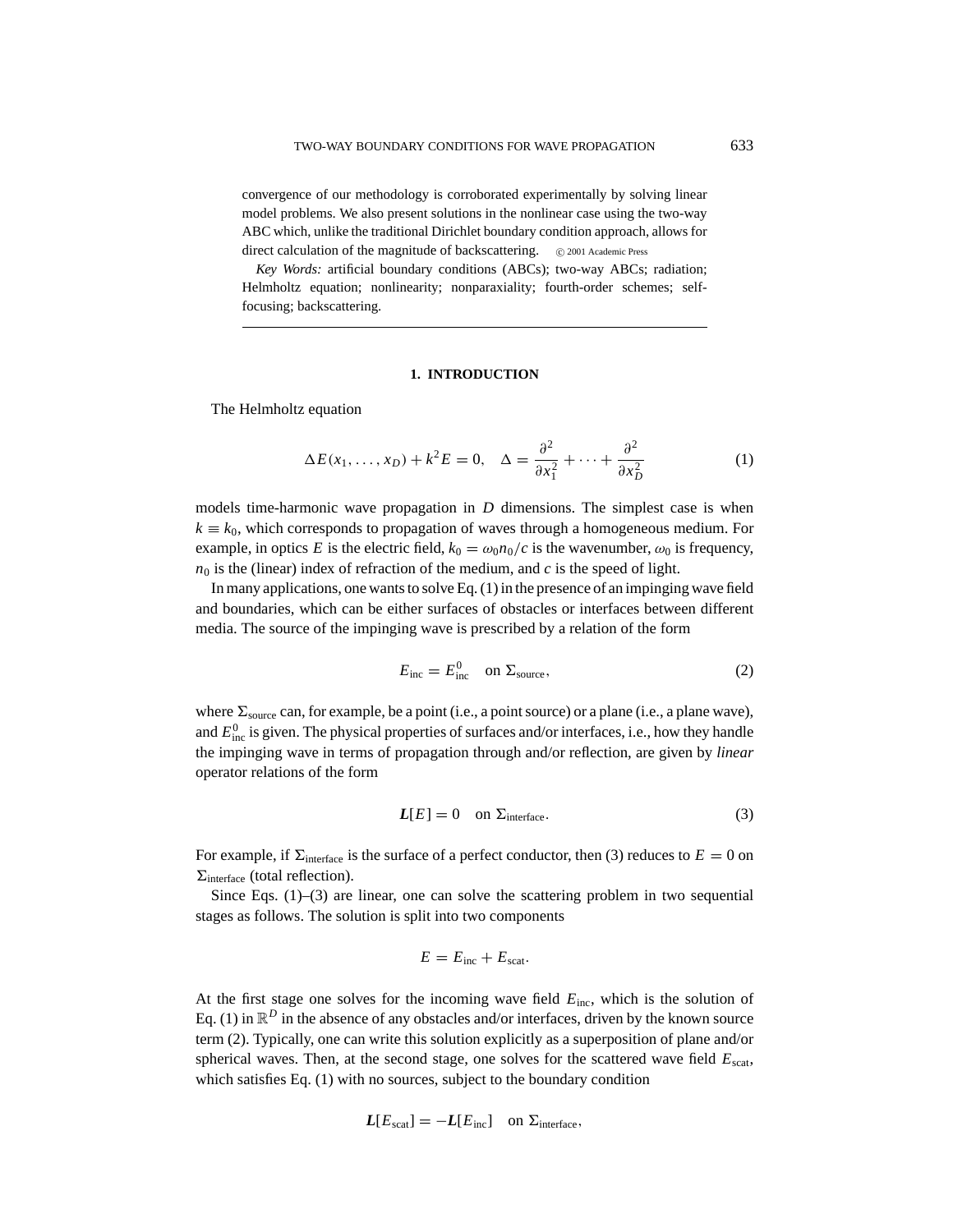which directly follows from (3). In the process of solving numerically for  $E_{scat}$ , one has to replace  $\mathbb{R}^D$  with a bounded computational domain. In doing so, one needs to introduce *the artificial boundary conditions* (ABCs), see [34], which make the boundary transparent for outgoing waves and guarantee the solvability of the truncated problem on the finite computational domain, such that the computed solution is close to the original infinitedomain solution.

In addition to the simplest case  $k \equiv k_0$ , there are numerous applications where the medium is nonhomogeneous, i.e.,  $k = k(x_1, \ldots, x_n)$ . In this case, one may also need to solve for the incoming field *E*inc numerically (using ABCs), rather than analytically. However, as this problem is linear as well, one can still employ the linear superposition principle and thus solve first for  $E_{\text{inc}}$  and then for  $E_{\text{scat}}$ .

In the current study, we consider a more complex case where *k* also depends on the field intensity, i.e.,  $k = k(\omega_0, |E|^2)$ . For example, the propagation of an intense continuous-wave (cw) laser beam2 through a Kerr-type medium such as water or silica, is described by Eq. (1) with  $k^2 = k_0^2(1 + \epsilon |E|^2)$ , where  $\epsilon = 4\epsilon_0 cn_2$  and  $n_2$  in the Kerr coefficient (e.g., [4, 21]). In this case, beam propagation is governed by the nonlinear Helmholtz equation (NLH)

$$
\Delta E + k^2 E = 0, \quad k^2 = k_0^2 (1 + \epsilon |E|^2). \tag{4}
$$

We note that the natural definition of the index of refraction is in the frequency domain. In the time domain, the cubic nonlinearity becomes a nonlocal convolution, which, in the case of almost-monochromatic wavepackets, reduces, to leading order, to a cubic nonlinearity; see Section 8.7 and Ref. [8] for more details. Because of the nonlinearity in the equation of propagation (4), the components  $E_{\text{inc}}$  and  $E_{\text{scat}}$  can no longer be decoupled as in the linear case. From a numerical point of view, this nonlinear coupling adds a new twist to the construction of the ABCs, since the Kerr medium interface at  $z = 0$  is required to transmit  $E_{\text{inc}}$  in one direction and, at the same time, transmit  $E_{\text{scat}}$  in the opposite direction. Deriving and implementing this *two-way ABC* in the discrete nonlinear framework is a key emphasis of this study.

# **2. PHYSICAL MODEL**

Although our numerical approach is quite general, in order to motivate the presentation we relate it to a specific physical problem, namely that of an intense laser beam propagating through a nonlinear Kerr medium. The Kerr medium is located in the half-space  $z \ge 0$ ; the directions of increasing and decreasing *z* are called right and left, respectively; and the wave source in the model is a right-traveling beam, impinging on the Kerr medium at  $z = 0$ . Therefore, the only physical boundary in the model is the transverse two-dimensional  $(x, y)$ plane at  $z = 0$ . For simplicity, we assume that the input beam is radially symmetric in the transverse plane and denote the transverse coordinate by  $r = \sqrt{x^2 + y^2}$ . For the purpose of solving the problem numerically, the original unbounded physical domain  $0 \le z \le +\infty$  is replaced with the truncated domain  $0 \le z \le z_{\text{max}}$ . Therefore, the left computational boundary at  $z = 0$  coincides with the Kerr medium interface, and the right computational boundary at  $z = z_{\text{max}}$  is a far-field artificial boundary. The desired behavior of the solution at the boundaries  $z = 0$  and  $z = z_{\text{max}}$  is described in the remainder of this section.

<sup>&</sup>lt;sup>2</sup> A cw laser beam is a time-harmonic monochromatic wave, as opposed to, say, pulses and wave packets.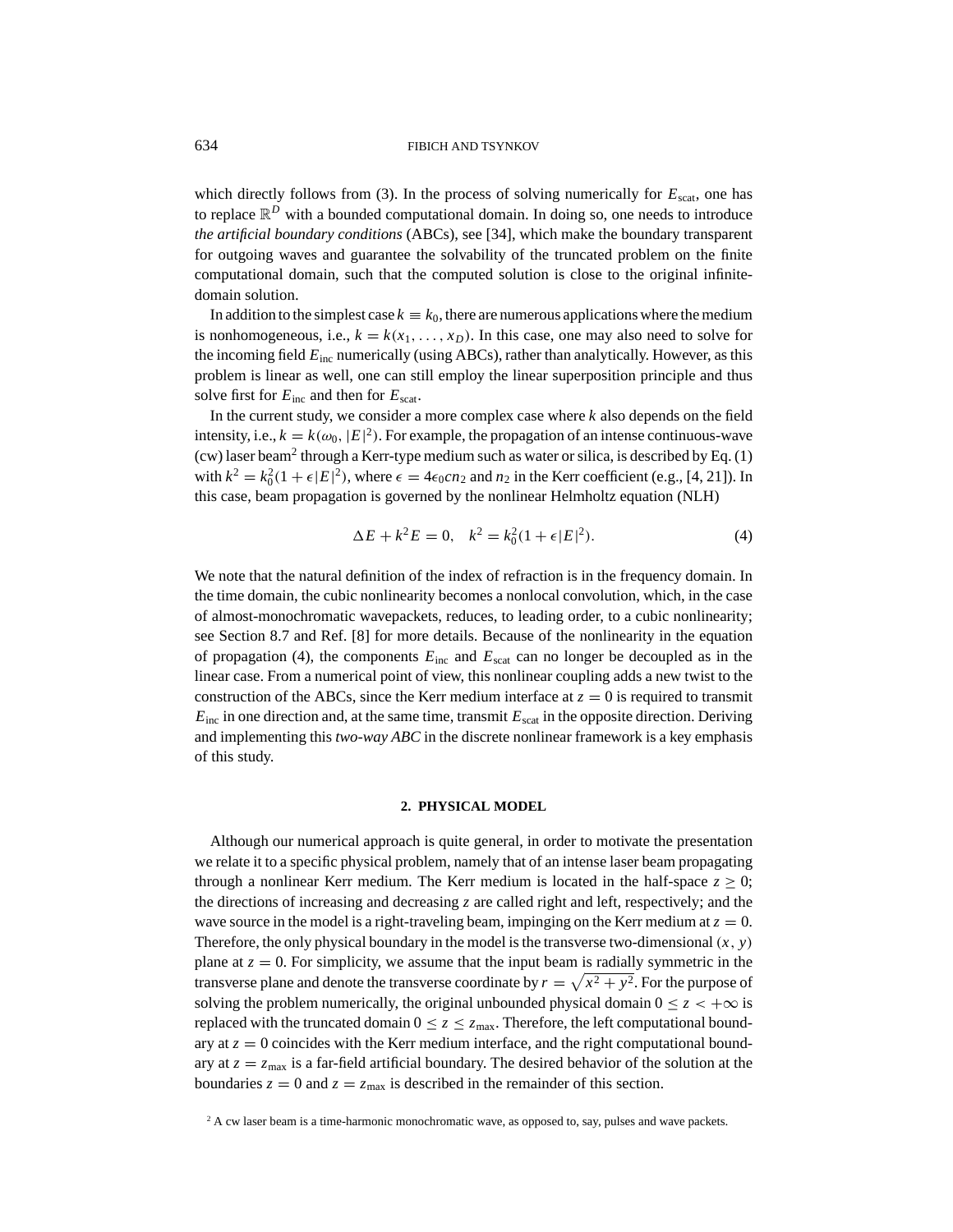#### 2.1. *Two-Way Propagation of Waves at Media Interface*

At  $z = 0$ , the electric field E has both incoming and backscattered components. The value of the incoming wave upon entering the nonlinear medium is given by

$$
E_{\rm inc}(r, 0) = E_{\rm inc}^0(r). \tag{5}
$$

The backscattered field at  $z = 0$  cannot be known ahead of time, because backscattered waves originate inside the domain and subsequently propagate toward the left boundary (see Section 7.1.1 for more details). The simplest formulation of the problem, which is the one used in this study, is to require that the boundary  $z = 0$  be completely transparent to all backscattered waves. Consequently, the two-way ABC at  $z = 0$  has to ensure the reflectionless propagation of backscattered waves through the boundary (*a radiation boundary condition*) and at the same time correctly prescribe the incoming signal (5).

The main idea in our implementation of two-way ABCs is the following. The overall solution *E* is composed of outgoing waves  $E_{\text{out}}$  that propagate through  $z = 0$  with no reflection, and an incoming wave  $E_{\text{inc}}$ , which is prescribed at  $z = 0$ . Assume that outgoing waves  $E_{\text{out}}$  satisfy a homogeneous boundary condition  $\boldsymbol{B} E_{\text{out}} = 0$ , where  $\boldsymbol{B}$  denotes a linear nonreflecting boundary operator. The incoming wave  $E_{\text{inc}}$  cannot satisfy this boundary condition, because otherwise the solution *E* would not be unique. Therefore, if we apply the operator *B* to  $E = E_{\text{out}} + E_{\text{inc}}$ , we obtain  $\mathbf{B}E = \mathbf{B}E_{\text{out}} + \mathbf{B}E_{\text{inc}} = \mathbf{B}E_{\text{inc}} \neq 0$ . Since the incoming wave  $E_{inc}$  is given [see (5)], we see that the nonhomogeneous relation  $\boldsymbol{B}E =$  $BE<sub>inc</sub>$  can serve as a two-way ABC with the desired properties. In the present study the implementation of this idea is carried out through linearization in an iterative framework with subsequent analysis of the linear problem in Fourier space. A detailed description of the procedure is given in Section 4 for the continuous formulation of the problem, and in Section 6 for the discrete formulation of the problem.

Our construction of a two-way ABC is based on the assumption of reflectionless propagation of all left-going waves, as well as the incident right-going wave, through  $z = 0$ . A more accurate physical model should, of course, include reflections from the media interface  $z = 0$ , because the linear index of refraction can be discontinuous across this interface (see Section 8.2 for more details). These reflections can result in different values of the incoming wave field on two sides of the interface, i.e.,  $E_{\text{inc}}(r, -0) \neq E_{\text{inc}}(r, +0)$ . In the current study we disregard this effect, which can be interpreted as either considering  $E_{\text{inc}}^0$ of (5) to be the part of the incoming wave that has already been transmitted past the  $z = 0$ interface, or assuming continuity of the wavenumber across the interface. Similarly, we neglect the reflection of backscattered waves by the media interface at  $z = 0$ . In Section 8.2 we briefly comment on how one can incorporate a reflecting interface (i.e., discontinuity in  $k$  at  $z = 0$ ) in the methodology that we are building. In fact, we consider this one of the future extensions of our current work.

## 2.2. *Behavior as*  $z \rightarrow +\infty$

Basically, as  $z \to +\infty$ , we require that *E* have no left-propagating components. In this study we assume that at large distances propagation is diffraction-dominated and the field amplitude decays to zero, i.e.,  $\lim_{z\to\infty} \max_{0\leq r\leq\infty} |E(r, z)| = 0$ , so that

$$
\lim_{z \to +\infty} k^2 = k_0^2.
$$

Therefore, at large *z*'s the solution is a linear superposition of right-traveling waves.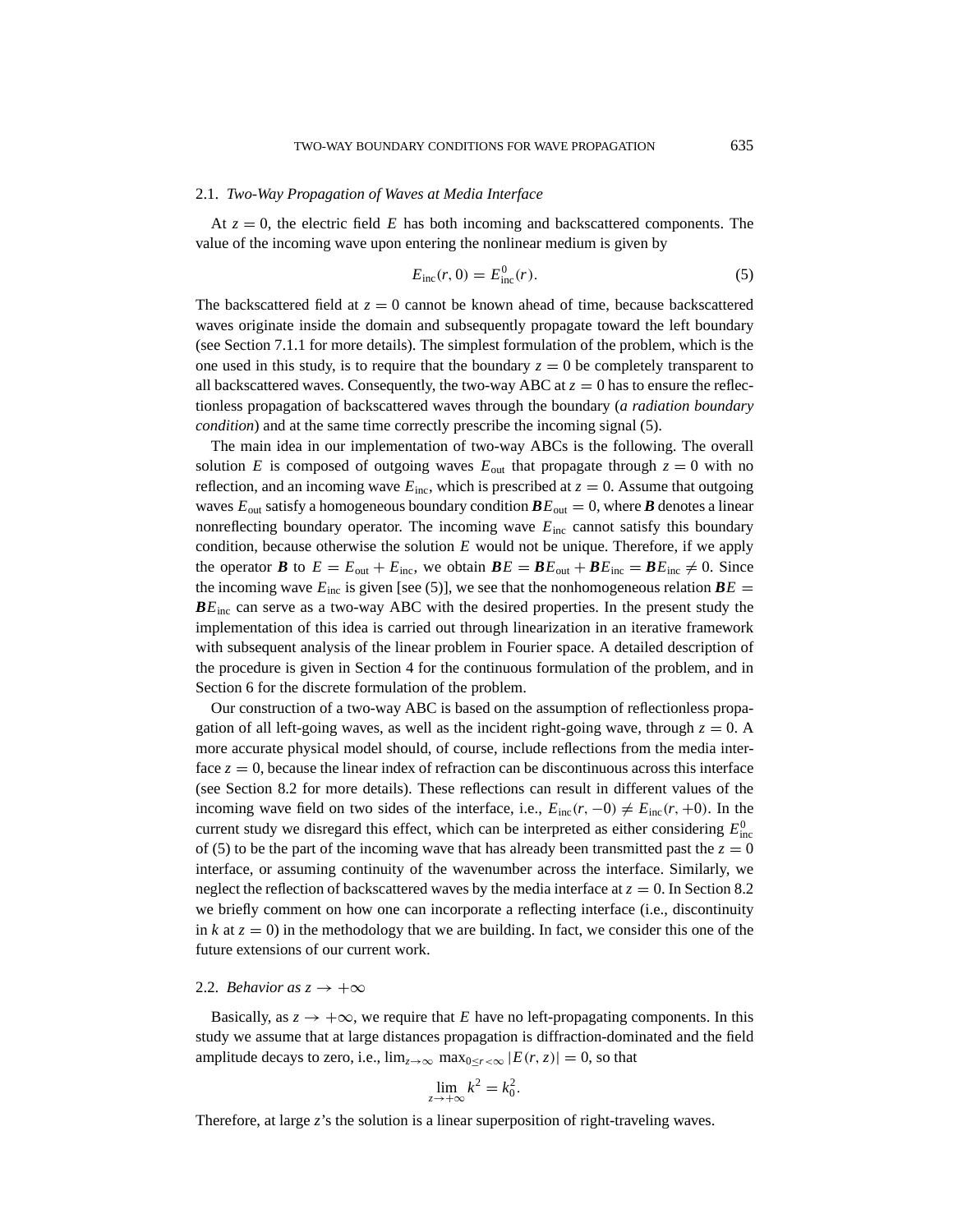As mentioned, the simulation is carried out on a truncated domain  $0 \le z \le z_{\text{max}}$  (see Sections 5 and 6). Therefore, the desired behavior of the solution as  $z \rightarrow +\infty$  has to be captured by a far-field ABC at the artificial boundary  $z = z_{\text{max}}$ . This boundary condition should guarantee the reflectionless propagation of all the waves traveling toward  $z = +\infty$ .

#### **3. PARAXIAL APPROXIMATION**

Most research on wave propagation in a Kerr medium has been carried out in the framework of the nonlinear Schrödinger equation (NLS), rather than the NLH. We now briefly describe how one derives the NLS from the NLH and quote some results on wave propagation in the NLS model. For more information on NLS theory, see, e.g., [10, 21, 31, 32].

For reasons that will become clear, we consider the NLH in  $\mathbb{R}^D$  with a general power-law nonlinearity

$$
\Delta E + k^2 E = 0, \quad k^2 = k_0^2 (1 + \epsilon |E|^{2\sigma}).
$$

We denote the axial coordinate by  $z := x_D$  and assume radial symmetry in the transverse plane of the first  $D - 1$  coordinates, i.e.,

$$
E = E(r, z), \quad r = \sqrt{x_1^2 + \dots + x_{D-1}^2}.
$$

We also separate the slowly varying envelope  $\psi$  from the fast oscillations, and we introduce the nondimensional variables

$$
E = (r_0 k_0 \sqrt{\epsilon})^{-1/\sigma} \exp(ik_0 z) \psi(\tilde{r}, \tilde{z}), \quad \tilde{r} = \frac{r}{r_0}, \quad \tilde{z} = \frac{z}{2L_{DF}},
$$

where  $r_0$  is the initial beam width and  $L_{DF} = k_0 r_0^2$  is the diffraction length. After dropping the tildes, the equation for the amplitude  $\psi$ , in nondimensional form, is given by

$$
\gamma_{\rm np} \psi_{zz} + i \psi_z + \Delta_\perp \psi + |\psi|^{2\sigma} \psi = 0,
$$

where the transverse Laplacian is

$$
\Delta_{\perp} = \frac{\partial^2}{\partial x_1^2} + \dots + \frac{\partial^2}{\partial x_{D-1}^2} = \frac{\partial^2}{\partial r^2} + \frac{D-2}{r} \frac{\partial}{\partial r},
$$

and

$$
\gamma_{\rm np} = \bigg(\frac{1}{2r_0k_0}\bigg)^2.
$$

In typical physical setups the beam width  $r_0$  is much larger than the wavelength  $\lambda$ , which implies that  $0 < \gamma_{np} \ll 1$  (or, equivalently, in dimensional variables, that  $\psi_{zz} \ll k_0 \psi_z$ ). Therefore, it is customary to employ the *paraxial approximation*, i.e., neglect the  $\gamma_{np}\psi_{zz}$ term. In that case, NLH reduces to the nonlinear Schrödinger equation (NLS):

$$
i\psi_z + \Delta_\perp \psi + |\psi|^{2\sigma} \psi = 0. \tag{6a}
$$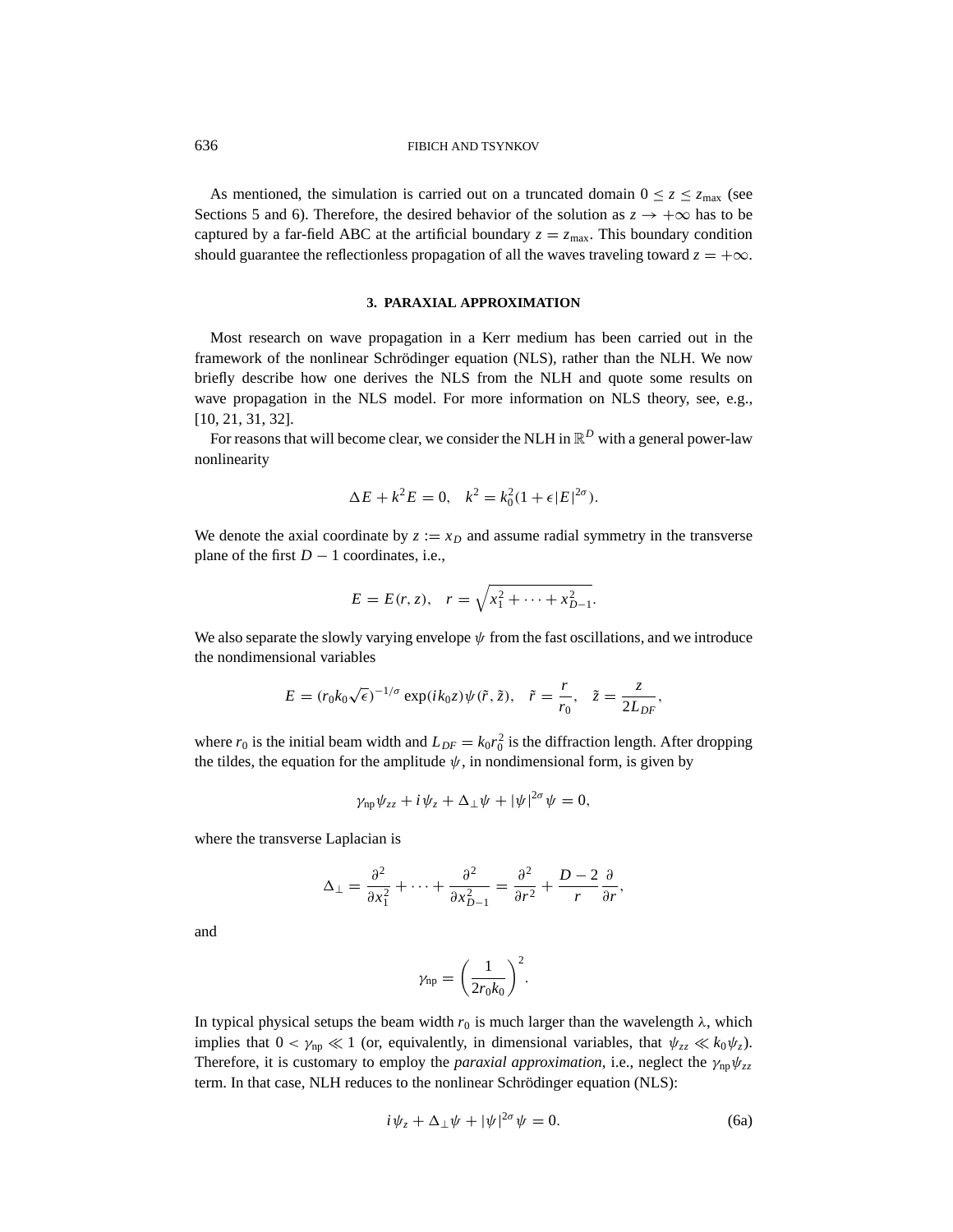The NLS is an evolution equation where *z* plays the role of "time" and the initial condition is given at  $z = 0$  for all *r*:

$$
\psi(r,0) = E_{\text{inc}}^0(r). \tag{6b}
$$

Therefore, under the paraxial approximation one approximates a boundary-value problem for the NLH with an initial-value problem for the NLS. Since the NLS accounts only for the forward-propagating wave, backscattering effects are neglected in this model. The question arises, therefore, whether and how the results of the NLS model remain valid at the NLH level, or alternatively, how these results are affected by backscattering. As of yet, almost no rigorous studies of these issues have been conducted. We therefore hope that the current study, which focuses primarily on developing a computational methodology for solving the NLH, will provide a means for numerically comparing the NLH and the NLS in the future.

Let us now proceed with describing some specific results in the NLS model which are interesting to look at in the framework of the NLH.

# 3.1. *Critical Self-Focusing—Arrest of Collapse*

We recall that the focusing NLS (6a) is called *subcritical*, *critical*, or *supercritical*, when  $\sigma(D-1)$  is less than, equal to, or greater than 2, respectively. It is known that the solutions of both critical and supercritical NLS can actually develop singularities, i.e., blow up, at a finite *z*. There is, however, a marked difference between these two cases, as near the singularity nonlinearity dominates over diffraction in the supercritical case, while they are of the same magnitude in the critical case. As a result, unlike the supercritical case, singularity formation in the critical NLS is highly sensitive to perturbations, which can arrest the blowup even when they are small [10, 11]. In this paper we focus on the critical case, which corresponds to the physical self-focusing ( $\sigma = 1$  and  $D - 1 = 2$ ). In that case, solutions of the NLS can become singular (i.e., blow up) after finite propagation distance, provided that their initial power  $(L^2$  norm) is above a certain threshold  $N_c$ , which is called *the critical power*.

The observation that the paraxial approximation breaks down near the singularity has been already noted by Kelley, in his celebrated paper on self-focusing [16]. Feit and Fleck [7] were the first to demonstrate that nonparaxiality of the beam can arrest the blowup, by showing numerically that initial conditions that lead to singularity formation in the NLS result in focusing–defocusing oscillations in the NLH. In these simulations, however, they did not solve a true boundary-value problem for the NLH. Instead, they solved an initial-value problem for a "modified" NLH that describes the right-going wave only (while introducing several additional assumptions along the way). Akhmediev and collaborators [1, 2] analyzed an initial-value problem for a different "modified" NLH; their numerical simulations also suggested that nonparaxiality arrests the singularity formation. Both numerical approaches ([7] and [1, 2]), however, failed to fully account for the effect of backscattering. Fibich [9] applied asymptotic analysis to derive an ODE in *z* for self-focusing in the presence of small nonparaxiality. His analysis suggests that nonparaxiality indeed arrests the singularity formation, resulting instead in decaying focusing–defocusing oscillations. However, backscattering effects were neglected in this asymptotic analysis.

Since there are no singularities in nature (i.e., the laser beam continues to propagate beyond the NLS blowup point), a natural question is whether initial conditions that lead to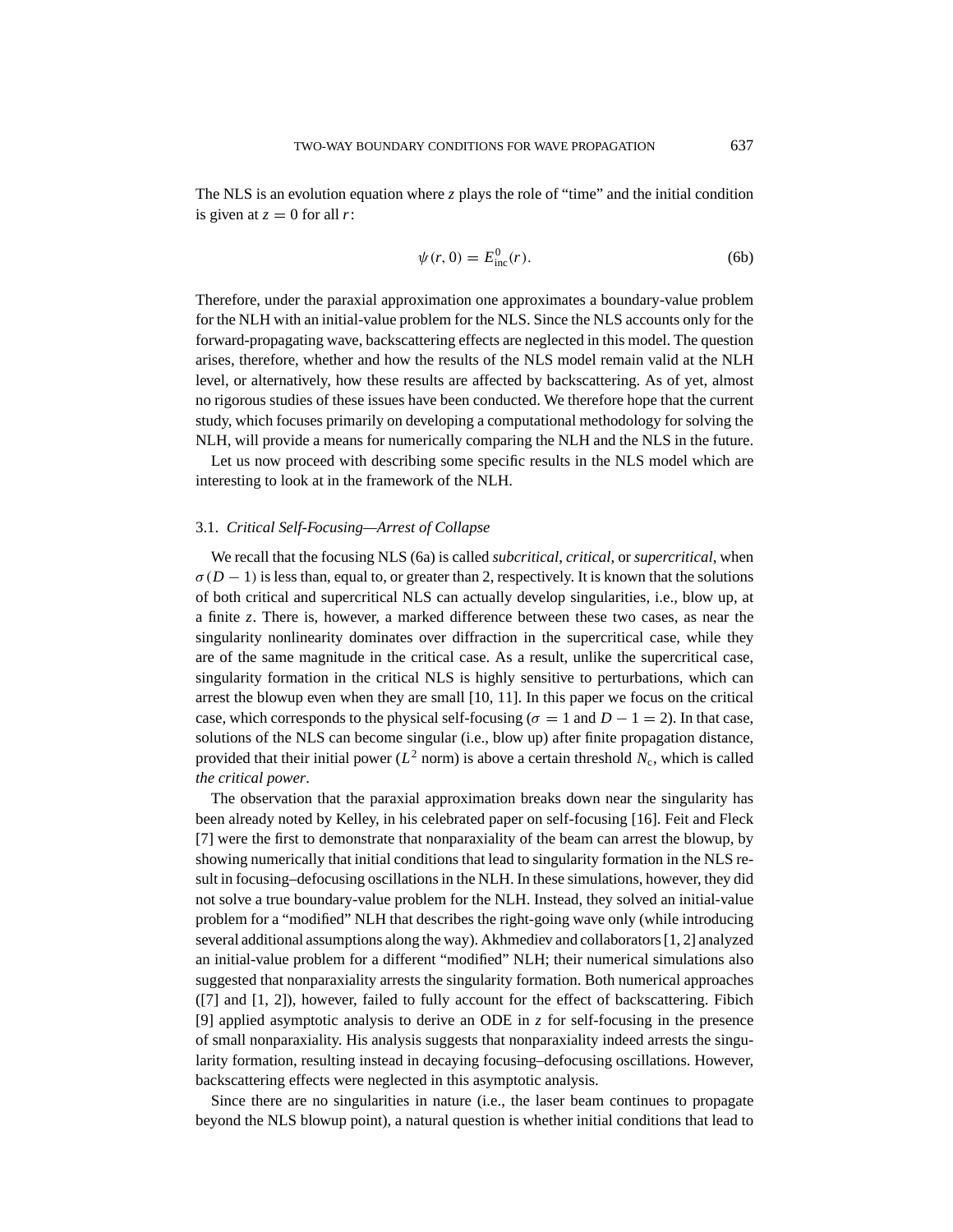blowup in the NLS correspond to global solutions of the corresponding NLH. To the best of our knowledge, the very issue of the solvability of the NLH still remains unresolved, including the critical case  $\sigma(D-1) = 2$ . Therefore, we are interested in solving numerically the critical NLH *as a true boundary-value problem*, in order to address this question. Another issue of interest in the critical case is calculating the amount of power which is backscattered for beams which do not blow up in the NLS model. We note that at present, there are no data coming from either analysis or numerical simulations, on the actual extent of backscattering, besides the general notion that it should be small.

In order to simplify the calculations, we consider the critical NLH with  $D = 2$  and  $\sigma = 2$ , i.e.,

$$
\left[\frac{\partial^2}{\partial z^2} + \frac{\partial^2}{\partial r^2}\right] E(z, r) + k^2 E = 0, \quad k^2 = k_0^2 (1 + \epsilon |E|^4),\tag{7}
$$

which corresponds to the critical NLS

$$
i\psi_z + \psi_{rr} + |\psi|^4 \psi = 0.
$$
 (8)

Based on the insight gained from NLS theory, we can expect that the results for the critical NLH with  $D = 2$  and  $\sigma = 2$  would also apply for the critical NLH with  $D = 3$  and  $\sigma = 1$ .

## **4. NONLINEAR ITERATION APPROACH**

In this section we use a continuous formulation to outline and motivate the iterative numerical approach that we adopt in this study for solving the foregoing nonlinear wave propagation problem. The actual derivation, however, is done completely at the discrete level in Sections 5 and 6.

We are interested in solving the NLH (7) in the half-space  $z \ge 0$ , subject to boundary condition (5) for the incoming field, decay in the transverse direction

$$
\lim_{r \to \infty} E(r, z) = 0,
$$

and radiation conditions at  $z = 0$  and  $z = +\infty$  for the outgoing waves, as discussed in Sections 2.1 and 2.2. We build the iteration algorithm as follows. First, we define the *linear* version of the problem as

$$
L_F[E] = 0,\t\t(9)
$$

where

$$
\boldsymbol{L}_F = \left[\frac{\partial^2}{\partial z^2} + \frac{\partial^2}{\partial r^2}\right] + k_0^2 (1 + \epsilon F(r, z)),\tag{10}
$$

 $F(r, z)$  is a given function, and *E* satisfies the same boundary conditions as in the nonlinear problem. Then, we find the solution of the nonlinear problem (7) using the iterations

$$
L_{F^{(n)}}[E^{(n+1)}] = 0, \quad F^n = |E^{(n)}|^4 \quad \text{for } n = 0, 1, 2, \dots, \mathcal{N}, \tag{11}
$$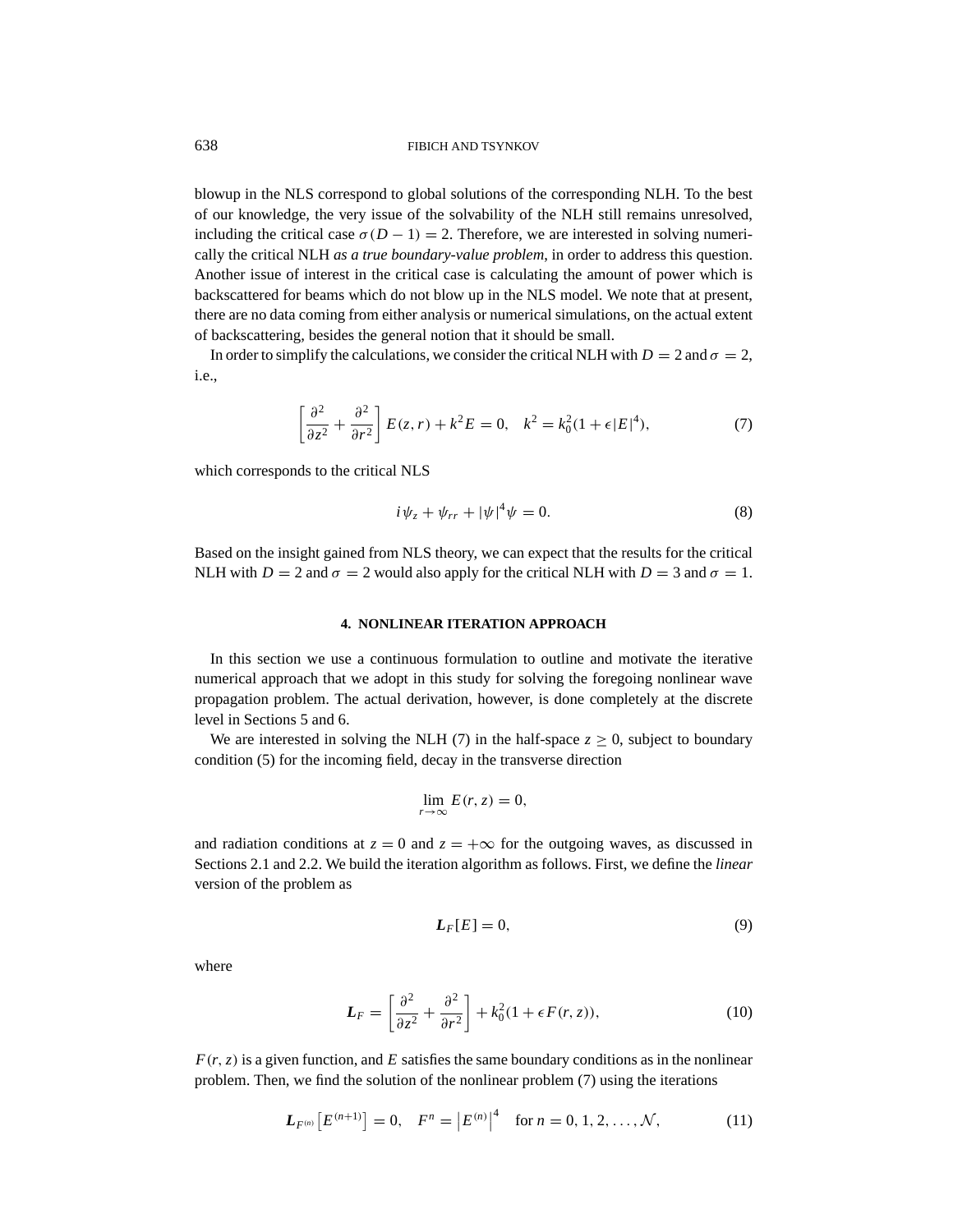with the initial guess  $E^{(0)}(r, z) \equiv 0$ . Since there is no rigorous theory that guarantees the convergence of algorithm (11), our simulations (see Section 7) serve as a numerical test for the convergence of these iterations. In Section 8.3 we briefly discuss alternative approaches to the nonlinear iterations.

We note that iterative approaches have been used previously in numerical simulations of problems over infinite domains, although in completely different settings; see, e.g., [12, 13, 22].

#### 4.1. *Iterative Solution of the Variable-Coefficient Linear Equation*

In general, one can use any linear Helmholtz solver to solve equation (11) with respect to  $E^{(n+1)}$  while keeping  $F^{(n)}$  frozen. In this study we solve (11) also iteratively as

$$
L_0\big[E^{(m+1)}\big] = -\epsilon k_0^2 F^{(n)} \cdot E^{(m)} \quad \text{for } m = 0, 1, 2, \dots, \mathcal{M}(n), \tag{12}
$$

where

$$
L_0 = \left[\frac{\partial^2}{\partial z^2} + \frac{\partial^2}{\partial r^2}\right] + k_0^2.
$$

Note that the function  $F^{(n)}$  does not change in the course of the iterations (12).

By rewriting formula (12) in the form

$$
E^{(m+1)} = L_0^{-1} \left[ -\epsilon k_0^2 F^{(n)} \cdot E^{(m)} \right],
$$

we see that it formally corresponds to the standard fixed point iteration scheme. Therefore, these iterations are more likely to converge when the right-hand side (RHS) is small. We note that this occurs when  $\epsilon F^{(n)} \ll 1$ , i.e., when the nonlinearity in the NLH is weak  $(k^2 \approx k_0^2)$ . We can expect this to be the case in physical self-focusing for the following reason. The Kerr coefficient of the medium  $n_2$  is so small that even for intense laser beams, upon entering the nonlinear medium,  $\epsilon |E_{\text{inc}}^0|^2 \ll 1$ . In the framework of the NLS model, if the initial beam power is above the threshold for collapse, the nonlinear contribution to the index of refraction  $\epsilon |E|^2$  [see (4)] would eventually become comparable to the linear one  $n_0$ . However, the asymptotic analysis in [9] suggests that nonparaxiality arrests self-focusing when  $\epsilon |E|^2 \ll 1$ . As a result,  $k^2 \approx k_0^2$  for all  $z \ge 0$ .

## 4.2. *Direct Solution of the Constant-Coefficient Linear Equation*

At each iteration of the inner loop (12), we solve a linear constant-coefficient equation of the form

$$
L_0 E = \Phi(r, z), \tag{13a}
$$

where the RHS  $\Phi$  is given by

$$
\Phi = -\epsilon k_0^2 F^{(n)} \cdot E^{(m)}.\tag{13b}
$$

Equation (13a), with  $\Phi$  given by (13b) and subject to the boundary conditions discussed above, is solved in the following way. We use Fourier decomposition in the transverse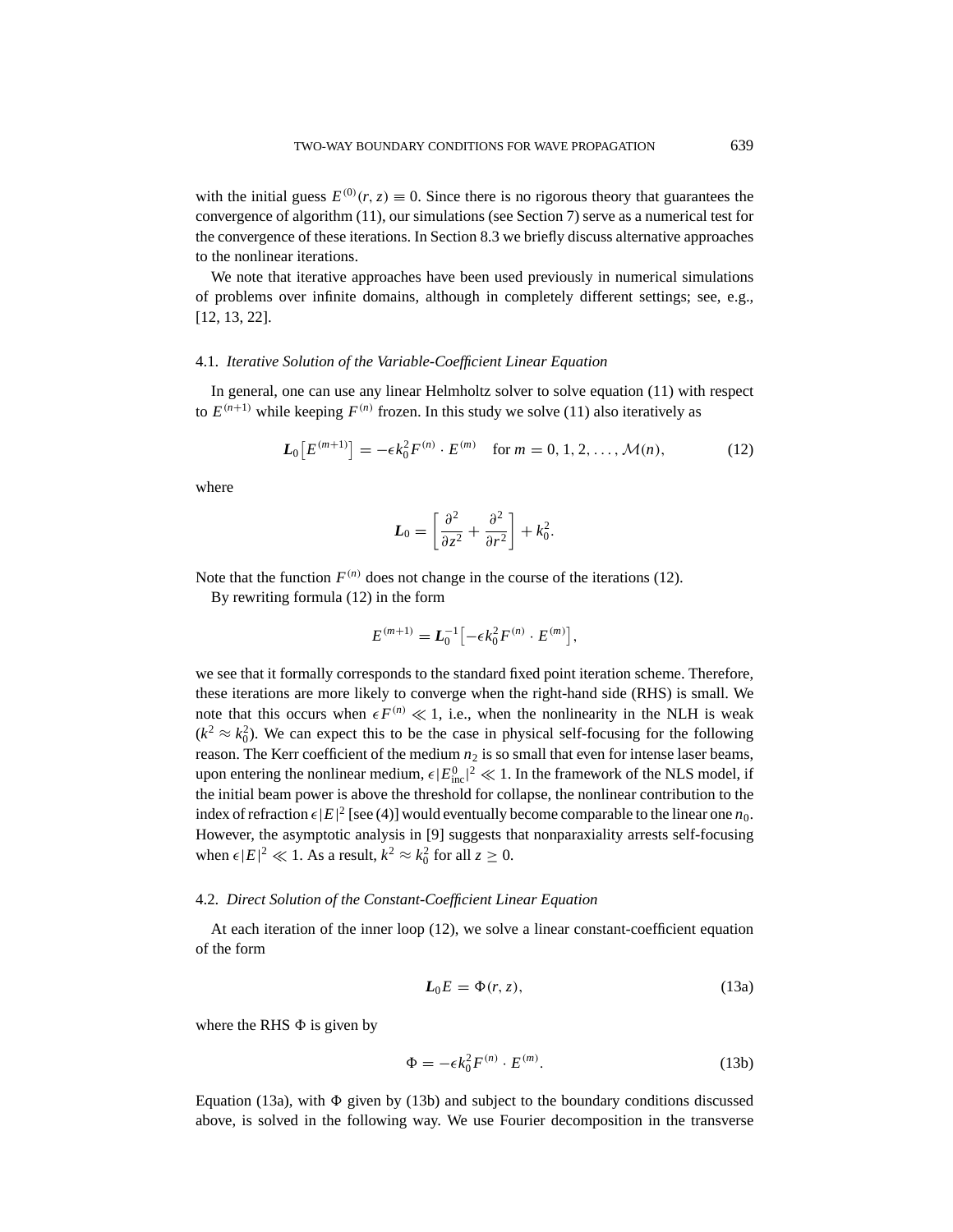direction for the solution *E*, the RHS  $\Phi$ , and boundary data  $E_{\text{inc}}^0(r)$ :

$$
E(r, z) = \sum_{l} u^{l}(z) \cos(lr),
$$
  
\n
$$
\Phi(r, z) = \sum_{l} f^{l}(z) \cos(lr),
$$
  
\n
$$
E_{\text{inc}}^{0}(r) = \sum_{l} u_{\text{inc}}^{0,l} \cos(lr).
$$
\n(14)

Because of the orthogonality of the Fourier modes, the *l*-th Fourier mode  $u^l(z)$  of  $E(r, z)$ satisfies the ordinary differential equation

$$
u_{zz}^l(z) + k_l^2 u^l(z) = f^l(z), \quad k_l^2 = k_0^2 - l^2,\tag{15}
$$

subject to the Dirichlet condition for the right-going wave at  $z = 0$  [cf. (5)],

$$
u_{\text{inc}}^l(0) = u_{\text{inc}}^{0,l};\tag{16}
$$

a radiation condition for the left-going wave at  $z = 0$ ; and a radiation condition at  $z = +\infty$ . It is at this level, i.e., after the separation of variables, that we implement the two-way ABC at  $z = 0$  and the radiation boundary condition at  $z = +\infty$ . For that, we use the concept of the *one-way Helmholtz equations.*<sup>3</sup>

*4.2.1. One-way Helmholtz equations and the radiation principle.* Equation (15) admits 4.2.1. One-way Helmholtz equations and the radiation principle. Equation (15) admits two linearly independent eigenfunctions:  $u^{(1)} = e^{i\sqrt{k_1^2}z}$  and  $u^{(2)} = e^{-i\sqrt{k_1^2}z}$ . When  $k_1^2 > 0$ ,  $u^{(1)} = e^{i|k_1|z}$  is the right-propagating wave and  $u^{(2)} = e^{-i|k_1|z}$  is the left-propagating wave, whereas when  $k_l^2 < 0$ ,  $u^{(1)} = e^{-|k_l|z}$  is the right-decaying (evanescent) wave and  $u^{(2)} = e^{|k_l|z}$ is the left-decaying (evanescent) wave. Therefore, the one-way Helmholtz equations that each admits only one of the two eigenfunctions while prohibiting the other one are

$$
u_z - i\sqrt{k_l^2}u = 0,\t\t(17a)
$$

$$
u_z + i\sqrt{k_l^2}u = 0.\t(17b)
$$

Equation (17a) corresponds to the right-traveling or right-evanescent wave  $u^{(1)}$ , and Eq. (17b) corresponds to the left-traveling or left-evanescent wave  $u^{(2)}$ .

As mentioned at the end of Section 2.2, for the purpose of numerical solution we truncate the infinite domain [0,  $+\infty$ ) in *z* and reduce it to the finite interval [0,  $z_{\text{max}}$ ]. The one-way Helmholtz equations (17) can be used as boundary conditions for Eq. (15) on the interval  $[0, z_{\text{max}}]$ . Indeed, if we want to make sure that near both edges of the interval  $[0, z_{\text{max}}]$ the solution is only composed of outgoing waves, then we need to use relation (17a) as the boundary condition at  $z = z_{\text{max}}$  and relation (17b) as the boundary condition at  $z = 0$ :

$$
u_z - i\sqrt{k_l^2}u = 0 \quad \text{at } z = z_{\text{max}},\tag{18a}
$$

$$
u_z + i\sqrt{k_l^2}u = 0 \quad \text{at } z = 0. \tag{18b}
$$

<sup>3</sup> The term "one-way wave equation" was apparently first introduced by Trefethen and Halpern in [33].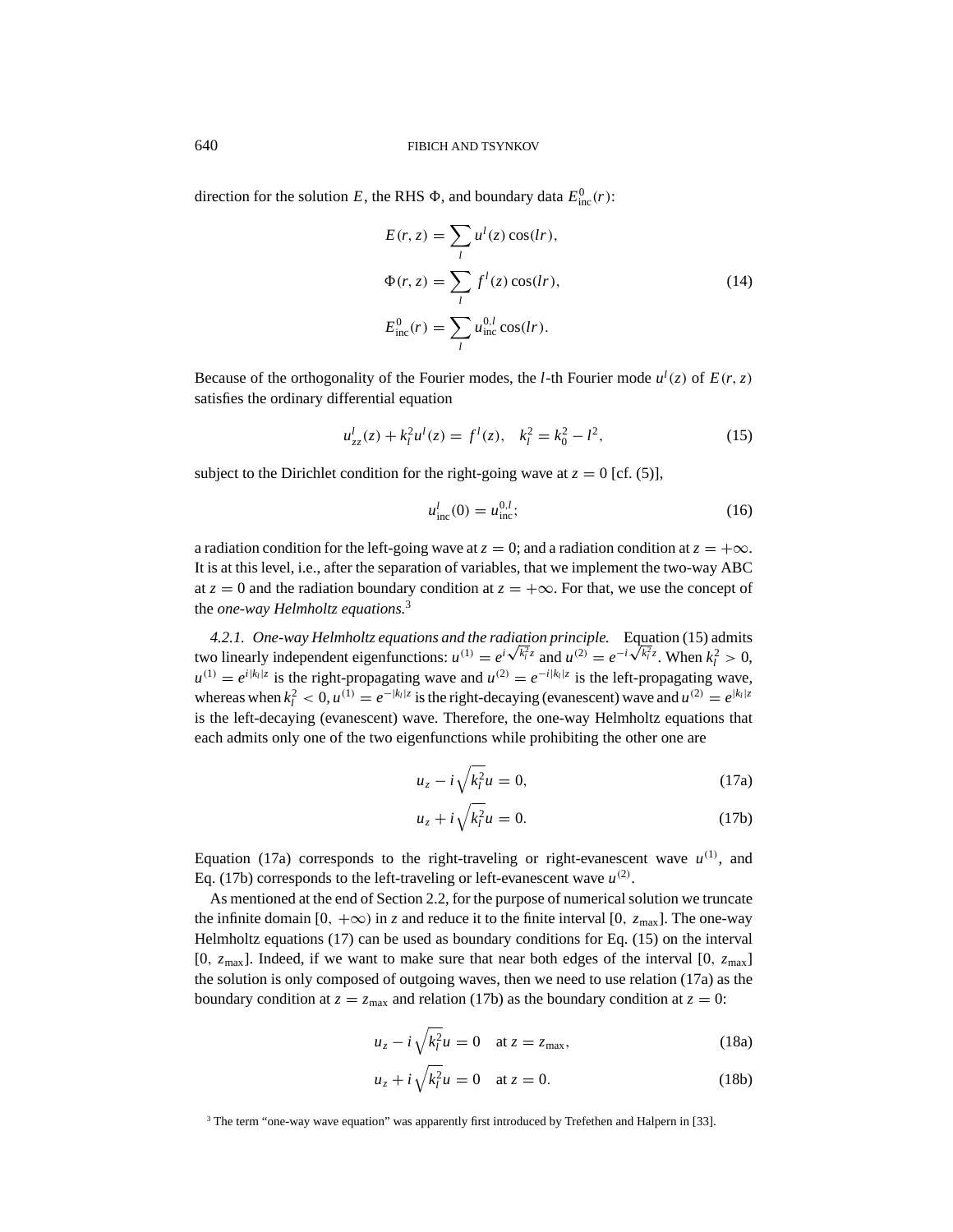Clearly, as the boundary conditions (18a) and (18b) each eliminate one of the two eigenfunctions  $u^{(1)}$  and  $u^{(2)}$ , the homogeneous version of Eq. (15) on [0,  $z_{\text{max}}$ ] (i.e., when  $f^l \equiv 0$ ) with these two boundary conditions is only satisfied by the trivial solution. Consequently, the nonhomogeneous Eq. (15) with boundary conditions (18) is uniquely solvable for any RHS *f* concentrated on the interval  $[0, z_{\text{max}}]$ . From the standpoint of physics, the resulting solution is only composed of waves due to sources located inside  $[0, z_{\text{max}}]$ , which radiate to the right and to the left, and contains no incoming waves from sources outside this interval. A solution of this type is said to satisfy the *radiation principle*.

*4.2.2. Adding the incoming power.* As mentioned above, for the particular problem that we are studying we also need to prescribe the incoming wave at  $z = 0$ , i.e., complement the radiation boundary condition (18b) for the left-traveling waves at  $z = 0$  with a Dirichlet boundary condition (16) for the given right-traveling wave, which altogether will yield the two-way ABC. In the continuous framework, this can be done as follows. The incoming two-way ABC. In the continuous framework, this can be done as follows. The incoming wave (16) gives rise to a solution of the form  $u_{\text{inc}}^{0,l}e^{i\sqrt{k_l^2}z}$ . Substituting this expression into the one-way Helmholtz equation (17b), we arrive at the following inhomogeneous relation

$$
u_z + i\sqrt{k_l^2}u = 2i\sqrt{k_l^2}e^{i\sqrt{k_l^2}z}u_{\text{inc}}^{0,l}.
$$
 (19)

As in the case of any inhomogeneous linear differential equation, the general solution to Eq.  $(19)$  can be written as a sum of the general solution  $u_H$  to the corresponding homogeneous equation (17b) and a particular solution  $u_p$  to the actual nonhomogeneous Eq. (19):

$$
u = u_{\rm H} + u_{\rm p}.
$$

We may pick the particular solution as the one generated by the incoming wave,  $u_p =$ We may pick the particular solution as the one generated by the incoming wave,  $u_p$ <br>  $u_{\text{inc}}^{0,l} e^{i\sqrt{k_l^2}z}$ ; and the general solution to (17b) is obviously given by  $u_H = \text{const} \cdot e^{-i\sqrt{k_l^2}z}$ .

*4.2.3. Obtaining the overall solution.* In order to add the incoming power to the radiation solution, we replace the homogeneous boundary condition (18b) with relation (19) interpreted as a boundary condition at the left edge of the interval:

$$
u_z + i\sqrt{k_l^2}u = 2i\sqrt{k_l^2}u_{\text{inc}}^{0,l} \quad \text{at } z = 0.
$$
 (20)

This implies that the overall solution will satisfy Eq. (15), subject to boundary condition (18a) at  $z = z_{\text{max}}$  and boundary condition (20) at  $z = 0$ . Indeed, by the linear superposition principle, the overall solution can be written as the radiation solution with the incoming power added,  $u = u_{\text{radiation}} + u_{\text{inc}}^{0,l} e^{ik_l z}$ , where  $u_{\text{radiation}}$  satisfies (15) and (18). Boundary conditions such as (20) are sometimes referred to as *inhomogeneous radiation boundary conditions* [17]. A similar derivation in the finite-difference framework is presented in Section 6.5.

## 4.3. *Nested Iterations*

In summary, our solution algorithm consists of two nested iteration loops. On the outer loop (11) we perform iterations with respect to the nonlinearity for  $n = 0, 1, 2, \ldots, \mathcal{N}$ . On the inner loop (12) we solve the linear equation with variable coefficients (which we obtain at each nonlinear iteration) for  $m = 0, 1, 2, \ldots, \mathcal{M}(n)$ . The numbers  $\mathcal{M} = \mathcal{M}(n)$  and  $\mathcal{N}$ ,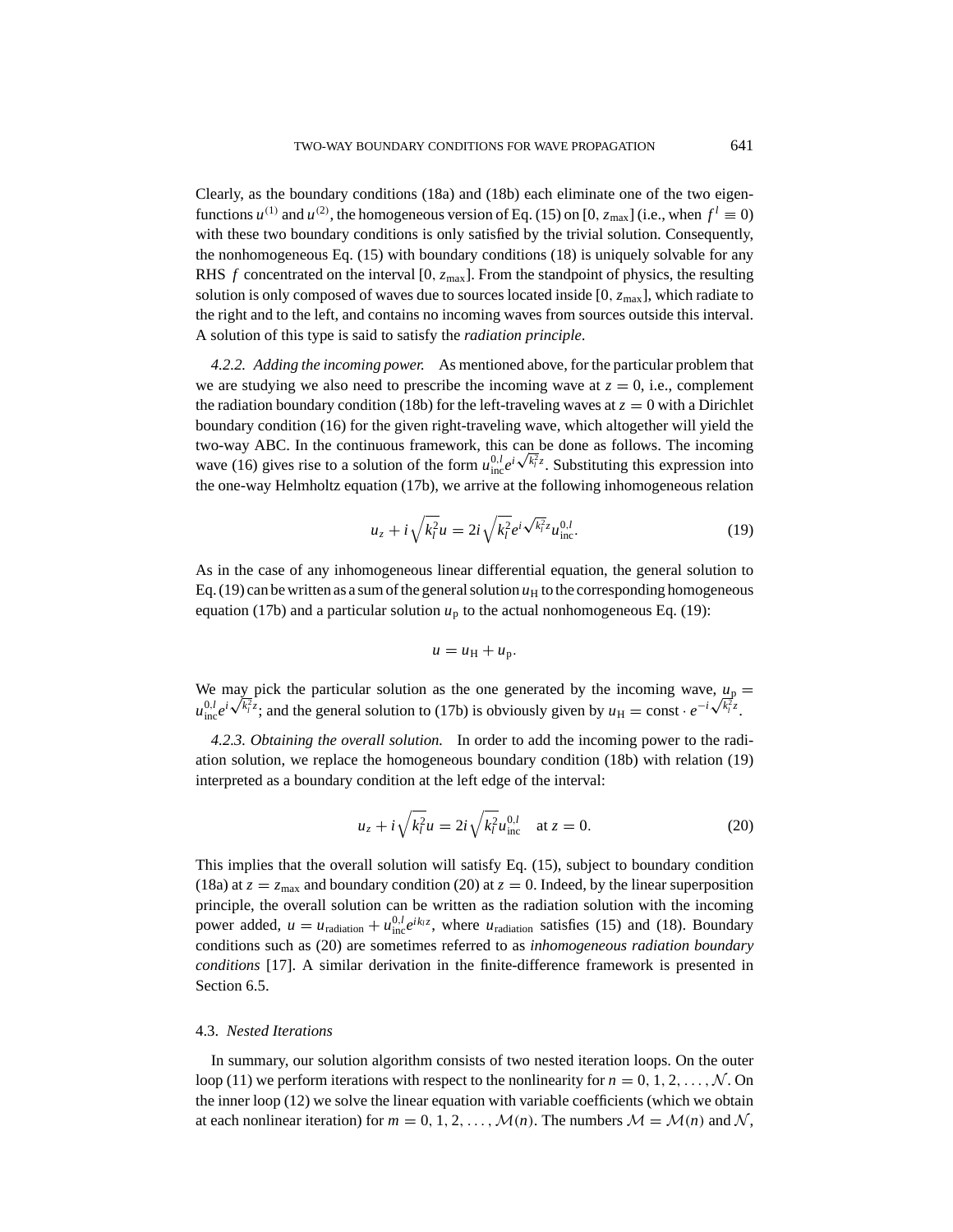at which we terminate the inner and outer iteration loops, respectively, are determined experimentally in the course of iterations.

Our particular choice of solver for the linear variable-coefficient equation (11) is motivated by the following two reasons:

(1) The inner loop iterations (12) require inverting a linear *constant-coefficient* operator (which is the discrete analogue to  $L_0$ ) rather than a variable-coefficient one. As a result, the inversion can be performed by a direct method that involves separation of variables and LU decomposition. Moreover, the implementation of the radiation boundary conditions, including the two-way ABC at  $z = 0$ , is particularly convenient to do with the operator  $L_0$ .

(2) If we used some other linear Helmholtz solver, on each outer loop iteration (11) we would have had to invert a different linear operator  $L_{F<sup>n</sup>}$ . However, using our particular linear solver involves *a repeated inversion of the same operator throughout both inner and outer loops*. This implies that the actual inversion can be performed only once in the very beginning and then the inverse operator, which is stored in memory, can be applied repeatedly to the changing right-hand side. From the standpoint of numerical efficacy this is beneficial because the inversion of the discretized  $L_0$  amounts to performing LU decomposition of a family of sparse matrices obtained after the separation of variables. The result of the LU decomposition is also sparse, hence its application to a given right-hand side has only linear complexity. Since the number of iterations required for convergence is large (see Section 7), this yields substantial savings of computer resources.

#### **5. DISCRETIZATION**

We integrate the linear constant-coefficient equation (13) on a Cartesian grid of variables  $(r, z)$  in the finite rectangular computational domain  $[0, r_{\text{max}}] \times [0, z_{\text{max}}]$ . Since the original physical domain stretches all the way to  $z = +\infty$ , at the artificial boundary  $z = z_{\text{max}}$  we set a radiation boundary condition that guarantees the reflectionless propagation of right-going waves (see Section 6). On the physical boundary  $z = 0$  we set a two-way radiation boundary condition that similarly guarantees the reflectionless propagation of left-going backscattered waves and also correctly prescribes the right-going incoming signal (Section 6). For the transverse direction *r*, we assume that the solution vanishes at  $r = r_{\text{max}}$ .

$$
E(r_{\text{max}}, z) = 0, \quad z \ge 0. \tag{21}
$$

Physically, this condition amounts to having a conducting surface at  $r = r_{\text{max}}$ , which acts as a perfect reflector. Therefore, we make  $r_{\text{max}}$  sufficiently large so that reflections from this boundary do not contaminate the solution in the primary region of interest near  $r = 0$ . We also assume that *E* is symmetric with respect to  $r = 0$ , i.e.,

$$
E(r, z) = E(-r, z), \quad z \ge 0.
$$
 (22)

This assumption is physically plausible and allows us to consider only half of the domain  $[0, r_{\text{max}}]$  in the *r* direction rather than the full domain  $[-r_{\text{max}}, r_{\text{max}}]$ .

We use a uniform Cartesian grid with size  $h_r$  and a total of M cells in the r direction ( $h_r =$  $r_{\text{max}}/M$ ), and size  $h_z$  and a total of *N* cells in the *z* direction ( $h_z = z_{\text{max}}/N$ ). Accordingly, the grid nodes are

$$
\{(r_m, z_n) \mid r_m = m \cdot h_r, z_n = n \cdot h_z, m = 0, 1, \dots, M, n = 0, 1, \dots, N\}.
$$
 (23)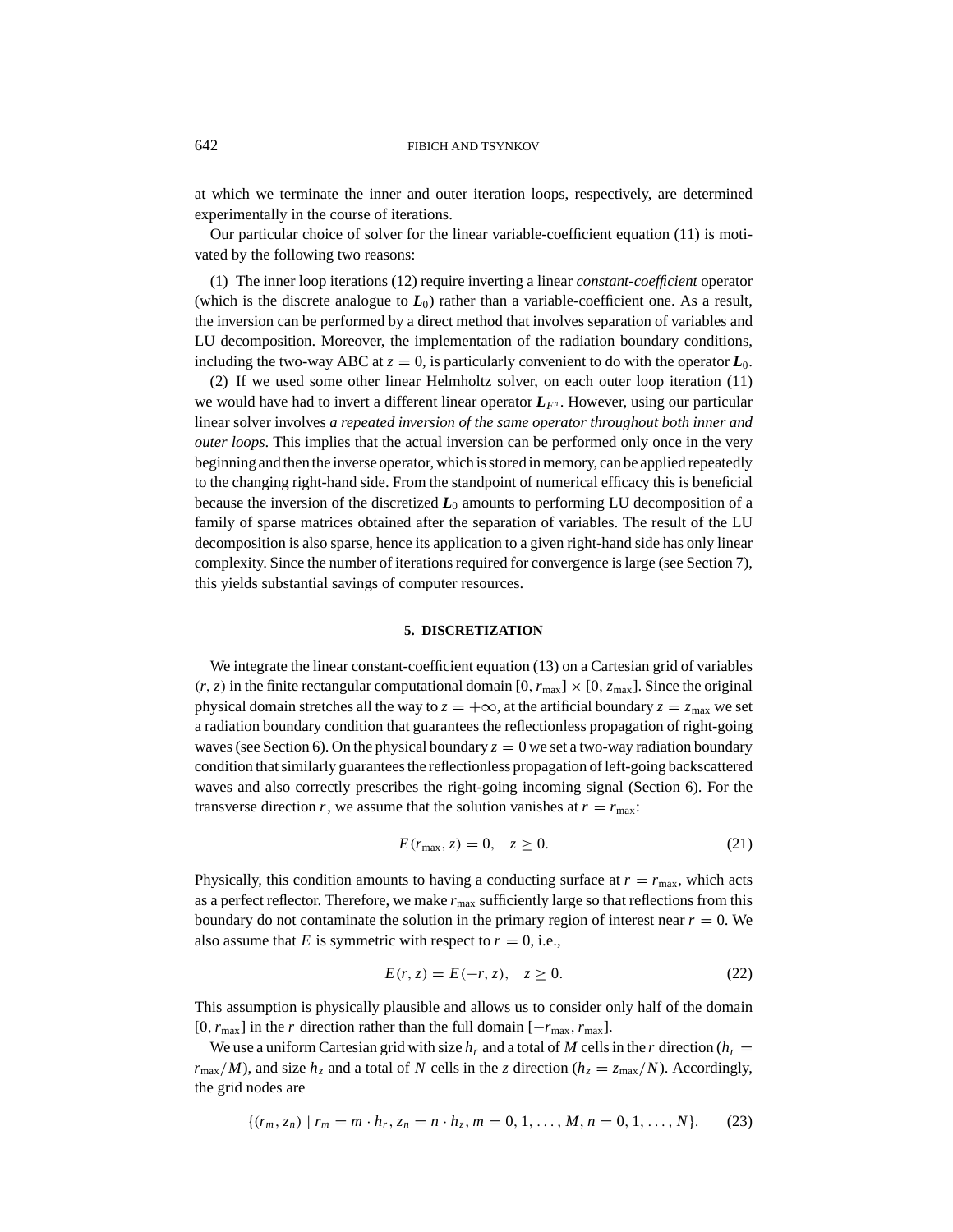We discretize Eq. (13) using a fourth-order accurate central-difference scheme,

$$
L_{rr}^{h} E_{\cdot,n} \big|_{m,n} + L_{zz}^{h} E_{m,\cdot} \big|_{m,n} + k_0^2 E_{m,n} = \Phi_{m,n},
$$
  
\n
$$
m = 0, 1, \dots, M - 1, \quad n = 2, 3, \dots, N - 2,
$$
\n(24)

where

$$
L_{rr}^{h}E_{\cdot,n}\bigg|_{m,n} = \frac{-E_{m-2,n} + 16E_{m-1,n} - 30E_{m,n} + 16E_{m+1,n} - E_{m+2,n}}{12h_r^2},\qquad(25a)
$$

$$
L_{zz}^{h}E_{m,\cdot}\bigg|_{m,n} = \frac{-E_{m,n-2} + 16E_{m,n-1} - 30E_{m,n} + 16E_{m,n+1} - E_{m,n+2}}{12h_z^2}.
$$
 (25b)

The index *n* that corresponds to the coordinate *z* runs from 2 to *N* − 2 in Eq. (24) because the stencil, which is five nodes wide in each direction, obviously cannot be applied to any of the boundary nodes  $n = 0, 1, N - 1$ , and *N* located near  $z = 0$  and  $z = z_{\text{max}}$ . The treatment of these near-boundary grid nodes is discussed in Section 6 in the framework of the discrete radiation boundary conditions.

Similarly, the direct application of the transverse part  $L_{rr}^h$  of the discrete operator in (24) may also require a special treatment of the near-boundary nodes  $m = 0, 1$ , and  $M - 1$ . This treatment should take into account the transverse boundary conditions at  $r = 0$  (22) and at  $r = r_{\text{max}}$  (21). We can avoid this, however, by expanding the solution  $E_{m,n}$ , for each *n*, in a finite series with respect to eigenfunctions of the transverse discrete operator  $L^h_{rr}$ , which also satisfy the two boundary conditions (21) and (22) [this is a discrete analog to the continuous Fourier expansion (14)]. This discrete eigenfunction expansion allows us to treat the operator  $\boldsymbol{L}_{rr}^h$  in the transformed space from the very beginning and never implement it directly on the grid. In addition, the radiation boundary conditions in the *z* direction are most natural to implement in the transformed space separately for each longitudinal (i.e., *z*-aligned) mode, as we have seen in the continuous formulation in Section 4.2.1.

We shall now derive the discrete eigenfunction expansion for  $E_{m,n}$ . Let us introduce the space of all grid functions that are equal to zero at  $m = M$ , i.e.,

$$
V = \{ \psi_m \mid m = 0, 1, \ldots, M, \psi_M = 0 \}.
$$

Clearly, for each *n*, the function  $E_{n} \in V$ . We can define a weighted inner product on *V*:

$$
\langle \psi, \phi \rangle = \frac{1}{2M} \psi_0 \phi_0 + \frac{1}{M} \sum_{m=1}^{M-1} \psi_m \phi_m.
$$
 (26)

PROPOSITION 5.1. *Let us consider a family of M one-dimensional grid functions of the argument m*:

$$
\psi_m^{(k)} = \cos((2k-1)m\Delta\theta), \quad \Delta\theta \equiv \frac{\pi h_r}{2r_{\text{max}}} = \frac{\pi}{2M}, \quad k = 1, 2, \dots, M. \tag{27}
$$

*Then*,

(I)  $\{\psi^{(k)}\}_{k=1}^M \subset V$ . (II) *The functions*  $\psi^{(k)}$  *are orthogonal with respect to the inner product* (26), *i.e.*,

$$
\langle \psi^{(k)}, \psi^{(l)} \rangle = 0 \quad \text{for } k \neq l. \tag{28}
$$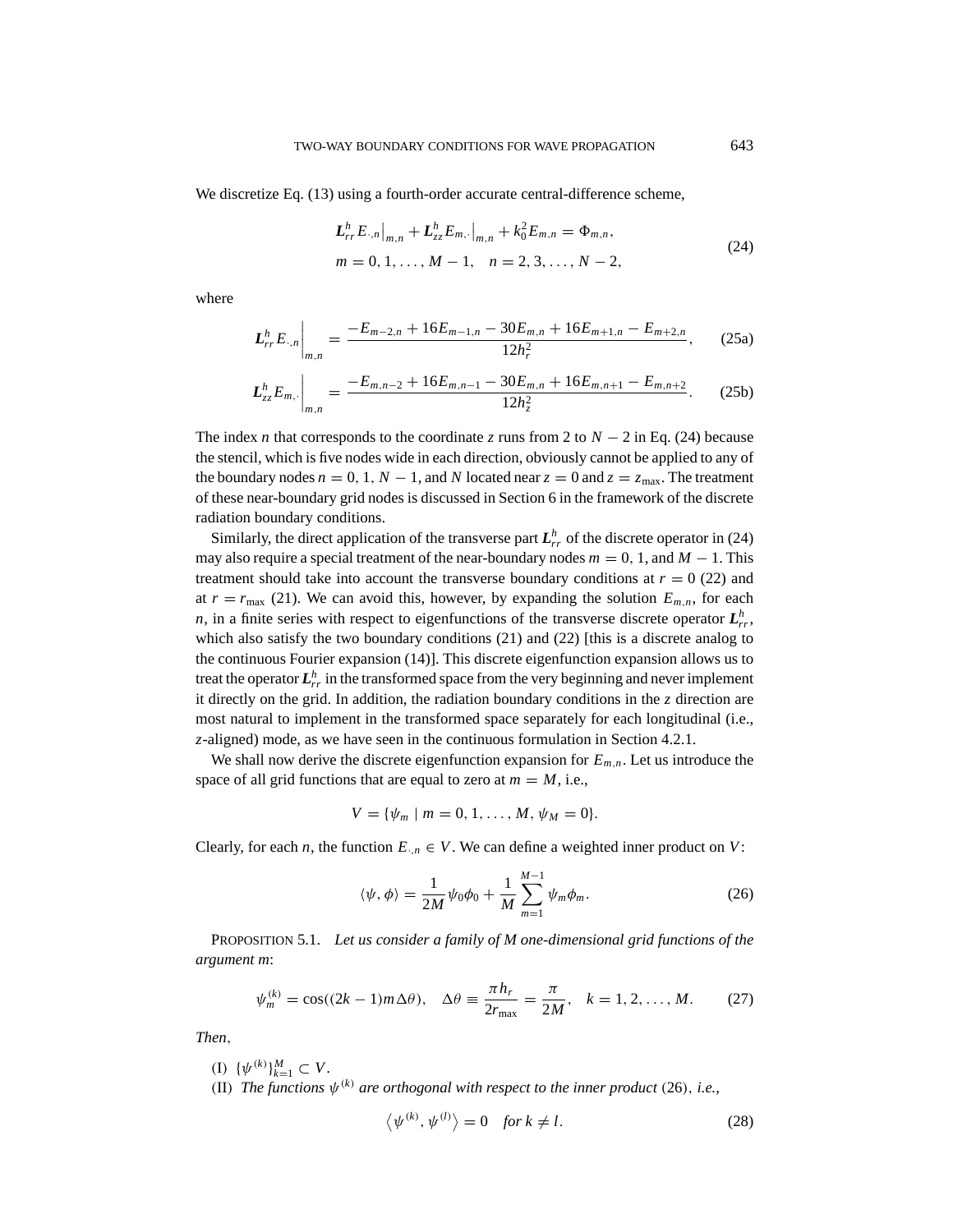(III) *The set*  $\{\psi^{(k)}\}_{k=1}^M$  *forms a basis in V*.

(IV)  $\psi_{m}^{(k)}$  are even functions of the argument m, *i.e.*, *symmetric with respect to m* = 0:

$$
\psi_m^{(k)} = \psi_{-m}^{(k)}.
$$

(V) ψ(*k*) *are eigenfunctions of the transverse component of the finite-difference operator of* (24) with eigenvalues  $\lambda_k$ ,<sup>4</sup> i.e.,

$$
L_{rr}^{h}\psi^{(k)} = -\lambda_{k}\psi^{(k)},
$$
  

$$
\lambda_{k} = \frac{1}{3h_{r}^{2}} \left[ 16\sin^{2}\left(\frac{(2k-1)\Delta\theta}{2}\right) - \sin^{2}((2k-1)\Delta\theta) \right].
$$
 (29)

*Proof.* The inclusion (I) follows from the definition of the space *V* and the explicit form of the functions  $\psi_m^{(k)}$  (27). To show the orthogonality (II), we calculate

$$
M \cdot \langle \psi^{(k)}, \psi^{(l)} \rangle = \sum_{m=0}^{M-1} \psi_m^{(k)} \psi_m^{(l)} - \frac{1}{2}
$$
  
\n
$$
= \sum_{m=0}^{M-1} \cos((2k-1)m\Delta\theta)\cos((2l-1)m\Delta\theta) - \frac{1}{2}
$$
  
\n
$$
= \frac{1}{2} \sum_{m=0}^{M-1} [\cos((2k+2l-2)m\Delta\theta) + \cos((2k-2l)m\Delta\theta)] - \frac{1}{2}
$$
  
\n
$$
= \frac{1}{2} \sum_{m=0}^{M-1} [\cos(2qm\Delta\theta) + \cos(2sm\Delta\theta)] - \frac{1}{2}
$$
  
\n
$$
= \frac{1}{4} \sum_{m=0}^{M-1} e^{i2qm\Delta\theta} + e^{-i2qm\Delta\theta} + e^{i2sm\Delta\theta} + e^{-i2sm\Delta\theta} - \frac{1}{2}
$$
  
\n
$$
= \frac{1}{4} \left[ \frac{1 - e^{i2qM\Delta\theta}}{1 - e^{i2q\Delta\theta}} + \frac{1 - e^{-i2qM\Delta\theta}}{1 - e^{-i2q\Delta\theta}} \right] + \frac{1}{4} \left[ \frac{1 - e^{i2sM\Delta\theta}}{1 - e^{i2s\Delta\theta}} + \frac{1 - e^{-i2sM\Delta\theta}}{1 - e^{-i2s\Delta\theta}} \right] - \frac{1}{2} = 0.
$$

We indeed obtain zero, because out of the two integer numbers  $q = k + l - 1$  and  $s = k - l$ , one is always odd and the other is even, and thus one of the expressions in rectangular brackets on the last line in the previous chain of equalities is always equal to zero and the other one is equal to two. Property (III) follows easily from the orthogonality (II) because the orthogonality implies that the *M* functions  $\psi^{(k)}$ ,  $k = 1, ..., M$ , are linearly independent, and the space *V* is obviously *M*-dimensional. Property (IV) is trivial and immediately follows from the definition (27). Finally, property (V), including the explicit expression for the eigenvalue  $\lambda_k$  given in (29), is obtained by directly applying the operator  $L^h_{rr}$  of (25a) to each  $\psi^{(k)}$ ,  $k = 1, ..., M$ . The application of  $L_{rr}^h$  to a  $\psi^{(k)}$  in the near-boundary nodes requires using the symmetry property (IV) and also noticing that all  $\psi^{(k)}$ ,  $k = 1, ..., M$ , are in fact antisymmetric with respect to  $m = M$ , which again immediately follows from the definition  $(27)$ .

<sup>4</sup> Note that for small wavenumbers the discrete eigenvalues and eigenfunctions are similar to those in the continuous formulation (cf. (14) and (15)) as  $\lambda_k \approx (k - 1/2)^2 (\pi / r_{\text{max}})^2$  and  $\psi|_{r=mh_r} = \psi_m^{(k)} = \cos((k - 1/2)\pi r / r_{\text{max}})$ .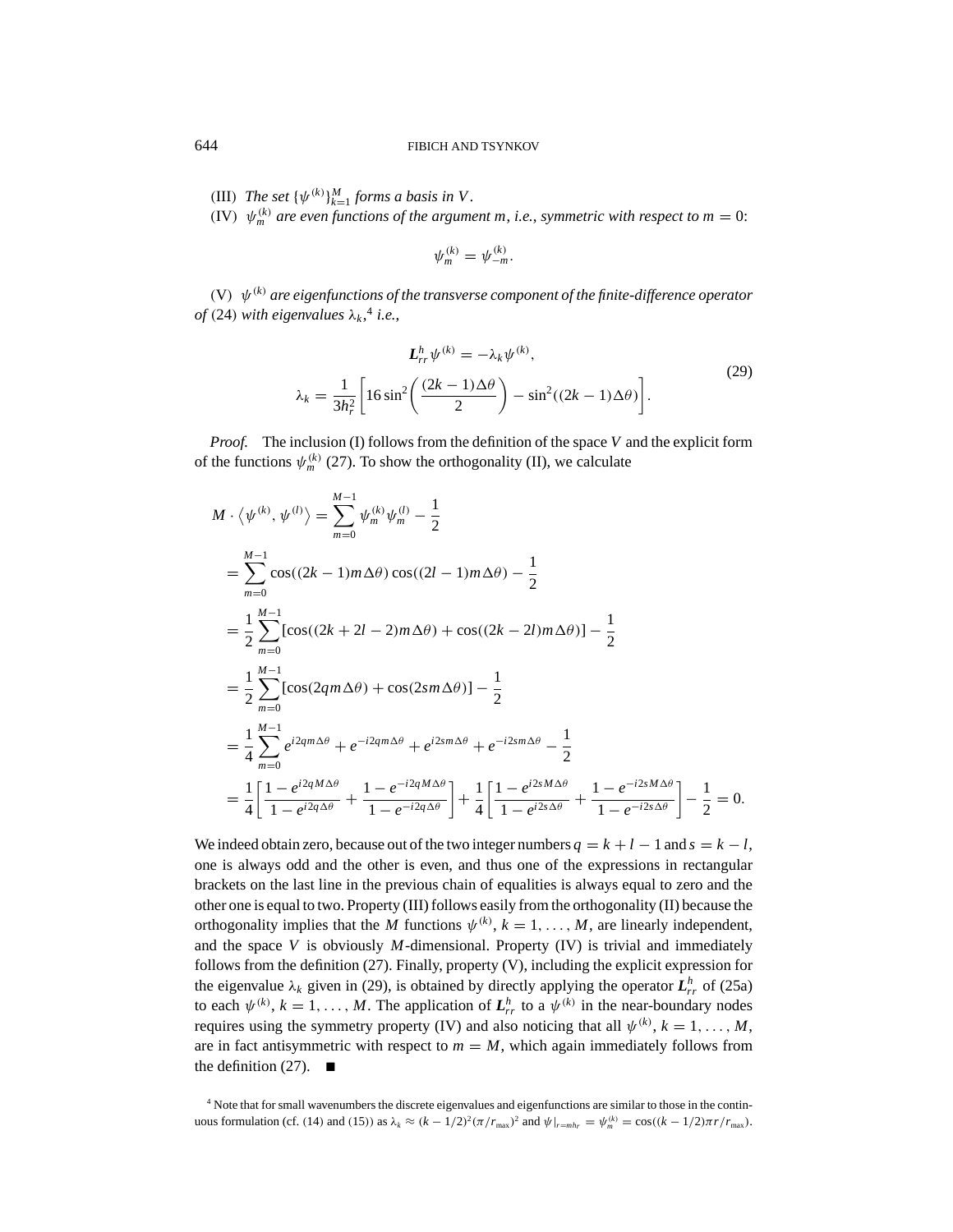Proposition 5.1 shows that the system  $\{\psi^{(k)}\}_{k=1}^M$  forms an orthogonal basis of the space *V*, composed of the eigenfunctions of the operator  $L_h^h$ , which are symmetric with respect to  $m = 0$  and vanish at  $m = M$ . For all *n* we can construct the expansion with respect to these eigenfunctions according to

$$
u_{k,n} = \langle E_{\cdot,n}, \psi^{(k)} \rangle = \frac{1}{2M} E_{0,n} + \frac{1}{M} \sum_{m=1}^{M-1} E_{m,n} \cos((2k-1)m\Delta\theta),
$$
  

$$
k = 1, 2, ..., M,
$$
 (30a)

so that

$$
E_{m,n} = 2\sum_{k=1}^{M} u_{k,n} \cos((2k-1)m\Delta\theta) = 2\sum_{k=1}^{M} u_{k,n} \psi_m^{(k)},
$$
  
\n
$$
m = 0, 1, ..., M.
$$
\n(30b)

Representation (30b) can be easily verified by directly substituting  $u_{k,n}$  of (30a) and performing the transformations similar to those performed when proving Proposition 5.1. Obviously, formulae (30a) and (30b) are particular versions of the direct and inverse discrete Fourier transforms, respectively.

The above eigenfunction expansion can be used to implement the transverse discrete differentiation along with the boundary conditions at  $r = 0$  and  $r = r_{\text{max}}$ . Indeed, if we expand  $E_{m,n}$  and the RHS  $\Phi_{m,n}$  in the form (30b) with the coefficients  $u_{k,n}$  and  $f_{k,n}$ , respectively, obtained using (30a), then because of the orthogonality of the eigenfunctions  $\psi^{(k)}$  (28), we arrive at the following family of one-dimensional discrete equations:<sup>5</sup>

$$
L_{zz}^{h} u_{k,\cdot}|_{k,n} - \lambda_{k} u_{k,n} + k_{0}^{2} u_{k,n}
$$
  
\n
$$
\equiv \frac{-u_{k,n-2} + 16u_{k,n-1} - 30u_{k,n} + 16u_{k,n+1} - u_{k,n+2}}{12h_{z}^{2}} + k_{c}^{2} u_{k,n} = f_{k,n}, \quad (31)
$$
  
\n
$$
k_{c}^{2} = k_{0}^{2} - \lambda_{k}, \quad k = 1, 2, ..., M, \quad n = 2, 3, ..., N - 2,
$$

where the eigenvalues  $\{\lambda_k\}$  are defined in (29). Each of the *M* equations of (31) is independent of the others and will be solved separately using the methodology of Section 6. Having obtained the modal solutions  $u_{k,n}$  for all  $k = 1, 2, ..., M$ , we then recover the overall solution  $E_{m,n}$  by means of the inverse transformation (30b).

#### 5.1. *Implementation of Transformations (30) Using FFT*

It is convenient to implement the direct and inverse transformations (30a) and (30b) using the standard discrete Fourier transform, for which library subroutines optimized for performance are available (fast Fourier transforms). To do that, we note again (see end of the proof of Proposition 5.1) that representation (30b) allows us to extend *Em*,*<sup>n</sup>* for any *n* beyond  $m = 0$  and  $m = M$  using the explicit form of the basis functions  $\psi^{(k)}$ ; see (27). The extension for negative *m*'s is symmetric with respect to  $m = 0$ , and the extension beyond  $m = M$  is

<sup>5</sup> Note the analogy to (15).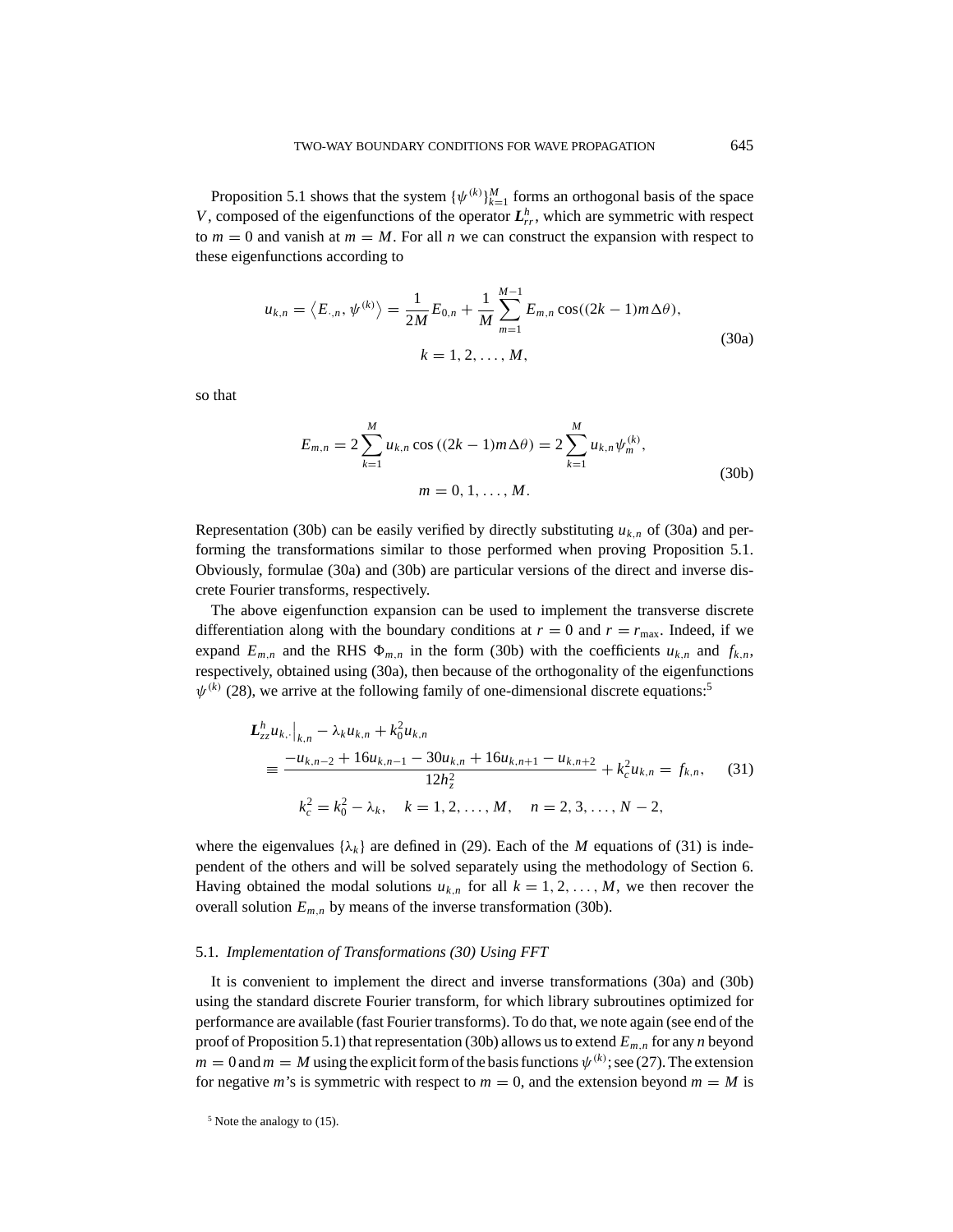antisymmetric with respect to  $m = M$ . For a given function  $E_{m,n}$ ,  $m = 0, 1, \ldots, M$ , it is convenient to first extend it antisymmetrically with respect to  $m = M$  (so that the function is defined for  $m = 0, 1, \ldots, 2M$ , and then also extend it symmetrically with respect to  $m = 0$  (so that it finally is defined for  $m = -2M, \ldots, 0, \ldots, 2M$ ). In doing so, we arrive at a periodic grid function with the period 4*M*. It is easy to see that for a function extended in this particular way the standard discrete Fourier transform

$$
u_{l,n} = \frac{1}{4M} \sum_{m=-2M}^{2M-1} E_{m,n} e^{-ilm\Delta\theta}, \quad l = -2M, \dots, 2M-1,
$$
 (32a)

reduces to (30a). Indeed, as  $E_{m,n}$  is real we will always have  $u_{l,n} = \bar{u}_{-l,n}$ , and in this particular case the symmetry with respect to  $m = 0$  implies that all  $u_{l,n}$  are also real and thus  $u_{l,n} = u_{-l,n}$ . Consequently, we can consider only  $2M + 1$  independent real coefficients  $u_{l,n}$  for  $l = 0, 1, \ldots, 2M$ . Then, the antisymmetry with respect to  $m = M$  will yield that  $u_{l,n} = 0$  for all even  $l = 0, 2, 4, \ldots, 2M$  and we are thus left with only the coefficients  $u_{l,n}$ for odd  $l = 1, 3, 5, \ldots, 2M - 1$ . In other words, we can rewrite (32a) as

$$
u_{l,n} = \frac{1}{2M} E_{0,n} + \frac{1}{M} \sum_{m=1}^{M-1} E_{m,n} \cos(lm\Delta\theta), \quad l = 1, 3, ..., 2M - 1,
$$

and conclude that it indeed coincides with (30a) if we change notations from  $l = 1, 3, 5, \ldots$ ,  $2M - 1$  to  $k = (l + 1)/2$ ,  $k = 1, 2, ..., M$ . Similarly, it is easy to see that because of the aforementioned properties of  $u_{l,n}$  ( $u_{l,n} = u_{-l,n}$ ,  $u_{l,n}$  real, and  $u_{l,n} = 0$  for  $l = 0, 2, 4, \ldots$ , 2*M*), the standard inverse discrete Fourier transform

$$
E_{m,n} = \frac{1}{4M} \sum_{l=-2M}^{2M-1} u_{l,n} e^{ilm\Delta\theta}, \quad m = -2M, \dots, 2M,
$$
 (32b)

reduces to (30b).

## **6. THE ONE-DIMENSIONAL DISCRETE HELMHOLTZ EQUATION**

In this section we analyze the discrete one-dimensional linear nonhomogeneous Helmholtz equation (31), paying special attention to the treatment of the boundary conditions for  $z = 0$  and  $z = z_{\text{max}}$ . We recall that the boundary conditions at  $z = z_{\text{max}}$  should guarantee that this boundary be transparent for all waves traveling to the right (i.e., a standard radiation ABC). The boundary conditions at  $z = 0$  should guarantee that this boundary be transparent for all backscattered waves traveling to the left, and at the same time impose the given incoming wave field (*two-way ABC*). We emphasize that we have not discussed a particular discrete form of these boundary conditions until now, since typically the ABCs are most convenient to set in the transformed space rather than in the original space [34].

To simplify the notations, we drop the subscript  $k$ , so that Eq. (31) takes the form

$$
\frac{-u_{n-2} + 16u_{n-1} - 30u_n + 16u_{n+1} - u_{n+2}}{12h_z^2} + k_c^2 u_n = f_n,
$$
  
\n
$$
n = 2, 3, ..., N - 2.
$$
\n(33)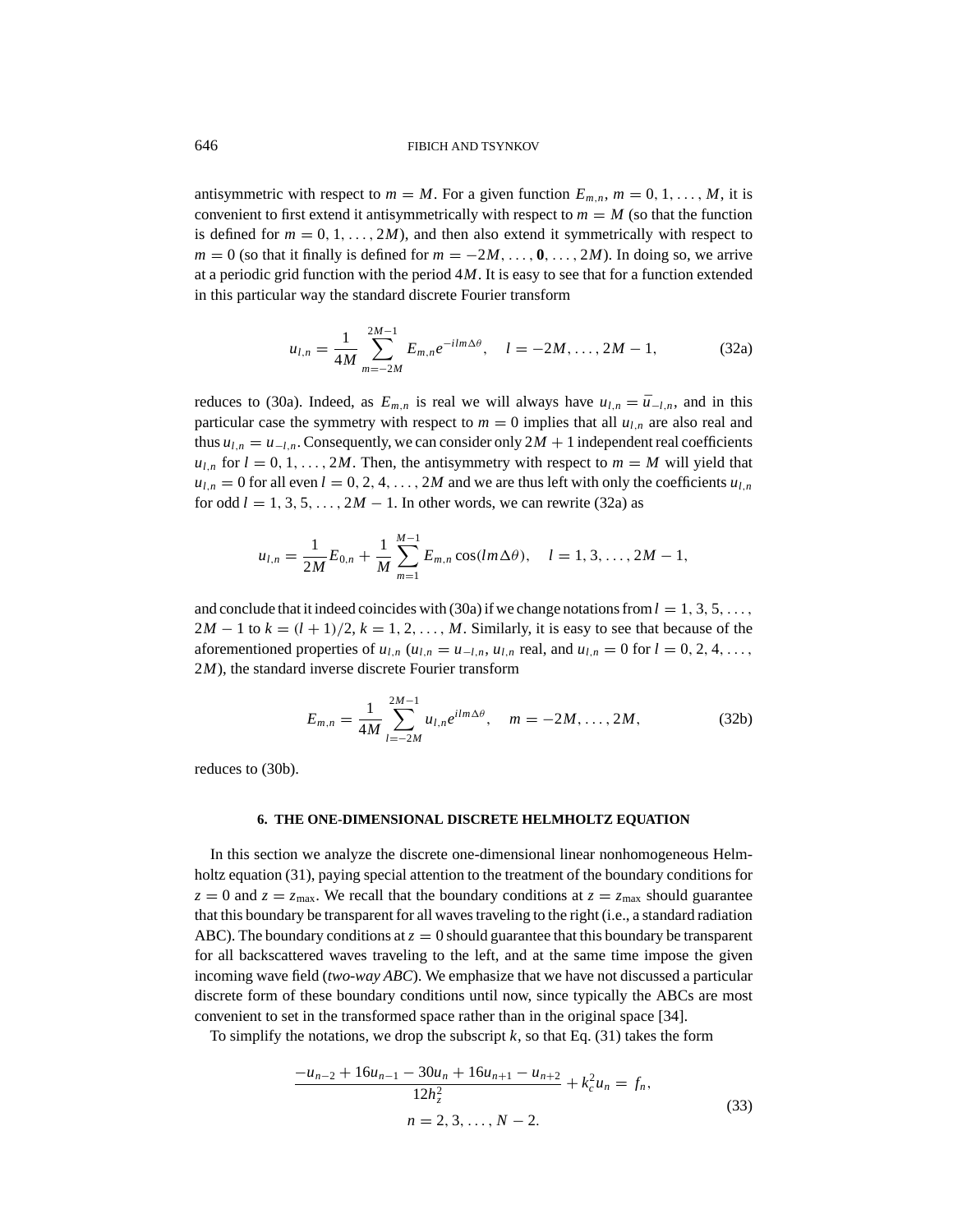Equation (33) is a fourth-order difference equation. It is obtained, however, as a fourthorder accurate difference approximation to the second-order differential equation. Therefore, compared to its original continuous counterpart, the difference equation (33) requires additional boundary conditions. A total of four boundary conditions are needed to guarantee the solvability and uniqueness for Eq. (33). Two extra boundary conditions that are not present in the continuous case are a pure numerical artifact. They are accounted for by the presence of two extra evanescent waves among the solutions of the homogeneous version of Eq. (33) in addition to the two standard traveling or evanescent waves (see Section 6.1). Altogether, these four boundary conditions should ensure the desired behavior of the solution near  $z = 0$  and near  $z = z_{\text{max}}$ . We also reiterate that the finite-difference equation itself obviously cannot be written in the form (33) for the grid nodes  $n = 0, 1, N - 1$ , and N. A special form of the discrete equation for these four grid nodes is therefore required; this special form will actually constitute the boundary conditions and make the total number of equations in the linear system equal to the number of unknowns.

## 6.1. *The Discrete Homogeneous Problem*

We start by analyzing the homogeneous counterpart to the finite-difference equation (33) over an infinite grid domain, i.e.,

$$
\frac{-u_{n-2} + 16u_{n-1} - 30u_n + 16u_{n+1} - u_{n+2}}{12h_z^2} + k_c^2 u_n = 0,
$$
  
\n
$$
n = 0, \pm 1, \pm 2, ....
$$
\n(34)

PROPOSITION 6.1. *Let*  $\alpha = (h_z k_c)^2$  *be such that either*  $0 < \alpha < 16/3$  *or*  $-3 \le \alpha < 0$ *. Then*, *the general solution to Eq.* (34) *has the form*

$$
u_n = c_1 q_1^n + c_2 q_2^n + c_{-1} q_1^{-n} + c_{-2} q_2^{-n}, \tag{35}
$$

*where*  $c_1, c_2, c_{-1}$ , *and*  $c_{-2}$  *are arbitrary constants, and*  $q_1$  *and*  $q_2$  *are roots of the characteristic equation that corresponds to* (34)*.*

*In addition*,

(I) when  $0 < \alpha < 16/3$ ,  $q_1^n$  and  $q_1^{-n}$  are waves propagating to the right and to the left, *respectively. In particular, when*  $0 < \alpha \ll 1$ *, then* 

$$
q_1 = e^{ik_c h_z} + \mathcal{O}((k_c \cdot h_z)^5), \tag{36a}
$$

$$
q_2 = e^{-ik_c h_z} + \mathcal{O}((k_c \cdot h_z)^5), \tag{36b}
$$

*and as such,*  $q_1^n$  *and*  $q_1^{-n}$  *are the discrete analogues of the right and left traveling waves eikc <sup>z</sup> and e*<sup>−</sup>*ikc <sup>z</sup>* , *respectively*, *with fourth-order accuracy.*

(II) *When*  $-3 ≤ α < 0$ ,  $q_1^n$  *and*  $q_1^{-n}$  *are evanescent waves decaying to the right and to the left*, *respectively.*

(III) *In both cases, i.e., for*  $0 < \alpha < 16/3$  *and for*  $-3 \le \alpha < 0$ ,  $q_2^n$  *and*  $q_2^{-n}$  *are evanescent waves decaying to the right and to the left*, *respectively.*

*Proof.* Let us introduce the characteristic algebraic equation

$$
-1 + 16q + (12\alpha - 30)q^{2} + 16q^{3} - q^{4} = 0
$$
\n(37)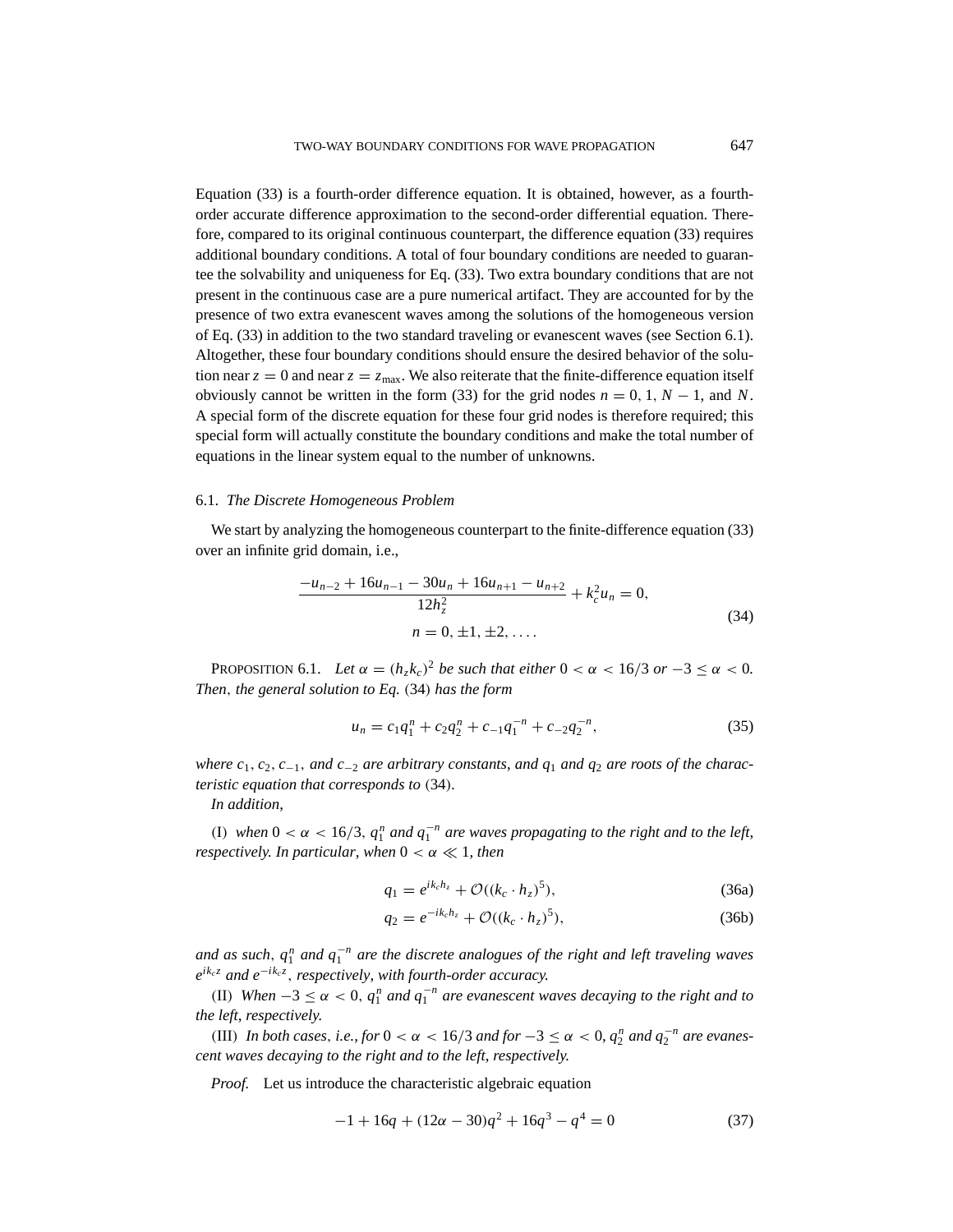for the homogeneous finite-difference equation (34). It is generally known (see, e.g., [15]) that if all the roots  $q_i$  of a given characteristic algebraic equation are distinct, then the general solution to the corresponding homogeneous finite-difference equation is obtained as a linear span of the grid functions  $q_j^n$ , where the power *n* is determined by the grid location. In the specific case that we are studying, Eq. (37) is a quartic algebraic equation and thus provided that its four roots  ${q_j}_{j=1}^4$  are distinct, the general solution to the homogeneous equation (34) has the form

$$
u_n = c_1 q_1^n + c_2 q_2^n + c_3 q_3^n + c_4 q_4^n,
$$
\n(38)

where  ${c_j}_{j=1}^4$  are arbitrary constants.

Hereafter, we restrict ourselves only to the case when the roots  $\{q_j\}_{j=1}^4$  of Eq. (37) are distinct. By explicitly calculating  ${q_j}_{j=1}^4$  (see below), we will show that multiple roots are only possible for the two cases  $\alpha = 0$  and  $\alpha = 16/3$ , which are easy to avoid in practical computations.

To simplify the actual calculation of the roots of quartic Eq. (37), we first note that by dividing (37) by  $q^4$  we arrive at exactly the same equation for  $1/q$ . Therefore, if q is a root, then  $q^{-1}$  is also a root (this follows, of course, from the fact that the discretization (33) is symmetric). Accordingly, we rename the four roots of Eq. (37) as  $q_1$ ,  $q_2$ ,  $q_1^{-1}$ , and  $q_2^{-1}$ , and write

$$
-1 + 16q + (12\alpha - 30)q^{2} + 16q^{3} - q^{4}
$$
  
= -(q - q<sub>1</sub>)(q - q<sub>1</sub><sup>-1</sup>)(q - q<sub>2</sub>)(q - q<sub>2</sub><sup>-1</sup>)  
= -(q<sup>2</sup> - d<sub>1</sub>q + 1)(q<sup>2</sup> - d<sub>2</sub>q + 1)  
= -1 + (d<sub>1</sub> + d<sub>2</sub>)q - (2 + d<sub>1</sub>d<sub>2</sub>)q<sup>2</sup> + (d<sub>1</sub> + d<sub>2</sub>)q<sup>3</sup> - q<sup>4</sup>, (39)

where

$$
d_1 = q_1 + q_1^{-1}, \ \ d_2 = q_2 + q_2^{-1}.
$$
\n<sup>(40)</sup>

By comparing the beginning and the end in the chain of equalities (39) we obtain system of equations for  $d_1$  and  $d_2$ 

$$
d_1 + d_2 = 16, \quad -2 - d_1 d_2 = 12\alpha - 30,
$$

from which we find that

$$
d_1 = 8 - 6\sqrt{1 + \alpha/3}, \quad d_2 = 8 + 6\sqrt{1 + \alpha/3}.
$$
 (41)

From formulae (41) we conclude that both  $d_1$  and  $d_2$  are real provided that  $\alpha \geq -3$ . If, for example,  $h_r \approx h_z$  (the cell aspect ratio of the discretization is close to one), then the definition of  $k_c$  (see (31)), where  $\lambda_k$  is given by (29), along with the definition of  $\alpha = (h_z k_z)^2$ , suggests that even for negative  $\alpha$ 's their absolute values are sufficiently small, and thus we can always assume that  $\alpha \ge -3$  and consequently consider  $d_1$  and  $d_2$  real. However, allowing for the complex values of  $d_1$  and  $d_2$  may make the analysis more cumbersome, but it does not change any of the results hereafter. This, in particular, is corroborated by the computations of Section 7.1, which were conducted on the grids with cell aspect ratios 20/1 and 20/3.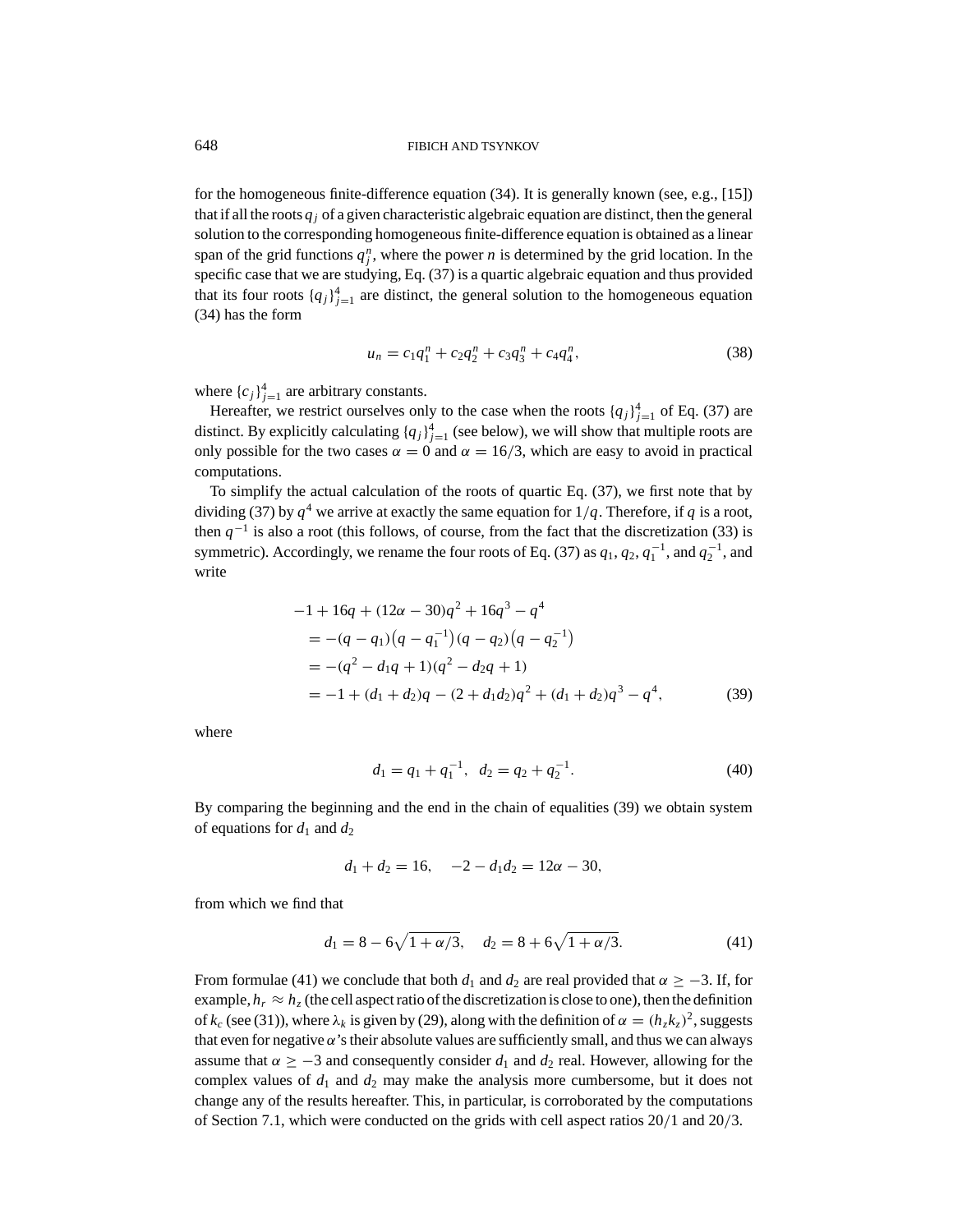From (40) we know that  $q_j$  and  $q_j^{-1}$  are the roots of the quadratic equation

$$
q^2 - d_j q + 1 = 0, \quad j = 1, 2. \tag{42}
$$

Let us analyze the case  $j = 1$  first. For  $0 < \alpha < 16/3$ , Eq. (42) has two complex conjugate roots

$$
q_1 = \frac{d_1 + i\sqrt{4 - d_1^2}}{2}, \quad q_1^{-1} = \frac{d_1 - i\sqrt{4 - d_1^2}}{2}.
$$
 (43)

From (43) it follows that  $|q_1| = |q_1^{-1}| = 1$  and, in addition, that when  $0 < \alpha \ll 1$  then (36) holds.

When  $-3 \leq \alpha < 0$ , we have

$$
q_1 = \frac{d_1 - \sqrt{d_1^2 - 4}}{2}, \quad q_1^{-1} = \frac{d_1 + \sqrt{d_1^2 - 4}}{2}.
$$
 (44)

Therefore, both roots are real and satisfy  $|q_1| < 1$  and  $|q_1^{-1}| > 1$ , showing that  $q_1^n$  and  $q_1^{-n}$  of (44) are discrete analogues of two evanescent waves. We note that as  $\alpha$  changes from positive to negative in formulae (43), the right-propagating wave  $q_1^n$  changes into an exponential decreasing to the right and the left-propagating  $q_1^{-n}$  wave changes into an exponential decreasing to the left, a fact that simplifies the identification of the right and left traveling and decaying waves in the actual implementation of the boundary conditions at  $z = 0$  and  $z = z_{\text{max}}$ .

The case  $\alpha \ge 16/3$  remains to be considered. For the positive values of  $k_c^2$ , we can introduce the wavelength  $\lambda_c = 2\pi/k_c$  and for this range of  $\alpha$  obtain  $\lambda_c/h_z \le \sqrt{3\pi/2}$ . Thus, we see that  $\alpha \ge 16/3$  implies a poor "points per wavelength" resolution even for the long waves  $\lambda_c > \lambda_0 = 2\pi/k_0$ . This makes the choice  $\alpha \ge 16/3$  inappropriate for practical computations. Finally, regarding the last case that has not yet been considered,  $\alpha = 0$ , we note that for this value of  $\alpha$  Eq. (42) will have a double root  $q_1 = q_{-1} = 1$ . However, formulae (29) and (31) show that the case  $\alpha = 0 \Leftrightarrow k_c^2 = 0$  can be easily avoided by slightly changing the parameters of the discretization.

For  $j = 2$ , we find from Eq. (42) that

$$
q_2 = \frac{d_2 - \sqrt{d_2^2 - 4}}{2}, \quad q_2^{-1} = \frac{d_2 + \sqrt{d_2^2 - 4}}{2}.
$$
 (45)

Clearly,  $|q_2| < 1$ ,  $|q_2^{-1}| > 1$  for all relevant values of  $\alpha (\alpha \geq -3)$ , i.e., the two components  $q_2^n$  and  $q_2^{-n}$  of (45) always correspond to evanescent waves. ■

## 6.2. *Discrete One-Way Helmholtz Equations*

In analogy with the continuous description in Section 4.2.1, we now construct the discrete one-way Helmholtz equations based on the solution (35) of the homogeneous finitedifference scheme (34). From the very beginning, we think of these discrete one-way Helmholtz equations as the relations to be used as boundary conditions for Eq. (33).

According to Proposition 6.1, the discrete homogeneous equation (34) has four linearly independent eigenfunctions, two of which are either traveling or evanescent waves and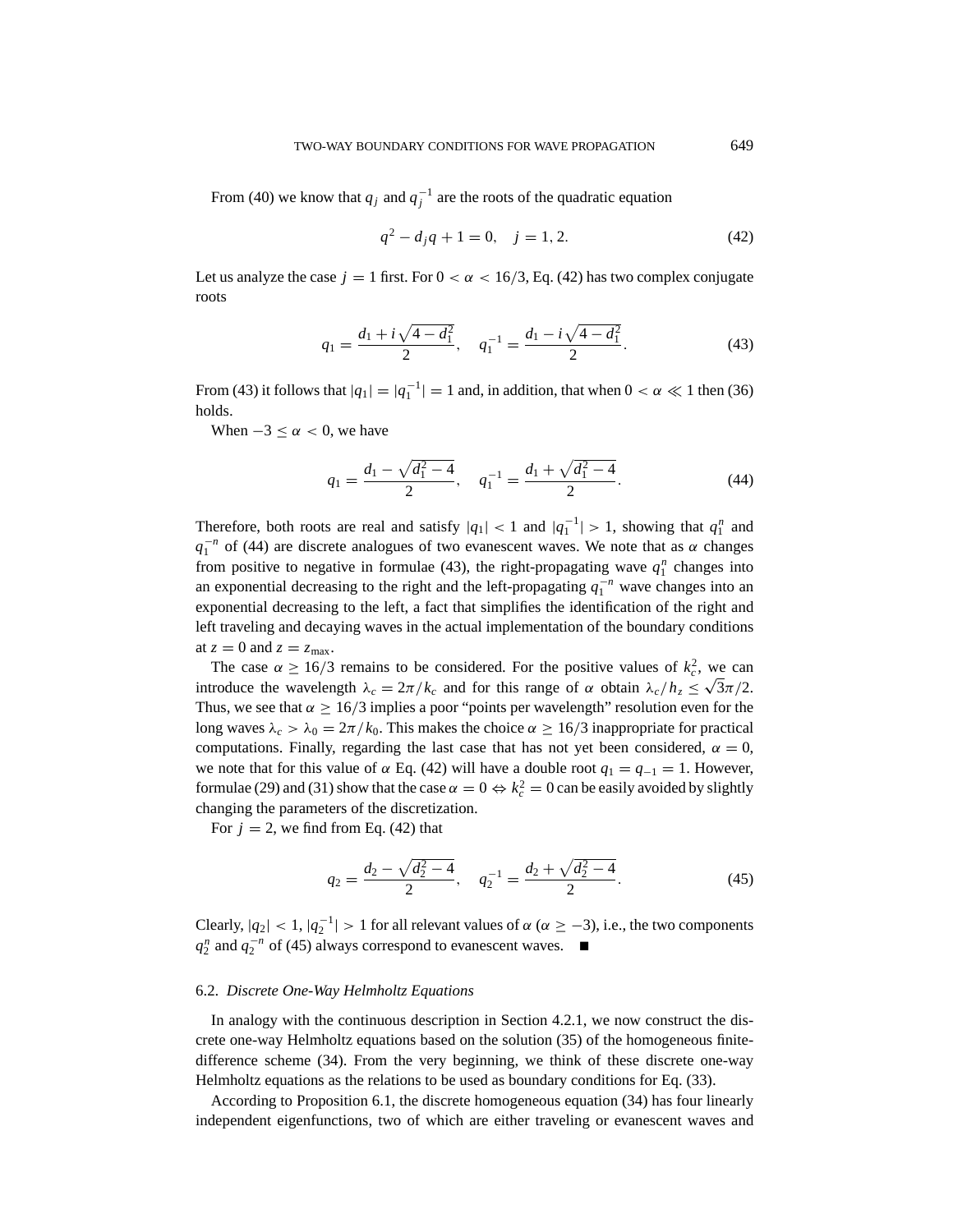two of which are always evanescent waves; the presence of the latter (in contrast to the continuous case) is due to the fact that (34) is a fourth–order finite-difference equation that approximates the original second-order differential equation. When constructing the discrete one-way Helmholtz equations, we of course first need to make sure that they handle the first pair of discrete waves,  $q_1^n$  and  $q_1^{-n}$ , in the same way that Eqs. (17) handle the corresponding continuous waves. In addition, we need to decide how the discrete one-way Helmholtz equations will handle the second pair of discrete waves,  $q_2^n$  and  $q_2^{-n}$ , which are purely numerical (i.e., due to the use of a fourth-order difference scheme). It is natural to require that the one-way-to-the-right discrete Helmholtz equation admit the right traveling/evanescent wave  $q_1^n$  and the right evanescent wave  $q_2^n$  and that the other two waves from representation (35),  $q_1^{-n}$  (left traveling/evanescent) and  $q_2^{-n}$  (left evanescent), be suppressed by this equation. Indeed,  $q_1^{-n}$  may either be traveling "the wrong way" or grow without bound as  $n \to +\infty$ , and  $q_2^{-n}$  will always grow without bound as  $n \to +\infty$ .<sup>6</sup> Clearly, if we use the one-way-to-the-right equation that possesses such properties as a boundary condition for (34) near  $n = N$ , it will guarantee that the corresponding far-field solution ( $n > N$ ) is always bounded at infinity and also that this solution is only composed of outgoing (right propagating and/or right decaying) waves. In other words, the one-way-to-the-right discrete Helmholtz equation implies that in the far field  $n > N$  one can represent the solution  $u_n$  in the "restricted" form

$$
u_n = c_1 q_1^n + c_2 q_2^n, \tag{46}
$$

as opposed to the general form (35). Formula (46) is equivalent to requiring that the vector  $[u_{N-3}, u_{N-2}, u_{N-1}, u_N]$  be a linear combination of the two vectors  $[1, q_1, q_1^2, q_1^3]$  and  $[1, q_2, q_2^2, q_2^3]$ , which is the same as requiring that

Rank 
$$
\begin{bmatrix} u_{N-3} & u_{N-2} & u_{N-1} & u_N \ 1 & q_1 & q_1^2 & q_1^3 \ 1 & q_2 & q_2^2 & q_2^3 \end{bmatrix} = 2.
$$
 (47)

Relation (47) immediately yields the two linearly independent conditions

$$
\det\begin{bmatrix} u_{N-3} & u_{N-2} & u_{N-1} \\ 1 & q_1 & q_1^2 \\ 1 & q_2 & q_2^2 \end{bmatrix} = 0, \quad \det\begin{bmatrix} u_{N-2} & u_{N-1} & u_N \\ q_1 & q_1^2 & q_1^3 \\ q_2 & q_2^2 & q_2^3 \end{bmatrix} = 0,
$$

which reduce to

$$
q_1 q_2 u_{N-3} - (q_1 + q_2) u_{N-2} + u_{N-1} = 0 \tag{48a}
$$

and

$$
q_1 q_2 u_{N-2} - (q_1 + q_2) u_{N-1} + u_N = 0.
$$
 (48b)

The two scalar Eqs. (48a) and (48b) constitute the one-way-to-the-right discrete Helmholtz equation.

<sup>6</sup> Besides being "natural," this choice is also motivated by the well-posedness considerations, as the analysis of [14, 23] suggests.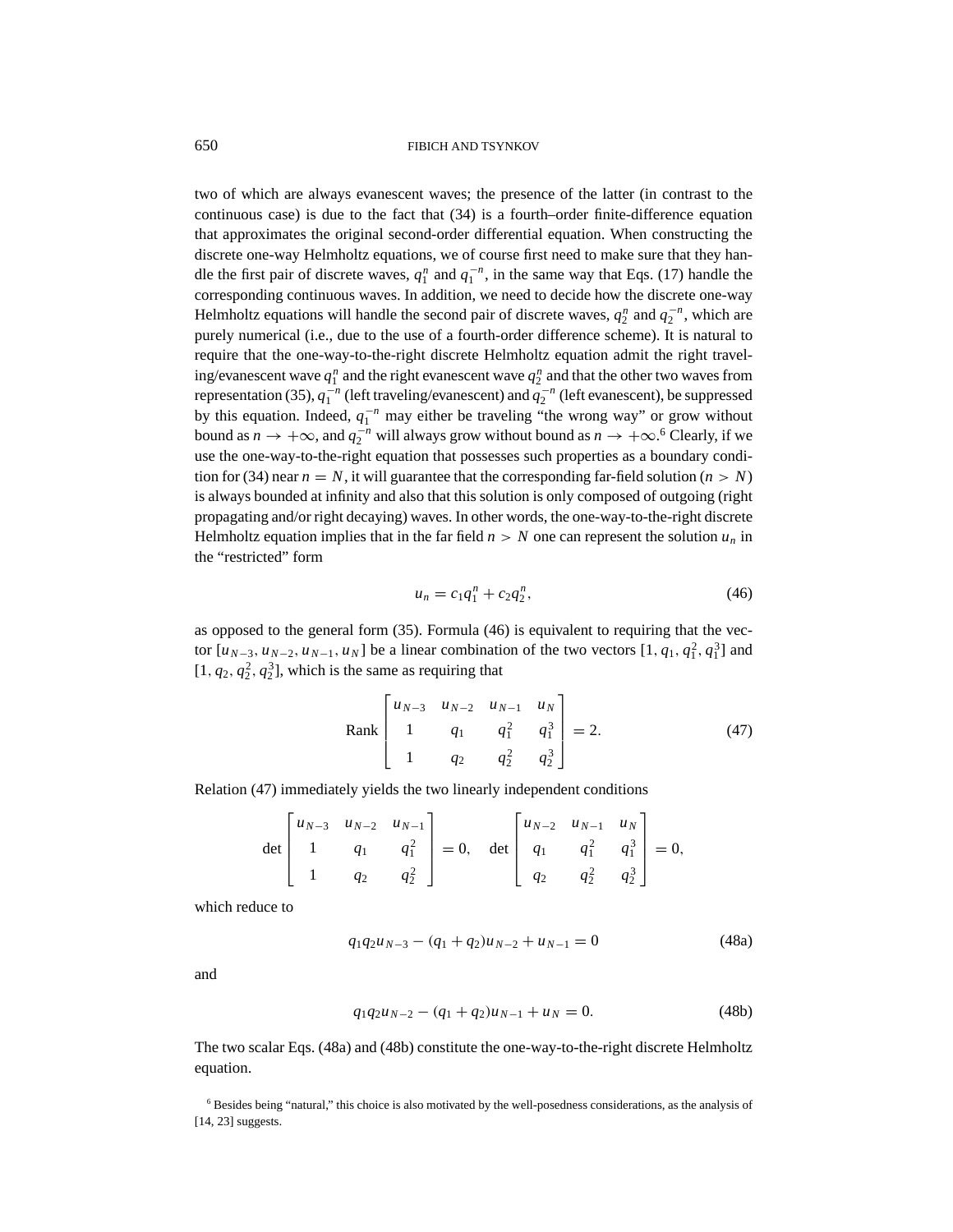The one-way-to-the-left discrete Helmholtz equation is constructed similarly. Symmetrically to the previous case, we require that it admit the left traveling/evanescent wave  $q_1^{-n}$ and the left evanescent wave  $q_2^{-n}$  and that the other two waves from representation (35),  $q_1^n$  (right traveling/evanescent) and  $q_2^n$  (right evanescent), be prohibited by this equation. (From the standpoint of physics the two waves,  $q_1^{-n}$  and  $q_2^{-n}$ , account for the phenomenon of backscattering.) The waves  $q_1^n$  and  $q_2^n$  are to be suppressed in this case because  $q_1^n$  may either be traveling "the wrong way," i.e., to the right, or grow without bound as  $n \to -\infty$ , and  $q_2^n$  will always grow without bound as  $n \to -\infty$ . If the one-way-to-the-left discrete Helmholtz equation is used as the boundary condition for  $(34)$  near  $n = 0$ , it will guarantee that the corresponding far-field solution ( $n < 0$ ) is always bounded as  $z \rightarrow -\infty$ , and also that this solution is only composed of outgoing (left propagating and/or left decaying) waves. In other words, the one-way-to-the-left discrete Helmholtz equation implies that in the far field  $n < 0$  one can represent the solution  $u_n$  in the "restricted" form

$$
u_n = c_{-1}q_1^{-n}n + c_{-2}q_2^{-n}, \qquad (49)
$$

as opposed to the general form (35). To make sure that representation (49) holds, we require that the vector  $[u_0, u_1, u_2, u_3]$  be a linear combination of  $[1, q_1^{-1}, q_1^{-2}, q_1^{-3}]$  and  $[1, q_2^{-1}, q_2^{-2}, q_2^{-3}]$ :

Rank 
$$
\begin{bmatrix} u_0 & u_1 & u_2 & u_3 \ 1 & q_1^{-1} & q_1^{-2} & q_1^{-3} \ 1 & q_2^{-1} & q_2^{-2} & q_2^{-3} \end{bmatrix} = 2.
$$
 (50)

Relation (50) is equivalent to the two linearly independent homogeneous conditions

$$
u_0 - (q_1 + q_2)u_1 + q_1 q_2 u_2 = 0 \tag{51a}
$$

and

$$
u_1 - (q_1 + q_2)u_2 + q_1 q_2 u_3 = 0,
$$
\n(51b)

which constitute the one-way-to-the-left discrete Helmholtz equation.

We note that splitting the general solution (35) into right- and left-going waves (Eqs. (46) and (49), respectively), and allowing for only one direction while prohibiting the other at the corresponding edges of the interval, constitutes the *radiation principle* in the finitedifference discrete framework.

Having constructed the one-way discrete Helmholtz equations (48) and (51), we now implement them as boundary conditions for the discrete homogeneous equation (34). If we consider the finite grid  $n = 0, 1, \ldots, N$  on the interval [0,  $z_{\text{max}}$ ], the five-node difference stencil cannot be centered at the near-edge nodes  $n = 0, 1, N - 1$ , and *N*. As a consequence, the number of equations in the linear system is four less than the number of unknowns. To make the number of equations and the number of unknowns equal, we supplement Eqs. (34) on the grid  $n = 2, 3, \ldots, N - 2$  by Eqs. (51a) and (51b) for  $n = 0$  and  $n = 1$ , respectively, and by Eqs. (48a) and (48b) for  $n = N - 1$  and  $n = N$ , respectively. In doing so, we arrive at a linear homogeneous algebraic system with  $N + 1$  equations and  $N + 1$  unknowns,

$$
Au = 0,\t(52)
$$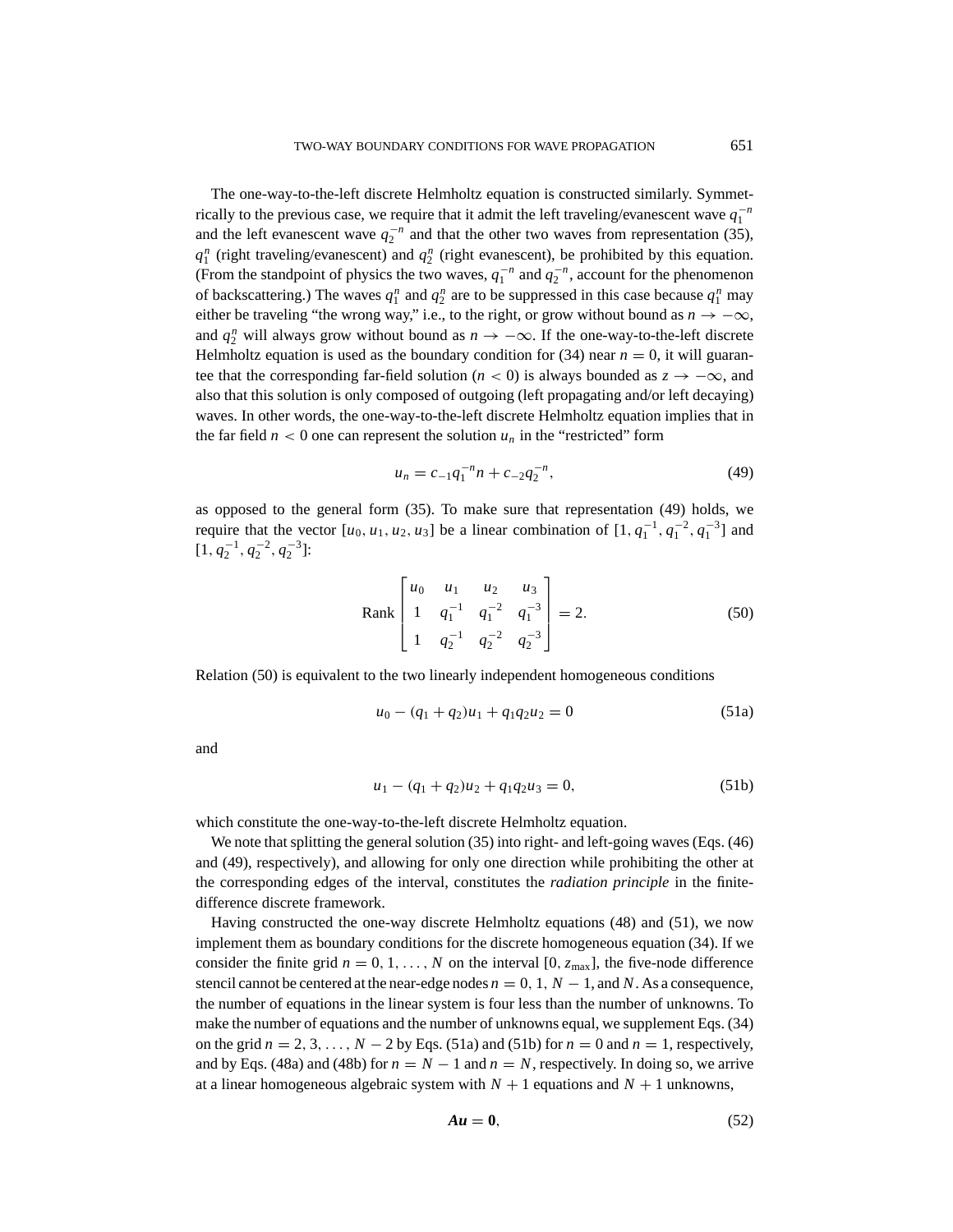where

|                  | $-(q_1+q_2)$ | $q_1q_2$          |                  | $\theta$               | $\cdots$     | O    |  |
|------------------|--------------|-------------------|------------------|------------------------|--------------|------|--|
| $\overline{0}$   |              | $-(q_1+q_2)$      | $q_1q_2$         | $\boldsymbol{0}$       | $\cdots$     | 0    |  |
|                  | 16           | $(12\alpha - 30)$ | 16               | $-1$                   | $\cdots$     | 0    |  |
|                  |              |                   |                  |                        |              |      |  |
| $\overline{0}$   | .            |                   | 16               | $(12\alpha - 30)$      | 16           |      |  |
| $\boldsymbol{0}$ | .            | $\boldsymbol{0}$  |                  | $q_1q_2 - (q_1 + q_2)$ |              | 0    |  |
| $\overline{0}$   | $\cdots$     | 0                 | $\boldsymbol{0}$ | $q_1q_2$               | $-(q_1+q_2)$ |      |  |
|                  |              |                   |                  |                        |              | (53) |  |

and, obviously,  $u = [u_0, u_1, \dots, u_N]^T$ .

The following Proposition (6.2) establishes the solvability and uniqueness of the solution for the nonhomogeneous counterpart of system (52).

PROPOSITION 6.2. *The linear nonhomogeneous system of equations*  $Au = f$  *with the matrix*  $A$  given by (53) is uniquely solvable for any right-hand side  $f = [f_0, f_1, \ldots, f_N]^T$ .

*Proof.* We show that the corresponding homogeneous system (52) has only a trivial solution. Indeed, the only solution to any of the equations of  $Au = 0$  except the first two and the last two is a linear combination of the type (35). However, each of the components of (35) is explicitly eliminated by one of the boundary conditions (48a), (48b), (51a), or (51b), i.e., by one of the one-way discrete Helmholtz equations (the first two and the last two equations of  $Au = 0$ ). Therefore, the only solution to the homogeneous system is the trivial one  $<sup>7</sup>$ </sup>

Although we have just shown that one can find the solution to  $Au = f$  for any given  $f = [f_0, f_1, \ldots, f_N]$ , this solution will not, in fact, correctly approximate the corresponding solution of the nonhomogeneous differential equation, or in other words, it will not, generally speaking, be the discrete radiation solution from the sources  $f = [f_0, f_1, \ldots, f_N]$ . The reason for this discrepancy is that the one-way Helmholtz equations which are used in the first two rows and the last two rows of the matrix *A* have been constructed for the homogeneous case. As a result, these four equations will not handle the near-boundary source terms correctly, which may, generally speaking, be present. The "cure" to this problem, in the form of a local modification to  $f$ , is derived in Section 6.4.

In our simulations (see Section 7), we solve the finite-difference Helmholtz equation by inverting the matrix *A* of (53). However, for the purpose of deriving the two-way ABCs that would correctly handle the near-boundary inhomogeneities, we now show how to construct the solution  *by using the Green's function of the finite-difference operator of* (34). As we shall see, this approach is rather expensive numerically and thus not useful for actual computing. However, it provides the most conceptually straightforward way to build the radiation solution. Moreover, the analysis that employs the Green's function reveals the mechanism of the aforementioned discrepancy between the radiation from the sources  $f = [f_0, f_1, \ldots, f_N]$  and the solution to  $Au = f$ .

<sup>7</sup> This solvability result is obviously similar to the one in the continuous case; see Section 4.2.1.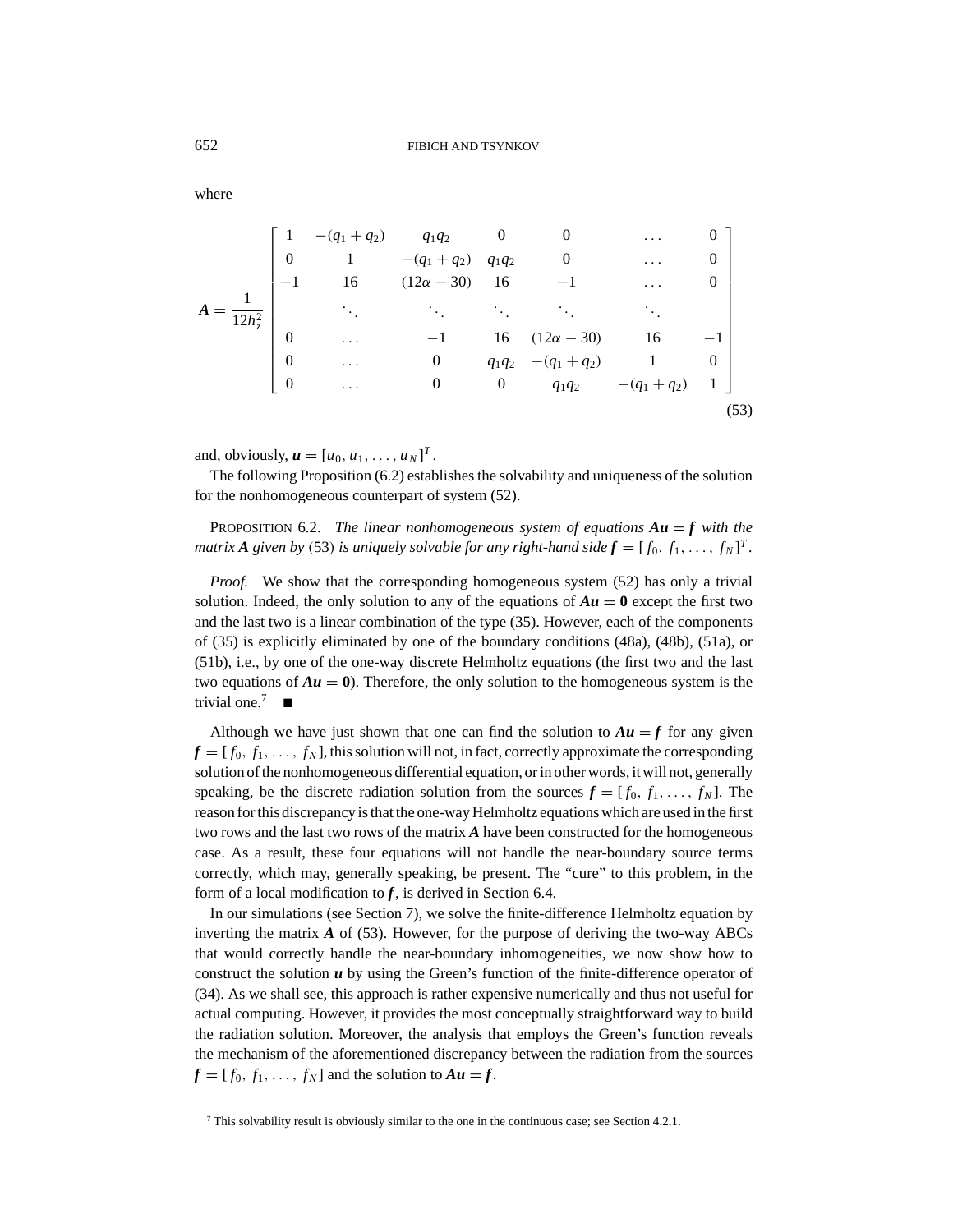## 6.3. *Radiation Solution by Means of the Green's Function*

In this section, we introduce a problem very similar to  $(33)$ , except that the solution  $\boldsymbol{u}$  is now defined on the infinite grid  $n = 0, \pm 1, \pm 2, \ldots$ , and the right-hand side  $f_n$  is compactly supported:

$$
\frac{-u_{n-2} + 16u_{n-1} - 30u_n + 16u_{n+1} - u_{n+2}}{12h_z^2} + k_c^2 u_n = f_n,
$$
  
\n
$$
n = 0, \pm 1, \pm 2, ...,
$$
  
\n
$$
f_n = 0 \quad \text{for } n < 0 \quad \text{and} \quad n > N.
$$
\n(54)

We also require that the solution  $u_n$  of (54) satisfy the radiation principle in the areas of homogeneity  $n < 0$  and  $n > N$ . In other words, we require that for  $n \leq 0$  one can represent  $u_n$  in the form (49) and for  $n \geq N$  in the form (46). This is the most general formulation of the problem of finding the solution that corresponds to the radiation of waves by the sources  $f = [f_0, f_1, \dots, f_N]^T$  in the finite-difference framework.

To solve this problem, we introduce the fundamental solution *G<sup>n</sup>* (free-space Green's function) for the one-dimensional discrete Helmholtz operator, which is defined on the entire infinite grid  $n = 0, \pm 1, \pm 2, \ldots$  and is the solution of the equation

$$
\frac{-G^{n-2} + 16G^{n-1} - 30G^n + 16G^{n+1} - G^{n+2}}{12h_z^2} + k_c^2 G^n = \delta_n,
$$
  
\n
$$
n = 0, \pm 1, \pm 2, ...,
$$
\n(55)

where

$$
\delta_n = \begin{cases} 1, & n = 0 \\ 0, & n \neq 0. \end{cases}
$$

We also require that the Green's function  $G^n$  satisfy the radiation principle as  $n \to \pm \infty$ , or in other words, that it can be represented in the following form:

$$
G^{n} = \begin{cases} a_{1}q_{1}^{n} + a_{2}q_{2}^{n}, & n \ge 0\\ b_{1}q_{1}^{-n} + b_{2}q_{2}^{-n}, & n \le 0. \end{cases}
$$
 (56)

PROPOSITION 6.3. *The values of the constants*  $a_1$ ,  $a_2$ ,  $b_1$ ,  $b_2$  *in* (56) *are given by* 

$$
a_1 = \frac{12h_z^2q_1}{\left(q_2^{-1} - q_1\right)\left(q_1^{-1} - q_1\right)\left(q_2 - q_1\right)},\tag{57a}
$$

$$
a_2 = \frac{-12h_z^2 q_2}{\left(q_2^{-1} - q_2\right)\left(q_1^{-1} - q_2\right)\left(q_2 - q_1\right)},\tag{57b}
$$

$$
b_1 = \frac{-12h_z^2 q_1^{-1}}{(q_2^{-1} - q_1^{-1})(q_1^{-1} - q_2)(q_1^{-1} - q_1)},
$$
\n(57c)

$$
b_2 = \frac{12h_z^2 q_2^{-1}}{\left(q_2^{-1} - q_1^{-1}\right)\left(q_2^{-1} - q_2\right)\left(q_2^{-1} - q_1\right)}.\tag{57d}
$$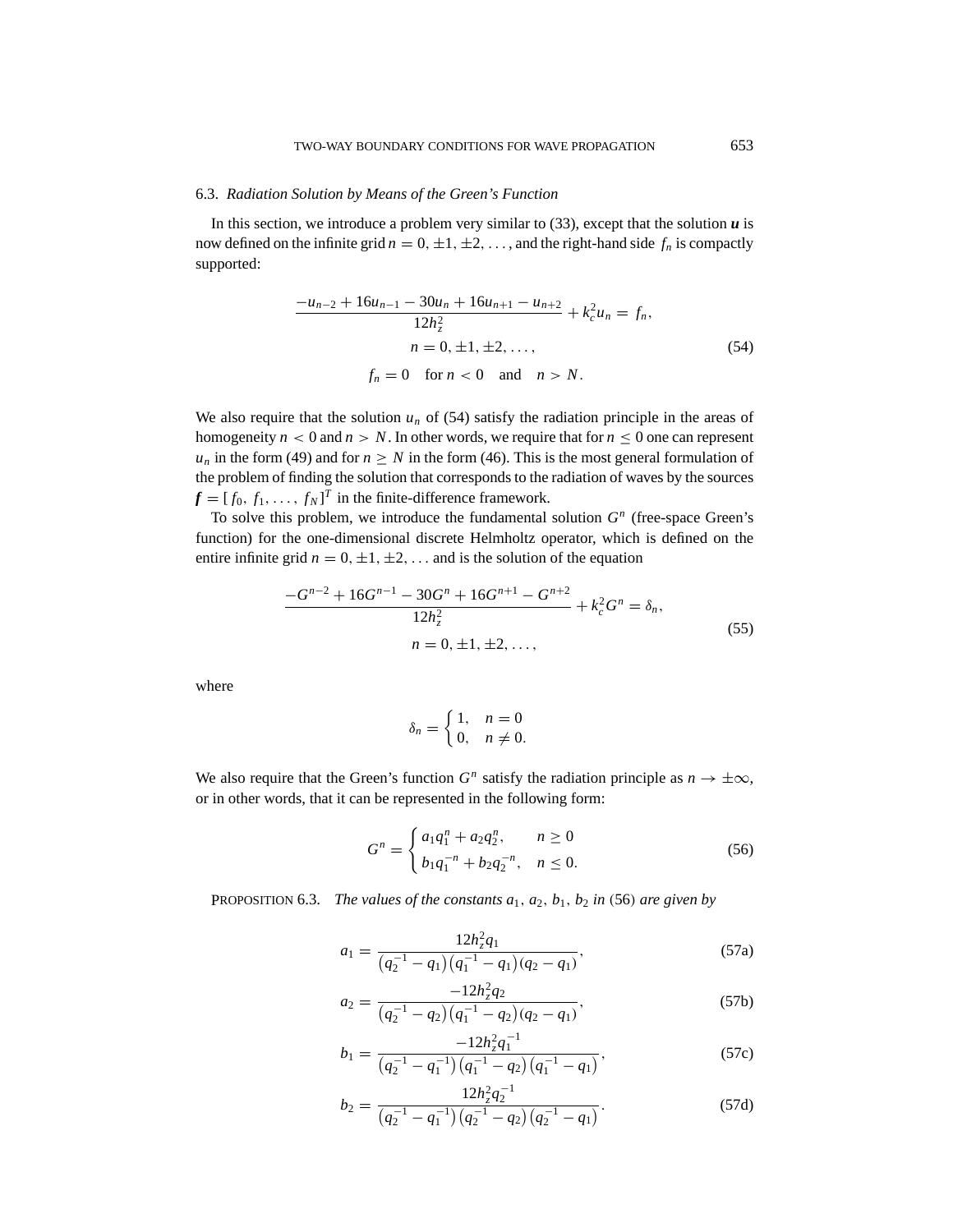*Proof.* To find these four constants, we need four equations. By matching the two branches (56) of the Green's function  $G<sup>n</sup>$  at  $n = 0$  we immediately obtain one equation:

$$
a_1 + a_2 = b_1 + b_2. \tag{58a}
$$

The other three equations for the coefficients of (56) are obtained from the original Eq. (55) written for the nodes  $n = 0, 1$ , and  $-1$ . For  $n = 0$  we have

$$
-G^{-2} + 16G^{-1} + (12\alpha - 30)G^{0} + 16G^{1} - G^{2} = 12h_{z}^{2},
$$

or

$$
-(b_1q_1^2 + b_2q_2^2) + 16(b_1q_1 + b_2q_2) + (12\alpha - 30)(a_1 + a_2) + 16(a_1q_1 + a_2q_2)
$$
  

$$
-(a_1q_1^2 + a_2q_2^2) = 12h_z^2.
$$

The previous equation can be simplified by subtracting from it the relation

$$
-(a_1q_1^{-2} + a_2q_2^{-2}) + 16(a_1q_1^{-1} + a_2q_2^{-1}) + (12\alpha - 30)(a_1 + a_2) + 16(a_1q_1 + a_2q_2)
$$
  
-
$$
(a_1q_1^2 + a_2q_2^2) = 0,
$$

which comes from the fact that each branch of the Green's function (the right branch  $a_1q_1^n$  +  $a_2q_2^n$  in this particular instance) satisfies the homogeneous finite-difference equation (34). The subtraction yields

$$
-(b_1q_1^2+b_2q_2^2)+16(b_1q_1+b_2q_2)-16(a_1q_1^{-1}+a_2q_2^{-1})+(a_1q_1^{-2}+a_2q_2^{-2})=12h_z^2.
$$
\n(58b)

For  $n = 1$ , Eq. (55) takes the form

$$
-G^{-1} + 16G^{0} + (12\alpha - 30)G^{1} + 16G^{2} - G^{3} = 0,
$$

and again, using the homogeneous equation for the right branch of the Green's function, we obtain

$$
-(b_1q_1 + b_2q_2) + (a_1q_1^{-1} + a_2q_2^{-1}) = 0.
$$
 (58c)

Finally, for  $n = -1$  we have

$$
-G^{-3} + 16G^{-2} + (12\alpha - 30)G^{-1} + 16G^{0} - G^{1} = 0.
$$

Combining this relation with the homogeneous difference equation for the left branch of the Green's function, we arrive at

$$
(b_1q_1^{-1} + b_2q_2^{-1}) - (a_1q_1 + a_2q_2) = 0.
$$
 (58d)

Now we need to solve Eqs. (58) for  $a_1$ ,  $a_2$ ,  $b_1$ , and  $b_2$ . First, we multiply (58c) by 16 and substitute it into (58b), and then we rewrite all four equations as follows:

$$
\begin{bmatrix} q_1^{-2} & q_2^{-2} & -q_1^2 & -q_2^2 \ q_1^{-1} & q_2^{-1} & -q_1 & -q_2 \ 1 & 1 & -1 & -1 \ q_1 & q_2 & -q_1^{-1} & -q_2^{-1} \end{bmatrix} \begin{bmatrix} a_1 \ a_2 \ b_1 \ b_2 \end{bmatrix} = \begin{bmatrix} 12h_z^2 \ 0 \ 0 \ 0 \end{bmatrix}.
$$
 (59)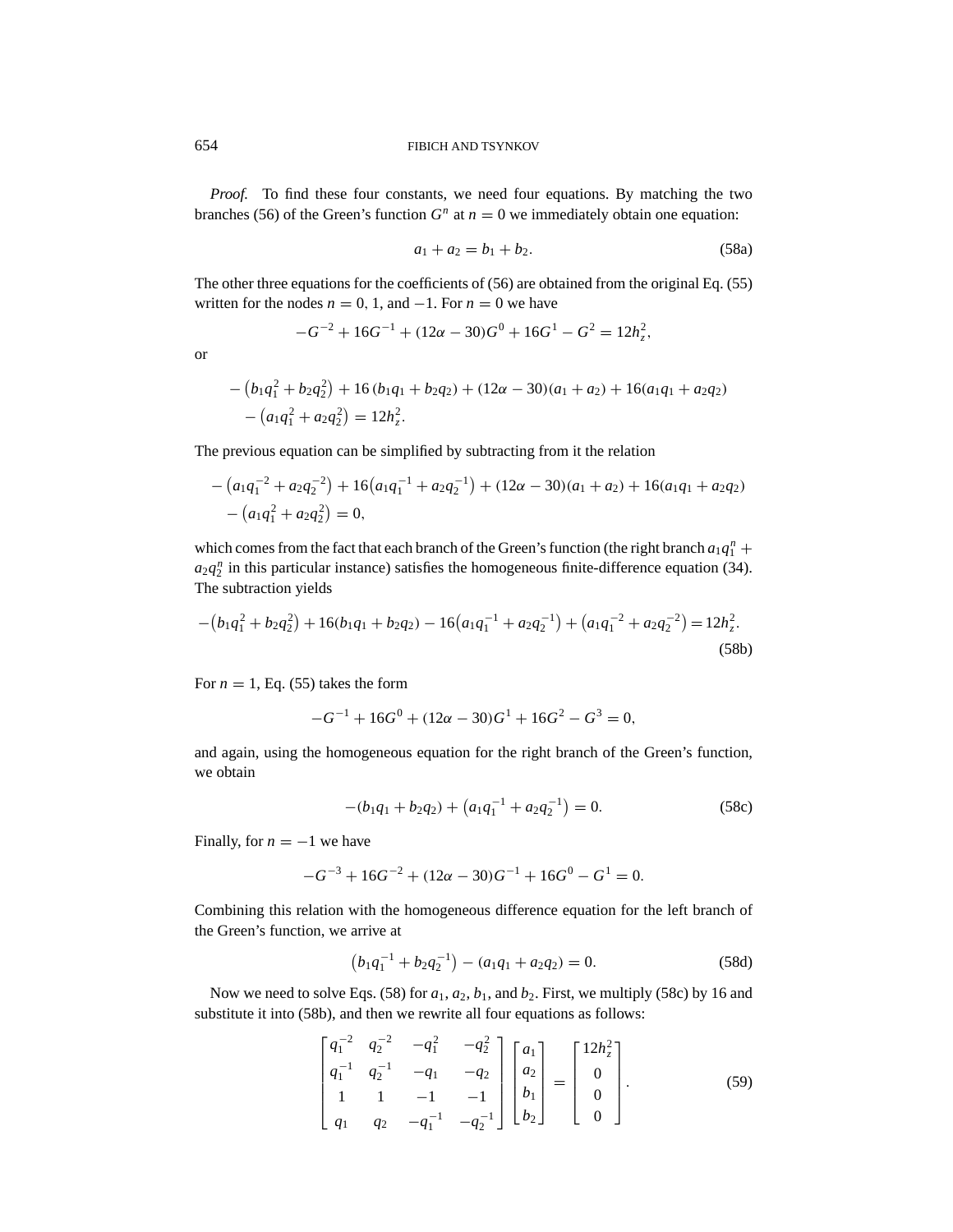The determinant of system (59) is easily reduced to a Vandermonde determinant, which eventually leads to expressions (57).

From the definition of *G<sup>n</sup>*, we have the following.

PROPOSITION 6.4. *For any given right-hand side fn compactly supported on* [0, 1,..., *N*], *the solution to* (54), *subject to the radiation principle*, *is given by the convolution*

$$
u_n = \sum_{m=0}^{m=N} f_m G^{n-m}, \quad n = 0, \pm 1, \pm 2, \dots
$$
 (60)

## 6.4. *Radiation Solution by Means of Inverting the Matrix A*

The cost of calculating the convolutions in (60) for  $n = 0, 1, \ldots, N$  is  $\mathcal{O}(N^2)$ . We now show that the portion of the solution (60) that we are interested in, namely  $u_n$  for  $n =$  $0, 1, \ldots, N$ , can be recovered by means of inverting the matrix *A* of (53). The cost of this inversion will be only  $O(N)$  operations because the matrix *A* is pentadiagonal; see Section 6.7 for additional details.

PROPOSITION 6.5. Let A be defined by (53) and  $\mathbf{u} = [u_0, u_1, \dots, u_N]^T$  be defined by  $(60)$  *for*  $n = 0, 1, \ldots, N$ . Denote  $f = [f_0, f_1, \ldots, f_{N-1}, f_N]^T$ . Then,  $Au = \tilde{f}$ , where

$$
\tilde{f} \stackrel{\text{def}}{=} \begin{bmatrix} 0 \\ 0 \\ f_2 \\ \vdots \\ f_{N-2} \\ 0 \\ 0 \end{bmatrix} + \begin{bmatrix} \tilde{f}_0 \\ \tilde{f}_1 \\ 0 \\ \vdots \\ 0 \\ \tilde{f}_{N-1} \\ \tilde{f}_N \end{bmatrix},
$$
\n(61)

$$
\tilde{f}_0 \stackrel{\text{def}}{=} \frac{1}{12h_z^2} [(f_0 G^0 + f_1 G^{-1}) - (q_1 + q_2)(f_0 G^1 + f_1 G^0) \n+ q_1 q_2 (f_0 G^2 + f_1 G^1)],
$$
\n(62a)

$$
\tilde{f}_1 \stackrel{\text{def}}{=} \frac{1}{12h_z^2} [(f_0 G^1 + f_1 G^0 + f_2 G^{-1}) - (q_1 + q_2)(f_0 G^2 + f_1 G^1 + f_2 G^0) \n+ q_1 q_2 (f_0 G^3 + f_1 G^2 + f_2 G^1)],
$$
\n(62b)

$$
\tilde{f}_{N-1} \stackrel{\text{def}}{=} \frac{1}{12h_z^2} [q_1 q_2 (f_{N-2} G^{-1} + f_{N-1} G^{-2} + f_N G^{-3}) - (q_1 + q_2)(f_{N-2} G^0 + f_{N-1} G^{-1} + f_N G^{-2}) + (f_{N-2} G^1 + f_{N-1} G^0 + f_N G^{-1})],
$$
\n(62c)

*and*

$$
\tilde{f}_N \stackrel{\text{def}}{=} \frac{1}{12h_z^2} [q_1 q_2 (f_{N-1}G^{-1} + f_N G^{-2}) - (q_1 + q_2)(f_{N-1}G^0 + f_N G^{-1})
$$
  
+  $(f_{N-1}G^1 + f_N G^0)].$  (62d)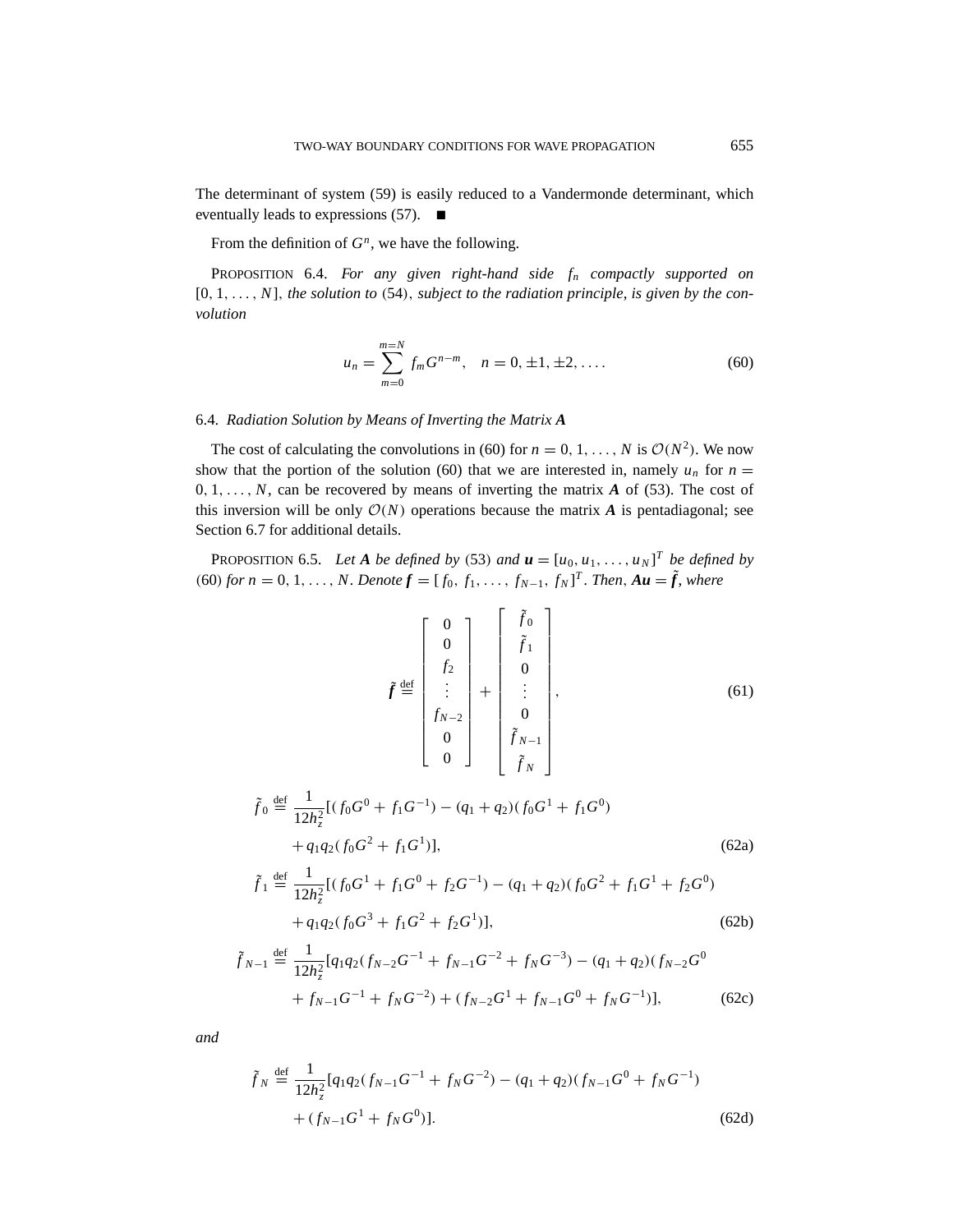*Proof.* By definition of the Green's function  $G^n$  (see Section 6.3),  $(Au)_n = f_n$  for  $2 \le n \le N - 2$ . Indeed, for  $2 \le n \le N - 2$  we have

$$
(Au)_n = \frac{1}{12h_z^2} [-u_{n-2} + 16u_{n-1} + (12\alpha - 30)u_n + 16u_{n+1} - u_{n+2}]
$$
  
\n
$$
= \frac{1}{12h_z^2} \left[ -\sum_{m=0}^N f_m G^{n-2-m} + 16 \sum_{m=0}^N f_m G^{n-1-m} + (12\alpha - 30) \sum_{m=0}^N f_m G^{n-m} + 16 \sum_{m=0}^N f_m G^{n+1-m} - \sum_{m=0}^N f_m G^{n+2-m} \right]
$$
  
\n
$$
= \frac{1}{12h_z^2} \sum_{m=0}^N f_m (-G^{n-2-m} + 16G^{n-1-m} + (12\alpha - 30)G^{n-m} + 16G^{n+1-m} - G^{n+2-m})
$$
  
\n
$$
= \sum_{m=0}^N \delta_{n-m} f_m = f_n.
$$

As for  $(Au)_0$ ,  $(Au)_1$ ,  $(Au)_{N-1}$ , and  $(Au)_N$ , these four components need to be calculated separately. They will, generally speaking, differ from  $f_0$ ,  $f_1$ ,  $f_{N-1}$ , and  $f_N$ , respectively, because of the special structure of the first two and the last two rows of the matrix *A*, which admit waves going in only one direction; see Section 6.2.

We start the analysis from the left edge of the interval. Clearly, any  $f_m$  for  $m \geq 2$  is not going to contribute to  $(Au)_0$  because when substituting  $u$  of (60) into (51a), we in fact, substitute only the left branch of the Green's function  $G^{n-m}$ ; see (56). Indeed, in formula (51a) we only need the values of  $u_n$  for  $n = 0, 1, 2$ , and if  $m \ge 2$  this implies  $n - m \le 0$ . The left branch of the Green's function (56) by definition turns (51a) into an identity; therefore  $(Au)_0$  is not affected by  $f_m$  for  $m \ge 2$ . Consequently,

$$
(Au)_0 = (A[f_0G^n + f_1G^{n-1}])_0,
$$

which proves (62a). Similarly, substitution of the left branch of the Green's function into (51b) suggests that any  $f_m$  for  $m \geq 3$  is not going to contribute to  $(Au)_1$ . Therefore,

$$
(Au)_1 = (A[f_0G^n + f_1G^{n-1} + f_2G^{n-2}])_1,
$$

which proves (62b).

Similar analysis is conducted for the right edge of the interval. Only  $f_N$  and  $f_{N-1}$ affect  $(Au)_N = \tilde{f}_N$  because for all other components of the RHS *f* the contribution to the solution *u* at  $n = N - 2$ ,  $N - 1$ ,  $N$  is given by the right branch of the Green's function only; then the explicit form of the solution (60) and the definition of *A* (53) easily yield expression (62d). Analogously, only three components of the right-hand side, *f<sub>N</sub>*, *f<sub>N−1</sub>*, and *f<sub>N−2</sub>*, contribute to  $(Au)_{N-1} = \tilde{f}_{N-1}$ , which together with (60) and (53) implies (62c).  $\blacksquare$ 

From the standpoint of the original physical model the situation near  $z = z_{\text{max}}$  differs substantially from the situation near  $z = 0$ , because we can always make the effect of nonlinearity and/or variation of coefficients near  $z = z_{\text{max}}$  negligible, by taking  $z_{\text{max}}$  sufficiently large. *Therefore, from here on we will always assume that*  $f_N = f_{N-1} = f_{N-2} = 0$ .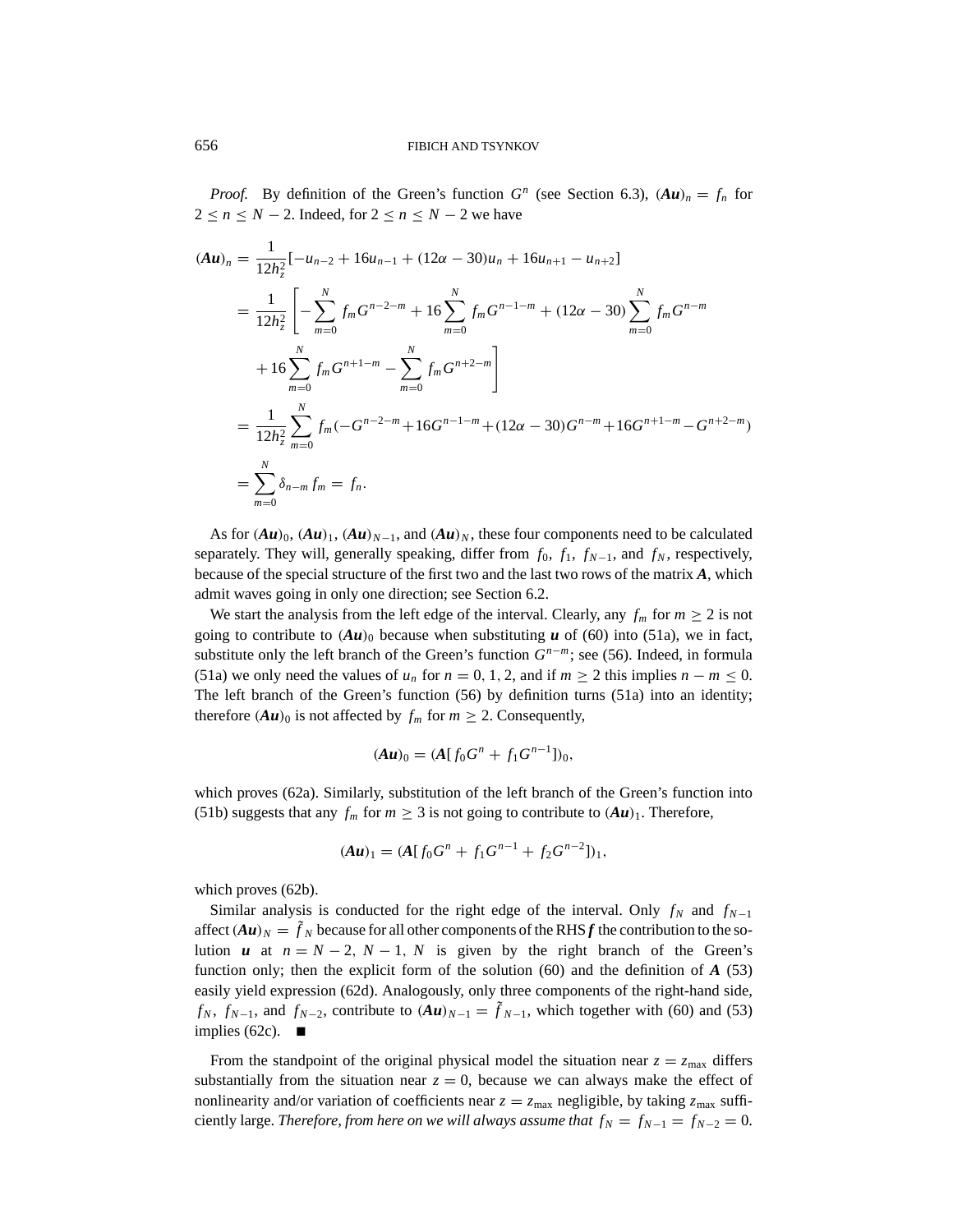Obviously, if we use the RHS  $f = [f_0, f_1, \ldots, f_{N-3}, 0, 0, 0]^T$  of this particular kind as source terms in (54), then for the corresponding solution  $\mathbf{u} = [u_0, u_1, \dots, u_N]$  we will have  $(Au)_{N-1} = \tilde{f}_{N-1} = 0$  (see 62c) and  $(Au)_N = \tilde{f}_N = 0$  (see 62d). In other words, the modified right-hand side  $\tilde{f}$  of (60) in this case becomes  $\tilde{f} = [\tilde{f}_0, \tilde{f}_1, f_2, \dots, f_{N-3}, 0, 0, 0]^T$ .

Let us emphasize that  $\tilde{f}_0 = (Au)_0$  (see 62a) depends on  $f_0$  and  $f_1$ , and  $\tilde{f}_1 = (Au)_1$ , (see 62b) depends on  $f_0$ ,  $f_1$ , and  $f_2$ . Likewise, in order to obtain  $\tilde{f}_{N-1} = (A\mathbf{u})_{N-1} = 0$ (see 62c) and  $\tilde{f}_N = (Au)_N = 0$  (see 62d), in addition to the obvious requirement that  $f_N = f_{N-1} = 0$ , we also need to impose  $f_{N-2} = 0$ .

Propositions 6.2 and 6.5 guarantee that the *only* solution of the linear system  $Au = \tilde{f}$ , where  $\tilde{f} = [\tilde{f}_0, \tilde{f}_1, f_2, \ldots, f_{N-3}, 0, 0, 0]^T$ , is the solution *u* of (54) with the RHS  $f =$  $[f_0, f_1, f_2, \ldots, f_{N-3}, 0, 0, 0]$  subject to the radiation principle. Thus, we have addressed the concern raised at the end of Section 6.2, namely which modifications to the righthand side *f* are needed to ensure that the solution obtained by inverting the matrix *A* will coincide with the pure radiation solution from these particular sources *f*. Provided that near the right edge of the interval the RHS is zero, that is,  $f_N = f_{N-1} = f_{N-2} = 0$ , it turns out that these modifications are local and require only the replacement of the two old quantities  $f_0$  and  $f_1$  near the left edge of the interval by the new quantities  $\tilde{f}_0$  and  $\tilde{f}_1$ , respectively. It is also important to mention that formulae (62a), (62b) are by themselves local as well, and therefore the overall modification  $f \mapsto \tilde{f}$  amounts to only local, and thus numerically inexpensive, operations on the grid near  $n = 0$ . Finally, we note that besides the aforementioned unique solvability, the well-posedness of the discrete formulation needs to be established; for the problem studied in this paper it can be done by applying the theory of [14, 23].

#### 6.5. *Adding the Incoming Power*

The boundary conditions at  $z = 0$  should guarantee the complete transparency of this boundary for all backscattered waves and at the same time be capable of accurately prescribing the incoming signal; the combination of these two properties has been referred to as *the two-way ABCs*. Similar to the continuous case analyzed in Section 4.2.2, the incoming signal  $u_{inc}^0$  results in a forward propagating wave, given by  $u_{inc}^0 q_1^n$ . The grid function  $v_n \equiv u_{\text{inc}}^0 q_1^n$  solves all equations of the homogeneous system  $A v = 0$  except for the first two, which are the one-way-to-the-left discrete Helmholtz equation (51). Therefore, by applying the matrix A of (53) to the vector  $v$  we create a right-hand side that we denote by  $g$ . It is easy to see that

$$
\mathbf{g} = \frac{u_{\text{inc}}^0}{12h_z^2} \begin{bmatrix} 1 - (q_1 + q_2)q_1 + q_1^3 q_2 \\ q_1(1 - (q_1 + q_2)q_1 + q_1^3 q_2) \\ 0 \\ 0 \\ \vdots \\ 0 \end{bmatrix} . \tag{63}
$$

Proposition 6.2 guarantees that the only solution of the system of equations  $Av = g$ , where *g* is given by formula (63), is  $v = u_{\text{inc}}^0 q_1^n$ . Note that the inhomogeneity *g* of (63) is a discrete counterpart of the right-hand side of relation (20) (and 19) obtained when introducing the incoming signal in the continuous framework; see Sections 4.2.2 and 4.2.3.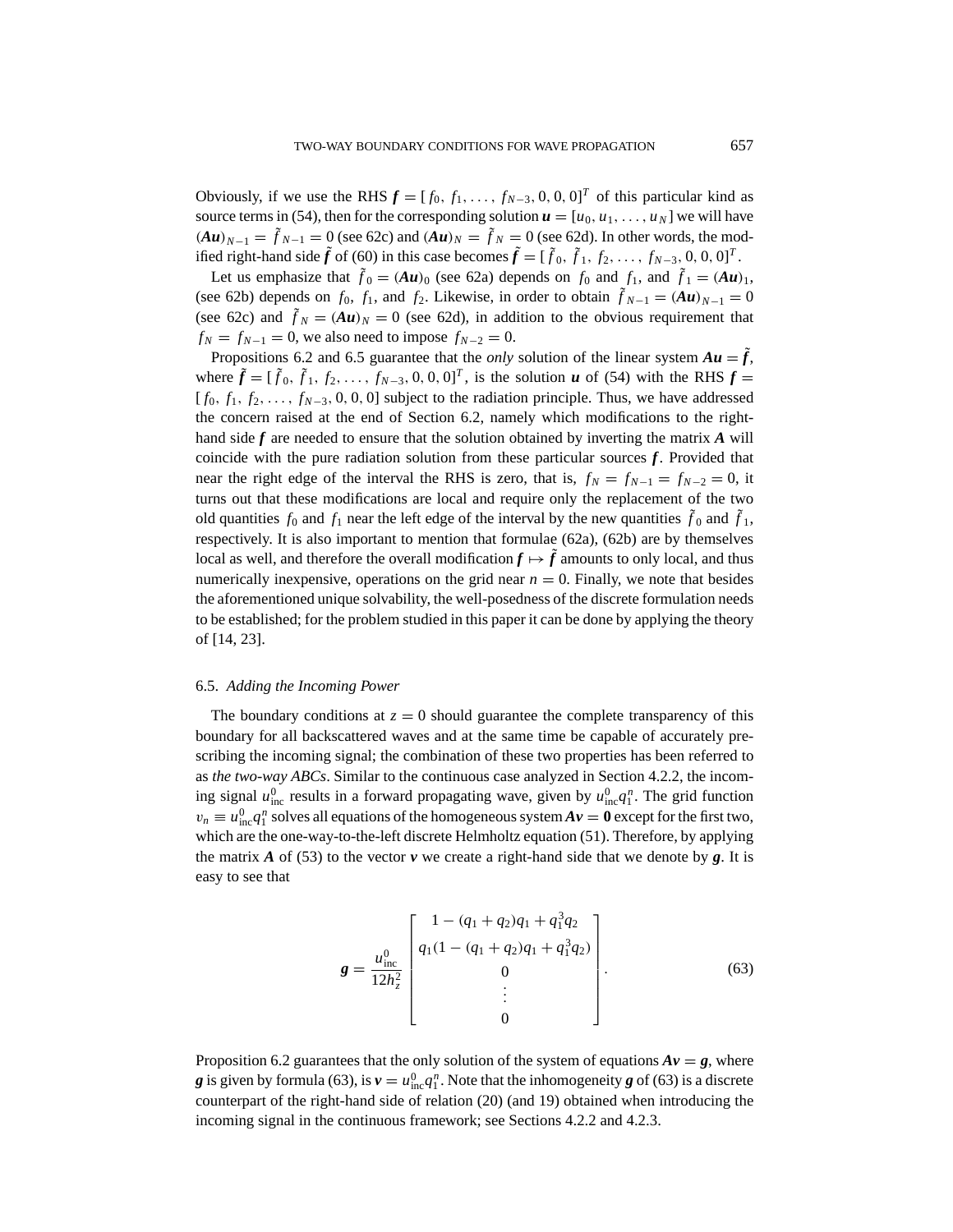#### 6.6. *Obtaining the Overall Solution*

We can, finally, put together the foregoing stages of the derivation. Assume that there is a given RHS of the original equation (33)  $f = [f_0, f_1, f_2, \dots, f_{N-3}, 0, 0, 0]^T$ . To obtain the solution with the incoming power  $u_{\text{inc}}^0 q_1^n$  added, we first construct the new RHS  $\tilde{f}$  on the basis of  $f$  according to formulae (61) and (62a), (62b). Then, we construct the additional source terms *g* according to formula (63). Due to the linear superposition principle and according to Proposition 6.2 that guarantees solvability and uniqueness, we immediately see that the grid function  $u$  that we recover by solving the overall system

$$
Au = \tilde{f} + g \tag{64}
$$

is the solution we seek. Indeed, including  $\tilde{f}$  on the right-hand side of (64) guarantees the radiation from the original sources  $f$  both to the left and to the right, and including  $g$  on the right-hand side of (64) guarantees that the correct incoming signal  $u_{\text{inc}}^0 q_1^n$  will be added. The system (64) is, of course, solved by inverting the matrix *A* only once and not by solving separately with the RHSs  $\tilde{f}$  and  $g$ .

Thus, setting the desired boundary conditions at  $z = 0$  and  $z = z_{\text{max}}$  is reduced to building and inverting the special matrix *A* of (53) and also modifying the right-hand side of the equation  $f \mapsto \tilde{f} + g$ . We again emphasize that the latter modification is not computationally expensive as both  $\tilde{f}$  and  $g$  are obtained by only local operations on the grid near  $n = 0$ . These operations will come at virtually no cost when implementing the algorithm numerically.

# 6.7. *Solution of*  $Au = \tilde{f} + g$

We solve the system  $Au = \tilde{f} + g$  using standard LU decomposition; for a pentadiagonal matrix *A* the components of this decomposition will obviously be banded as well. As the equation  $Au = \tilde{f} + g$  needs to be solved many times with a changing source term but with the same *A*, at the beginning of a simulation we calculate the LU decomposition of *A* once and use it throughout the iterations. Therefore, the costs per iteration in terms of solving this equation are only due to the backward substitution, which is  $O(N)$  arithmetic operations.

#### **7. NUMERICAL EXPERIMENTS**

To assess the numerical performance of our algorithm, we first solve a linear problem with variable coefficients in several different settings.

## 7.1. *Linear Problem with Variable Coefficients and Backscattering*

On a slender rectangular domain in the  $(r, z)$  coordinates  $[0, r_{\text{max}}] \times [0, z_{\text{max}}]$ , where  $r_{\text{max}} = \pi/2$  is fixed and  $z_{\text{max}}$  will vary as an essential part of testing the methodology, we recover the solution

$$
E = E_{\text{right}} + C \cdot E_{\text{left}},\tag{65}
$$

where  $C$  is a constant, and the right and left propagating components  $E_{\text{right}}$  and  $E_{\text{left}}$  are given by

$$
E_{\text{right}} = e^{i\sqrt{k_0^2 - v^2}z} \cos(\nu r)[1 + \epsilon z^4 e^{-z}], \tag{66a}
$$

$$
E_{\text{left}} = e^{-i\sqrt{k_0^2 - v^2} z} \cos(vr) e^{-(z/\beta)^2}.
$$
 (66b)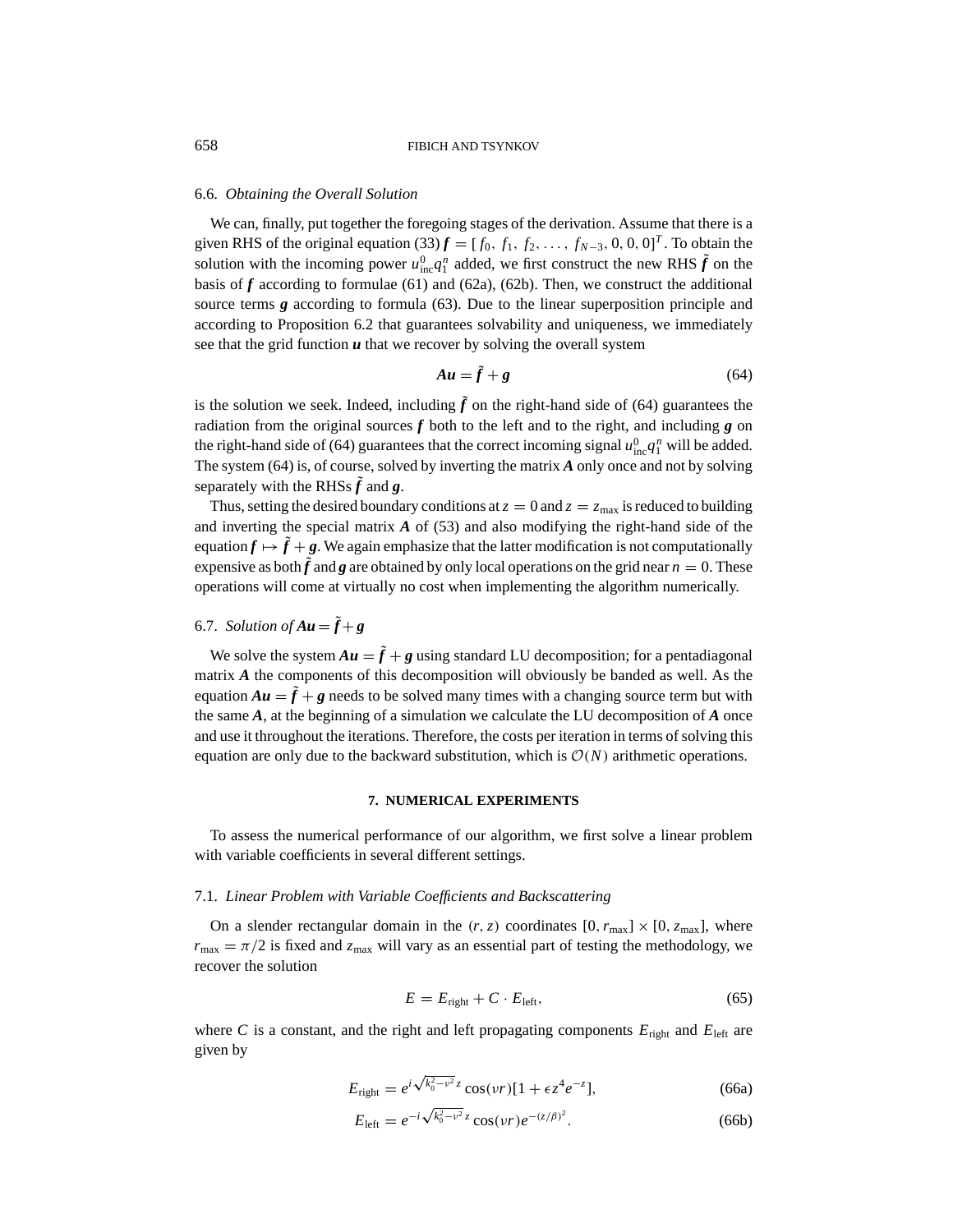In the framework of our study, the left propagating component  $E_{\text{left}}$  of (66b) is interpreted as backscattering. Several parameters that control the actual shape of the solution (65) are as follows:  $k_0$  is the wavenumber that corresponds to the homogeneous medium (see Sections 1) and 2); v is the transversal frequency;  $\epsilon$  in (66a) determines the extent of deviation from the constant-coefficient case for the right propagating mode (see below); and  $\beta$  in (66b) determines the spatial (longitudinal) extent to which the backscattered waves are present in the solution. In the linear case we of course introduce the backscattered waves artificially, but we are trying to follow the physically interesting situation when these waves are generated inside the domain and propagate toward and through the left boundary  $z = 0$ . The constant *C* is introduced in (65) so as to control the magnitude of the backscattered signal relative to the forward propagating signal and in particular to be able to fully eliminate backscattering  $(C = 0)$  if desired.

Substituting  $E_{\text{right}}$  of (66a) into Eq. (13a), we obtain

$$
\Delta E_{\text{right}} + k_0^2 E_{\text{right}} = \epsilon e^{i\sqrt{k_0^2 - v^2}z} \cos(vr) e^{-z} z^2 \left[ 2i\sqrt{k_0^2 - v^2} (4z - z^2) + 12 - 8z + z^2 \right]
$$
  
= 
$$
\epsilon \frac{e^{-z} z^2 \left[ 2i\sqrt{k_0^2 - v^2} (4z - z^2) + 12 - 8z + z^2 \right]}{1 + \epsilon \cdot z^4 e^{-z}} E_{\text{right}}
$$
  
= 
$$
-\epsilon k_0^2 F_{\text{right}} \cdot E_{\text{right}}.
$$
 (67)

We therefore conclude that  $E_{\text{right}}$  of (66a) satisfies the variable-coefficient equation

$$
\Delta E_{\text{right}} + k_{\text{right}}^2(z) E_{\text{right}} = 0,
$$

where  $k_{\text{right}}^2(z) = k_0^2(1 + \epsilon F_{\text{right}}(z))$  and  $F_{\text{right}}(z)$  is defined by equalities (67). We indeed see that  $\epsilon$  controls the extent of spatial variation of the wavenumber  $k_{\text{right}}$ . The solution  $E_{\text{right}}$  is driven by the incoming wave

$$
E_{\rm inc} = e^{i\sqrt{k_0^2 - v^2}z} \cos(vr), \quad z \le 0.
$$
 (68)

Similarly, the backscattered solution  $E_{\text{left}}$  of (66b) satisfies the variable-coefficient equation

$$
\Delta E_{\text{left}} + k_{\text{left}}^2(z) E_{\text{left}} = 0,
$$

where  $k_{\text{left}}^{2}(z) = k_{0}^{2}(1 + F_{\text{left}}(z))$  and

$$
F_{\text{left}}(z) = -\frac{1}{k_0^2} \left[ 4i \sqrt{k_0^2 - \nu^2} \frac{z}{\beta^2} - \frac{2}{\beta^2} + \frac{4z^2}{\beta^2} \right].
$$
 (69)

For the overall solution *E* of (65) we obviously have

$$
\Delta E + k^2(z)E = 0,\t(70)
$$

where

$$
k^2(z) = k_{\text{right}}^2 \frac{E_{\text{right}}}{E} + k_{\text{left}}^2 \frac{C \cdot E_{\text{left}}}{E}.
$$

The driving incoming signal for Eq. (70) is  $E_{inc}$  of (68), evaluated at  $z = 0$ . The variablecoefficient linear equation (70) for *E* will be solved on the domain  $[0, r_{\text{max}}] \times [0, z_{\text{max}}]$  with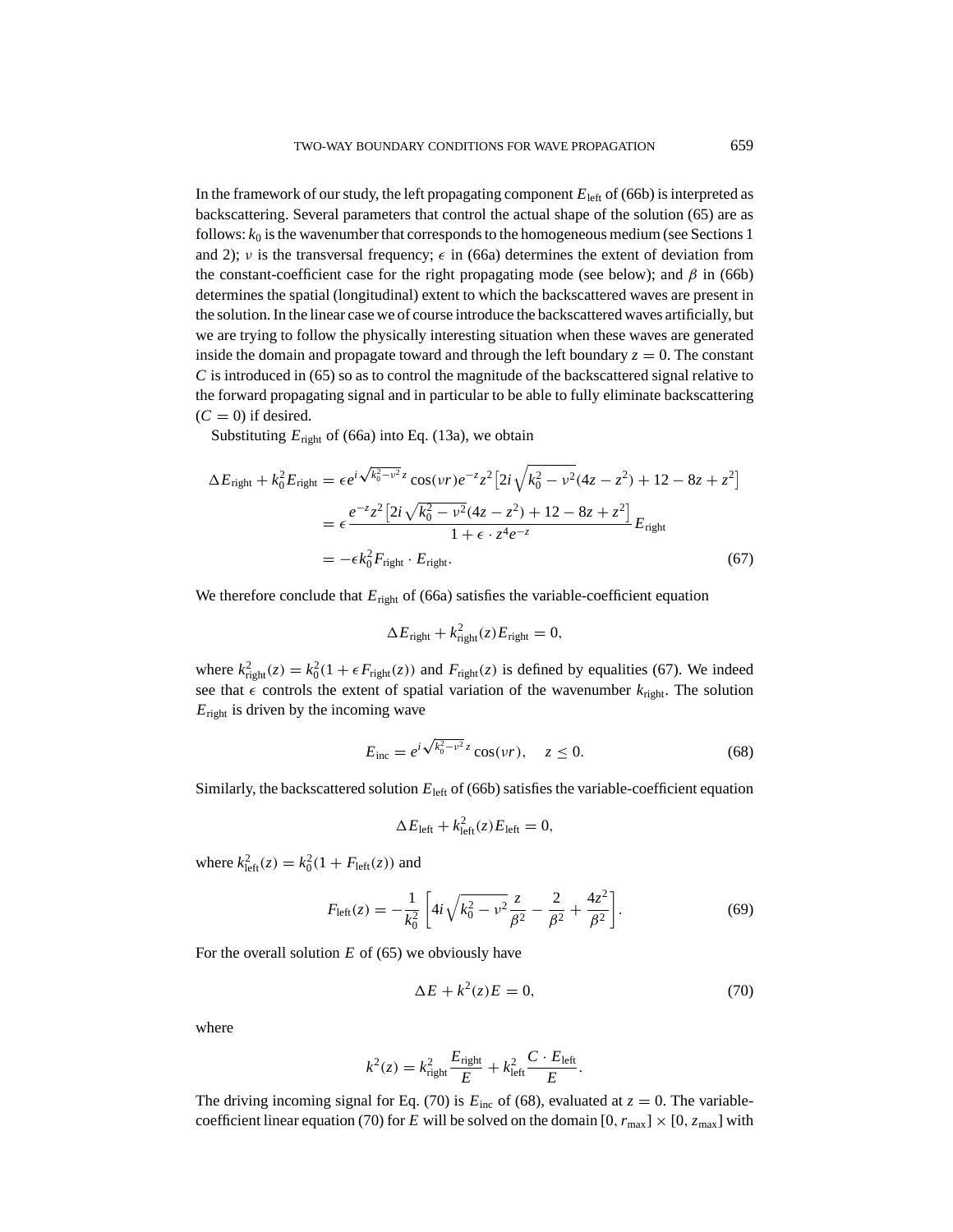the homogeneous radiation boundary condition (18a) at  $z = z_{\text{max}}$  and the non homogeneous (two-way) radiation boundary condition (20) at  $z = 0$ . The boundary conditions at  $r = 0$ and  $r = r_{\text{max}}$  are symmetry and zero Dirichlet, respectively, which correspond to the general construction of Section 5, as well as to the particular explicit form of the solution (65), (66) that we use here. The solution will be obtained by iterations described in Section 4.2; the corresponding discrete solution methodology is delineated in Sections 5 and 6.

Our primary goal when solving numerically the foregoing linear problem is to demonstrate that the algorithm that we have constructed indeed possesses the design properties, i.e., (1) it converges with the fourth order of accuracy when the grid is refined, and (2) it properly handles the radiation of waves (including backscattering) or in other words, introduces no reflection from the boundaries  $z = 0$  and  $z = z_{\text{max}}$  back into the domain. A secondary goal is deriving the guidelines for subsequent nonlinear simulations, for example, how geometric parameters such as domain size may affect the solution.

The forthcoming series of computational experiments corroborates our expectations in terms of grid convergence and handling the backscattered waves and also provides for a comparison between the following two algorithms: the one constructed in this paper with the two-way ABC at the boundary  $z = 0$ , and a more traditional one with the Dirichlet boundary condition at  $z = 0$  (at the far-field boundary  $z = z_{\text{max}}$  we set the same radiation ABC in both cases).

*7.1.1. Traditional approach—Dirichlet boundary condition.* The algorithm that we have just referred to as a more traditional one is formulated with the Dirichlet boundary condition for *E* at  $z = 0$ . In fact, from the standpoint of physics one can already anticipate that this algorithm is not going to perform well when backscattering is present. Indeed, the physical setup of the model implies that all the information available at  $z = 0$  *pertains only to the incoming wave*. Thus, we basically cannot say anything about the backscattered signal ahead of time because it is generated inside the domain (in the current example we of course know everything because we simply construct a sample solution including the backscattering, then produce the corresponding sources/inhomogeneities, and finally recover the same solution by the numerical method, but this is done only for demonstration purposes.) When constructing the two-way ABCs, we do not make and do not need any assumptions regarding the backscattered wave; we simply make the boundary transparent for all such waves. In contrast, in the Dirichlet case we can only specify the incoming wave as the boundary data because no explicit information about other waves is available. Mathematically, this amounts to making the assumption/approximation that

$$
E(r, 0) = E_{\text{inc}}^{0}(r),
$$
\n(71)

which, as opposed to (5), prescribes the entire field at  $z = 0$ , rather than its incoming component only. Consequently, the Dirichlet boundary condition will essentially reflect all backscattered waves reaching  $z = 0$  back into the medium, in contrast with the twoway ABC, which will let them go through. We therefore expect that the algorithm with the Dirichlet boundary condition (71) at  $z = 0$  may produce reasonable results only if no backscattered waves are present in the solution. Otherwise, the error should be roughly of the magnitude of the backscattered signal. The numerical results below corroborate these expectations.

Note that to enforce the Dirichlet boundary condition at  $z = 0$  for the discretization we obviously assign a prescribed value to the solution at the leftmost grid node  $n = 0$ .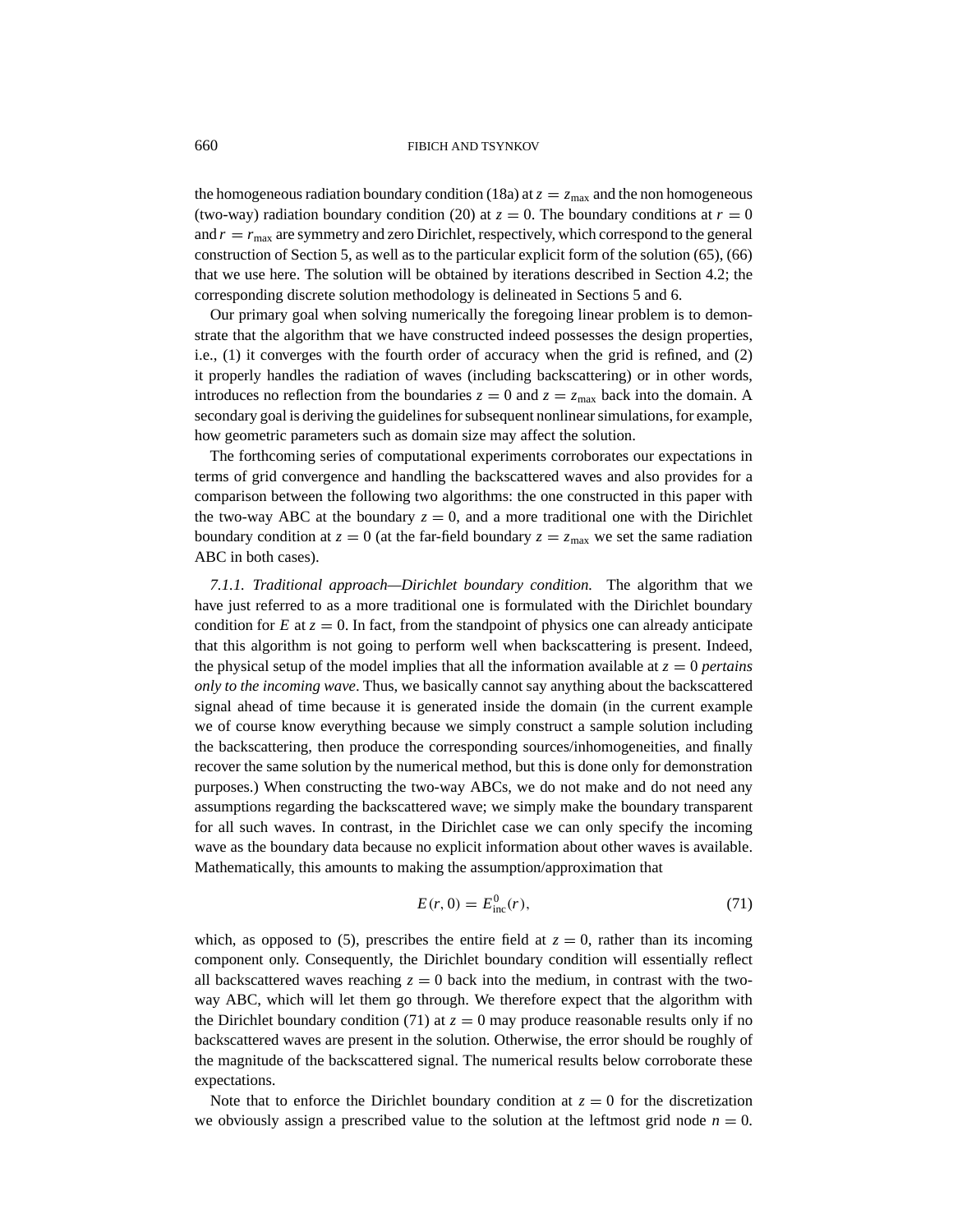Besides, in the framework of the fourth-order scheme we are using, we need an additional relation to be specified right next to the boundary at  $n = 1$ . This is similar to obtaining the discrete one-way Helmholtz equations in the form of *two scalar relations*; see Section 6.2. The additional relation for the Dirichlet boundary conditions should be merely an approximation of the underlying differential equation at  $n = 1$ , but this cannot be the same approximation that we are using for the interior nodes  $(n \geq 2)$  because the latter employs a five-node-wide symmetric stencil. Thus, either a one-sided difference or a compact Padé-type approximation needs to be used at  $n = 1$ . We chose the fourth-order Padé [6] on a three-node-wide stencil in the particular form proposed in [30] because as opposed to the "long" nonsymmetric differences, it preserves the pentadiagonal structure of the matrix.

*7.1.2. Results.* For the simulations in the linear case we have chosen the following particular values of parameters (see formulae (65), (66)):  $k_0 = 20$ ,  $\epsilon = 0.2$ ,  $\nu = 3$  or  $\nu =$ 1,  $z_{\text{max}} = 30$  or  $z_{\text{max}} = 10$ ,  $\beta = 3$ ,  $C = 1/2$  for the case with backscattering, and  $C = 0$ for the case with no backscattering. The wavelengths in the *r* and *z* directions are  $\lambda_r =$  $2\pi/v$  and  $\lambda_z = 2\pi/k_0$ , respectively. We choose the grid sizes  $h_r$  and  $h_z$  accordingly as fractions of the corresponding wavelengths: For the grid convergence study we refine the grid synchronously in both the *r* and *z* directions. We note that having the same resolution (nodes per wavelength) in both directions yields the cell aspect ratio of  $h_r/h_z = \lambda_r/\lambda_z = k_0/v$ , which in our simulations is equal to either  $20/1$  or  $20/3$ .

We have looked at the values of the relative error (the difference between the computed and exact solution normalized by the maximum of the exact solution over the domain) in the maximum norm:

$$
Error = \frac{\max_{(r,z)} |E_{\text{computed}} - E_{\text{exact}}|}{\max_{(r,z)} |E_{\text{exact}}|}.
$$
\n(72)

The results are summarized in Tables I and II for  $\nu = 1$  and  $\nu = 3$ , respectively. In both tables all values, except those in the last column, correspond to  $z_{\text{max}} = 30$ .

From Tables I and II we first conclude that, as expected, the Dirichlet boundary condition (71) provides no convergence when the backscattering is present (third column). In all other columns we observe *a fourth-order grid convergence, because every time the grid is refined*

**TABLE I Maximum Relative Error (72) of the Calculated Solution in the Linear Case for**  $\nu = 1$ 

|                                                          | Backscattering                |                     |           |                     |         |  |
|----------------------------------------------------------|-------------------------------|---------------------|-----------|---------------------|---------|--|
|                                                          |                               | Off $(C=0)$         |           | On $(C = 1/2)$      |         |  |
|                                                          | Boundary condition at $z = 0$ |                     |           |                     |         |  |
|                                                          | <b>Dirichlet</b>              | Two-way             | Dirichlet | Two-way             | Two-way |  |
| Grid sizes                                               | $z_{\text{max}} = 30$         |                     |           |                     |         |  |
| $h_r = \lambda_r/10, h_r = \lambda_r/10$                 | 0.256                         | 0.257               | 0.33      | 0.24                | 0.16    |  |
| $h_r = \lambda_r/20, h_{\bar{z}} = \lambda_{\bar{z}}/20$ | 0.0165                        | 0.0165              | 0.33      | 0.016               | 0.01    |  |
| $h_r = \lambda_r/40, h_z = \lambda_z/40$                 | 0.001                         | 0.001               | 0.33      | 0.001               | 0.0012  |  |
| $h_r = \lambda_r/80$ , $h_r = \lambda_r/80$              | $6.5 \cdot 10^{-5}$           | $6.5 \cdot 10^{-5}$ | 0.33      | $6.5 \cdot 10^{-5}$ | 0.00075 |  |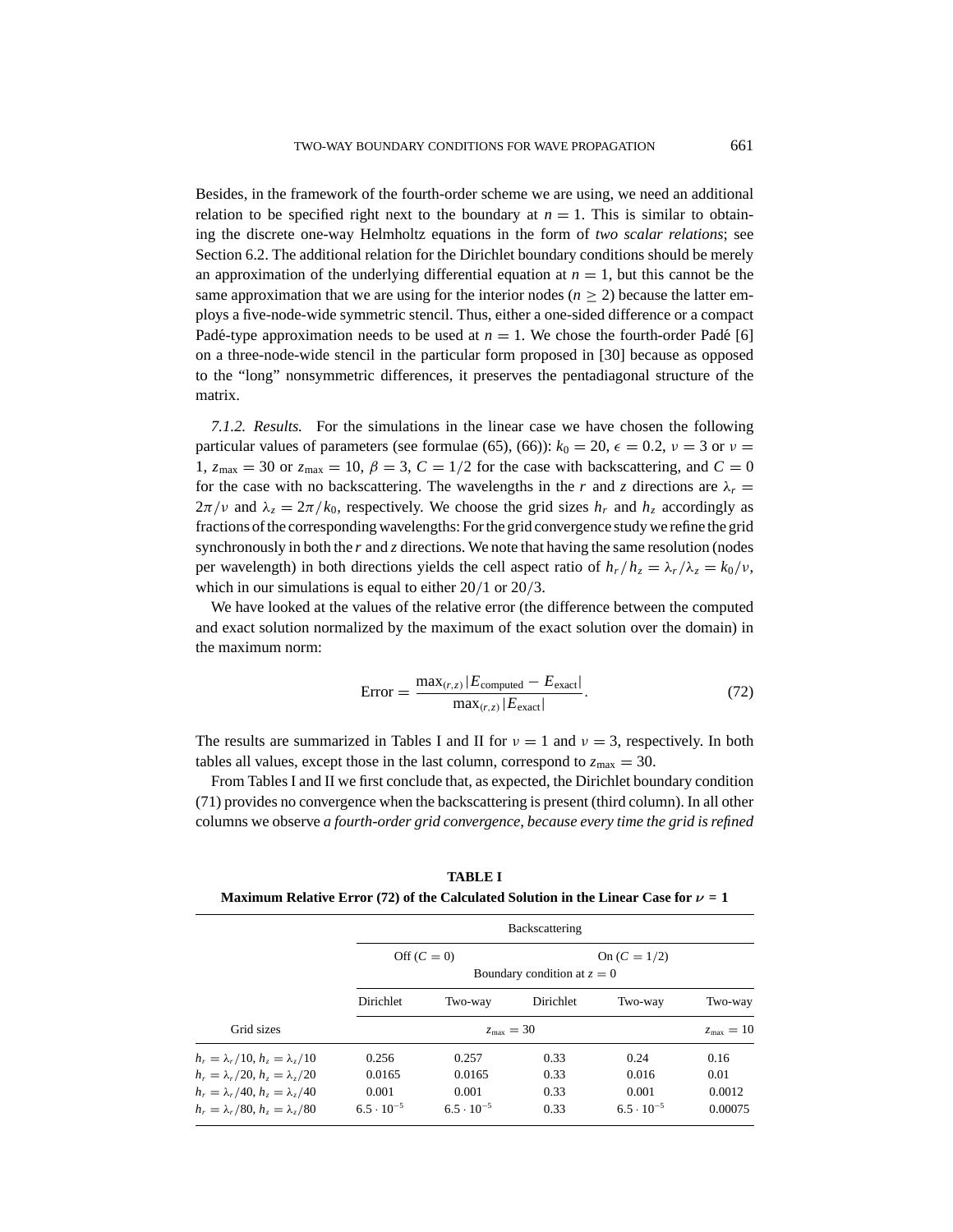|                                             | Backscattering                                                 |                       |           |                     |         |  |  |
|---------------------------------------------|----------------------------------------------------------------|-----------------------|-----------|---------------------|---------|--|--|
|                                             | Off $(C=0)$<br>On $(C = 1/2)$<br>Boundary condition at $z = 0$ |                       |           |                     |         |  |  |
|                                             | <b>Dirichlet</b>                                               | Two-way               | Dirichlet | Two-way             | Two-way |  |  |
| Grid sizes                                  |                                                                | $z_{\text{max}} = 10$ |           |                     |         |  |  |
| $h_r = \lambda_r/10, h_r = \lambda_r/10$    | 0.25                                                           | 0.25                  | 0.33      | 0.24                | 0.089   |  |  |
| $h_r = \lambda_r/20, h_r = \lambda_z/20$    | 0.016                                                          | 0.016                 | 0.33      | 0.015               | 0.0064  |  |  |
| $h_r = \lambda_r/40, h_r = \lambda_r/40$    | 0.001                                                          | 0.001                 | 0.33      | 0.001               | 0.0012  |  |  |
| $h_r = \lambda_r/80$ , $h_r = \lambda_r/80$ | $6.3 \cdot 10^{-5}$                                            | $6.3 \cdot 10^{-5}$   | 0.33      | $6.3 \cdot 10^{-5}$ | 0.00075 |  |  |

**TABLE II Maximum Relative Error (72) of the Calculated Solution in the Linear Case for**  $\nu = 3$ 

*by a factor of two in each direction, the value of the error drops by approximately a factor of sixteen* (except for the last column of each table, as discussed below). Thus, the algorithm we have constructed indeed possesses the design convergence properties. Besides, we clearly see that the left propagating waves in the solution present no problem from the standpoint of numerics for the algorithm with the two-way ABC at  $z = 0$ .

Let us now return to the data appearing in the rightmost column of both Table I and Table II. These data clearly do not demonstrate the fourth-order grid convergence. The only difference between these data and all other data in the tables is that the rightmost columns correspond to a smaller computational domain in the *z* direction,  $z_{\text{max}} = 10$ , as opposed to  $z_{\text{max}} = 30$ . The breakdown of the grid convergence that we observe on the small domain has the following explanation.

The boundary condition that we specify at  $z = z_{\text{max}}$  is the homogeneous radiation boundary condition (18a), which is approximated by the one-way-to-the-right discrete Helmholtz Eq. (48). Both the continuous (18a) and discrete (18) radiation boundary conditions at  $z = z_{\text{max}}$  were obtained under the key assumption that the governing equation near  $z = z_{\text{max}}$ reduces to the constant-coefficient Helmholtz equation  $\Delta E + k_0^2 E = 0$ . In other words, this means that the mode  $E_{\text{right}}$  of (66a) has to reduce to the "pure" propagating mode<br> $e^{i\sqrt{k_0^2 - v^2}z}$  cos(ur) and that the mode  $F_{\text{right}}$  of (66b) has to effectively vanish at  $z = z$  $e^{i\sqrt{k_0^2 - v^2 z}} \cos(vr)$ , and that the mode  $E_{\text{left}}$  of (66b) has to effectively vanish at  $z = z_{\text{max}}$ . From the specific form of the modes that we analyze (see 66), we conclude that the larger we make the domain  $[0, z_{max}]$ , the better the quality of the agreement with the desired properties near  $z = z_{\text{max}}$ . In other words, for the smaller domain  $z_{\text{max}} = 10$  we are essentially trying to apply a homogeneous radiation boundary condition to the equation, which is not "sufficiently homogeneous" itself, and therefore the error is dominated by this discrepancy, rather than by the actual truncation error associated with the discretization of the differential operator. As a consequence, we do not observe the fourth-order grid convergence for the smaller domain. This demonstrates the importance of choosing a  $z<sub>max</sub>$  that is sufficiently large, so that the homogeneous radiation boundary conditions can be applied successfully.

Another interesting phenomenon we would like to discuss in the framework of the linear case is the behavior of the error as a function of the coordinate *z*. A typical example in Fig. 1, which corresponds to the case of no backscattering, shows a linear growth of the error with *z* except in the area of a small "bump" near the boundary  $z = 0$ . The actual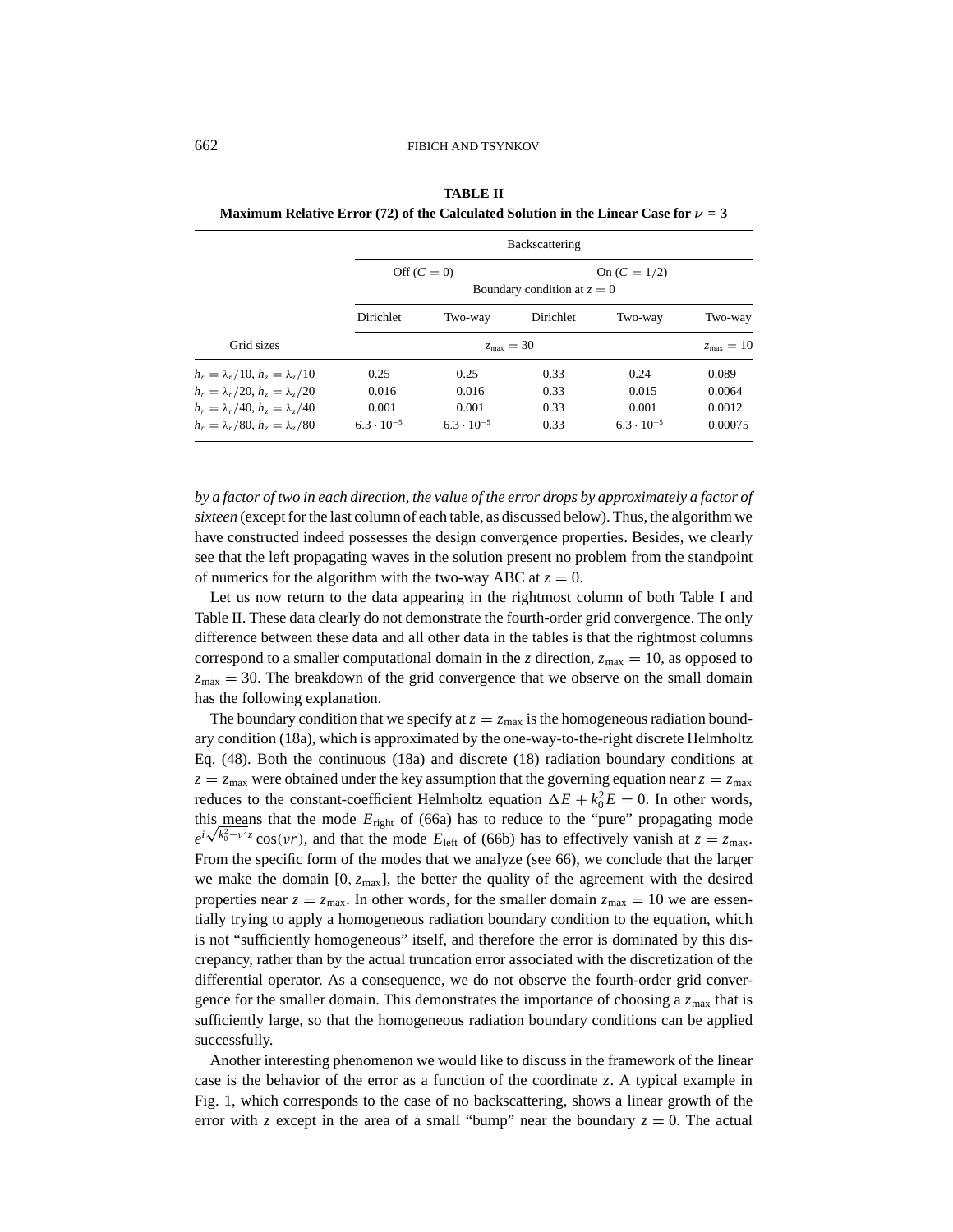

**FIG. 1.** Behavior of the error (73) for  $v = 1$ , two-way ABC at  $z = 0$ ,  $h_r = \lambda_r/20$ ,  $h_z = \lambda_z/20$ ,  $\beta = 3$ , and  $z_{\text{max}} = 30$ ; no backscattering,  $C = 0$ .

quantity represented in Fig. 1 is

$$
Error(z) = \frac{\max_r |E_{\text{computed}} - E_{\text{exact}}|}{\max_{(r,z)} |E_{\text{exact}}|}.
$$
\n(73)

A similar error pattern is obtained for the case with backscattering, as shown in Fig. 2. The curve in Fig. 2 can be described as an oscillatory region next to the boundary  $z = 0$ associated with backscattering (the magnitude of the error is still small there) followed again by a stretch of linear growth.

It is, in fact, easy to see where this linear growth comes from. Proposition 6.1 implies that the discrete right propagating mode  $q_1^n$  approximates the continuous right propagating mode  $e^{ik_c z} \equiv e^{ik_c \cdot \hat{h}_z n}$  (in the notations of this section,  $k_c^2 = \sqrt{k_0^2 - v^2}$ ). Indeed, assuming that  $k_c \cdot h_z$  is small, we have obtained  $q_1 = e^{ik_c \cdot h_z} + \mathcal{O}((k_c \cdot h_z)^5)$ ; see formula (36a). Consequently, under the same assumption we have  $q_1^n = e^{ik_c \cdot h_z n} + \mathcal{O}(n(k_c \cdot h_z)^5) =$  $e^{ik_c z} + \mathcal{O}(z h_z^4)$  because  $z = h_z n$ . As  $0 \le z \le z_{\text{max}}$ , we see that the error grows linearly in *z* and that the maximal error is  $\mathcal{O}(z_{\text{max}} \cdot h_z^4)$ . The aforementioned linear growth of the error explains, in particular, why *on coarser grids* we obtain a smaller maximal error for  $z_{\text{max}} = 10$  (fifth column) than for  $z_{\text{max}} = 30$  (fourth column); see Tables I and II.

It is, in fact, instructive to see how the error curve similar to those displayed in Figs. 1 and 2 would look for a solution computed on the small domain  $z_{\text{max}} = 10$ . In Fig. 3 we show such a curve for exactly the same set of parameters used for computations that led to Fig. 1,



**FIG. 2.** Same as Fig. 1 but with backscattering,  $C = 1/2$ .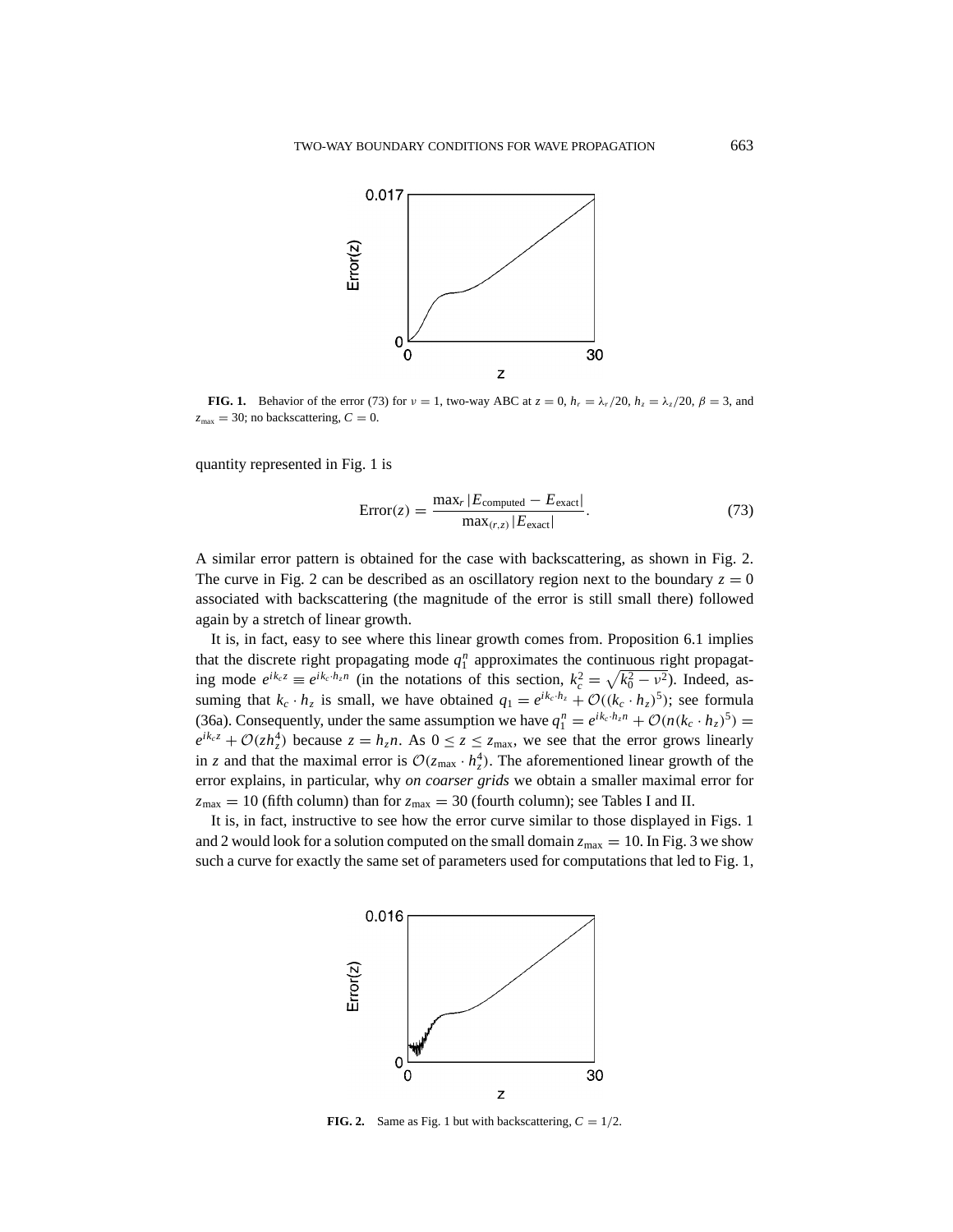

**FIG. 3.** Same as Fig. 1 with  $z_{\text{max}} = 10$ .

except that  $z_{\text{max}}$  is equal to 10 instead of 30. Although the magnitude of the error is small, we observe oscillations throughout the entire domain. As we have no backscattering in this case  $(C = 0)$ , the oscillations may come only from the right (far-field) boundary  $z = z_{\text{max}}$ . In fact, these oscillations are an early manifestation of the phenomenon we discussed above. On small domains, the application of the homogeneous far-field radiation boundary conditions (18a) and (48) is not fully "legitimate" because the governing equation itself is not yet sufficiently close to the constant-coefficient version  $\Delta E + k_0^2 E = 0$ . The inconsistency gives rise to the oscillations shown in Fig. 3. For finer grids this inconsistency, as we have seen, prevents the methodology from converging on small domains with the theoretically prescribed rate of  $O(h^4)$ .

#### 7.2. *Nonlinear Problem*

Having corroborated the design properties of the numerical algorithm in the linear regime in Section 7.1, we now address its performance for the nonlinear case. In all cases that we analyze hereafter we take the value of  $k_0 = 8$  and as before denote  $\lambda_z = 2\pi / k_0$ . In addition, in all simulations the solution is driven by the incoming signal

$$
E_{\text{inc}}^0(r) = e^{-r^2}.
$$
 (74)

The key quantity in the NLS model, as far as nonlinear self-focusing and singularity formation are concerned, is the ratio of the power of  $E_{\text{inc}}^0$  and the critical power  $N_c$  (see Section 3.1). Therefore, we now briefly review the calculation of the critical power for the NLS (8).

*7.2.1. Critical power.* Weinstein [36] had proved that the critical power for singularity formation in the critical NLS, *N*c, is equal to the power of the so-called waveguide solution. In the case of the  $(1 + 1)D$  critical NLS  $(8)$ , the waveguide solutions are of the form

$$
\psi(z,r) = \exp(iaz)Q(r;a).
$$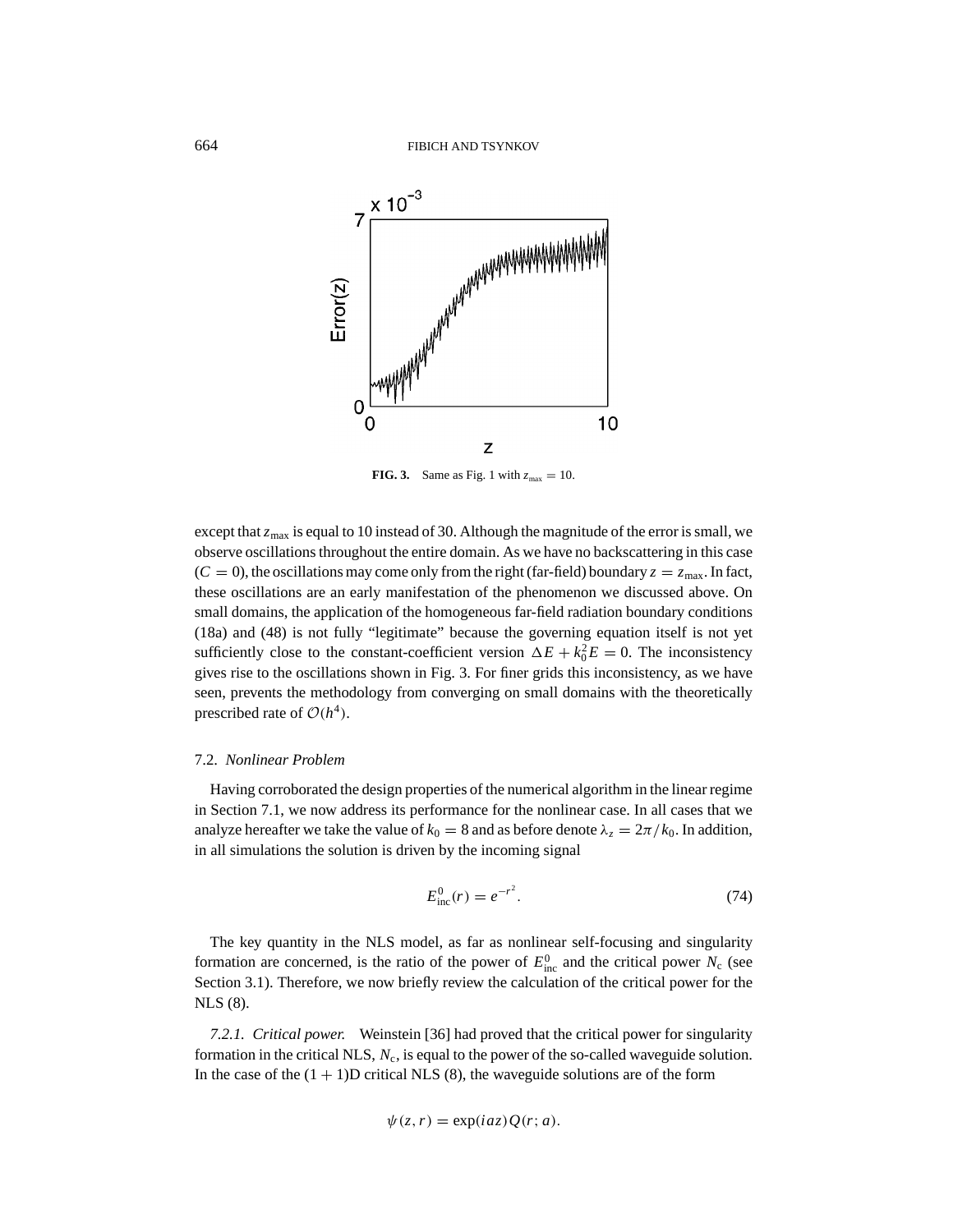Substitution of this solution in (8) shows that the waveguide profile *Q* satisfies

$$
Q_{rr} - aQ + Q^5 = 0
$$
,  $Q'(0) = 0$ ,  $Q(\infty) = 0$ .

Integration of this equation yields

$$
Q(r; a) = (3a)^{1/4} \text{sech}^{1/2} (2\sqrt{a}r).
$$

Therefore, a necessary condition for singularity formation in (8) is that

$$
\int_0^\infty |\psi_0(\tilde{r})|^2 \, d\tilde{r} \ge N_c,
$$

where

$$
N_{\rm c} = \int_0^\infty Q^2(r) \, dr = \frac{\sqrt{3}\pi}{4}.
$$

In dimensional variables, this condition is

$$
\int_0^\infty \left| E_{\text{inc}}^0(r) \right|_2^2 dr \geq \frac{N_c}{k_0 \sqrt{\epsilon}}.
$$

Therefore, the fractional critical power of  $E_{\text{inc}}^0$  of (74) is

$$
p = \frac{\int_0^\infty |E_{\text{inc}}^0|^2 dr}{N_c / k_0 \sqrt{\epsilon}} = \sqrt{\frac{2}{3\pi}} k_0 \sqrt{\epsilon}.
$$
 (75)

7.2.2. Results. We start with a moderate nonlinearity in Eq. (7),  $\epsilon = 0.04$ , which according to (75), corresponds to 74% of the critical power when  $k_0 = 8$ . Our goal is to first demonstrate the grid convergence of the algorithm. We also compare the two-way ABC against the standard Dirichlet boundary condition at  $z = 0$ , as we did in the linear case, both from the standpoint of accuracy of the solution and the rate of convergence of our iterative scheme.

For the grid convergence study we first choose the following parameters:  $z_{\text{max}} = 20$ ,  $r_{\text{max}}/z_{\text{max}} = 1, h_z = \lambda_z/10, h_r = \lambda_z/2$ . In our computations we have observed that changing the discretization parameters in the *r* direction may exert a more noticeable influence on the solution than changing the discretization in the *z* direction. Therefore, we initially refine the grid in the  $r$  direction only and in Fig. 4 present three solution curves: absolute value  $|E_{\text{computed}}(0, z)|$  on the axis of symmetry  $r = 0$  as a function of *z* for  $h_r = \lambda_z/2$ ,  $\lambda_z/4$ , and  $\lambda_z/8$ . We see that the last two curves that correspond to  $h_r = \lambda_z/4$  and  $\lambda_z/8$  are virtually indistinguishable from one another and both differ noticeably from the first one obtained on a coarser grid  $h_r = \lambda_z/2$ . We therefore conclude that *as the grid is refined the numerical solution does converge*; even so in this nonlinear case we do not know what the exact solution is and consequently cannot explicitly find the error.

We note that we plot the values of the computed solution on the axis of symmetry  $r = 0$ because this is the most interesting location in the domain where the genuinely nonlinear phenomena take place. A clear manifestation of these nonlinear phenomena is the "bump," or peak, on the solution curve in Fig. 4, whose value is *higher* than that of the incoming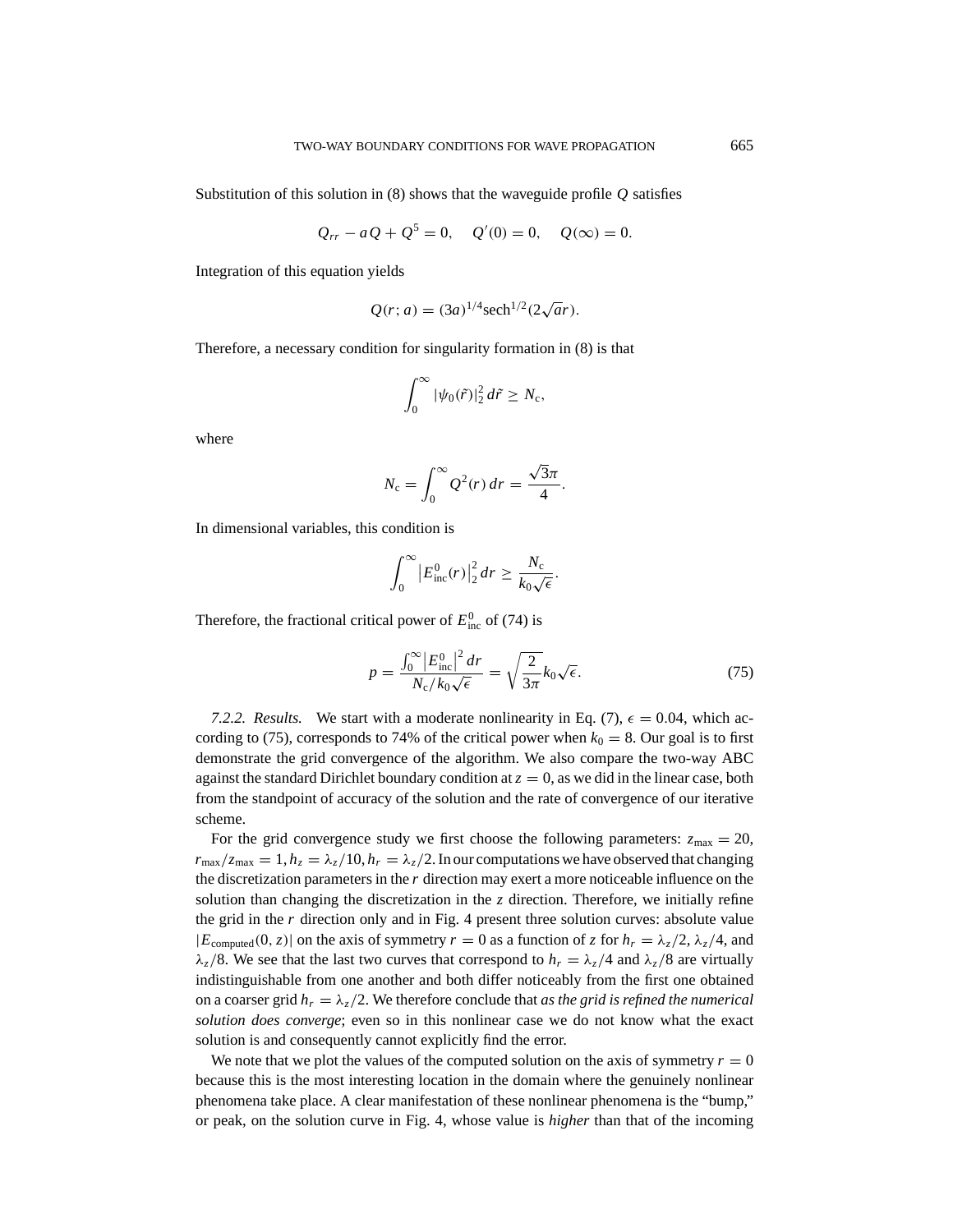

**FIG. 4.** Grid convergence for  $\epsilon = 0.04$ ,  $z_{\text{max}} = 20$ ,  $r_{\text{max}}/z_{\text{max}} = 1$ ,  $h_z = \lambda_z/10$ , for  $h_r = \lambda_z/2$  (solid line),  $h_r = \lambda_z/4$  (dotted line), and  $h_r = \lambda_z/8$  (dashed line).

wave  $E_{\text{inc}}^0(0) = 1$ . Clearly, in the absence of nonlinear effects (i.e.,  $\epsilon = 0$ ), an unfocused input beam, such as (74), would simply diffract while propagating to the right, i.e., toward large *z*'s, with its maximum amplitude monotonically decreasing. The amplification of the incoming signal due to the nonlinear response of the medium is called *self-focusing*, and is wellknown within the NLS framework.

Another interesting phenomenon, which is actually the one that our methodology has been specifically designed to capture, is *backscattering*. In the previous linear studies in Section 7.1, the extent of backscattering was predetermined by the value of *C*. To estimate the extent of backscattering in the current nonlinear case, we plot the quantity  $|E_{\text{computed}}(r, 0) - E_{\text{inc}}^0(r)|$  as a function of *r*. In Fig. 5 we show the corresponding graph for  $\epsilon = 0.04$ ,  $z_{\text{max}} = 20$ ,  $r_{\text{max}}/z_{\text{max}} = 1$ ,  $h_z = \lambda_z/10$ , and  $h_r = \lambda_z/4$ . From Fig. 5 we conclude that most backscattering occurs around the axis of symmetry  $r = 0$ , and that the magnitude of backscattering there is about 1.2% of the incoming power. Backscattering obviously accounts for the deviation of the solution curve at  $z = 0$  in Fig. 4 from the incoming signal value there, which is equal to 1.

A comprehensive grid refinement study should, of course, include refinement in the *z* direction along with the refinement in the *r* direction. In addition to the cases reported



**FIG. 5.** Backscattering for  $\epsilon = 0.04$ ,  $z_{\text{max}} = 20$ , and  $r_{\text{max}}/z_{\text{max}} = 1$ . Gridsizes:  $h_z = \lambda_z/10$  and  $h_r = \lambda_z/4$ .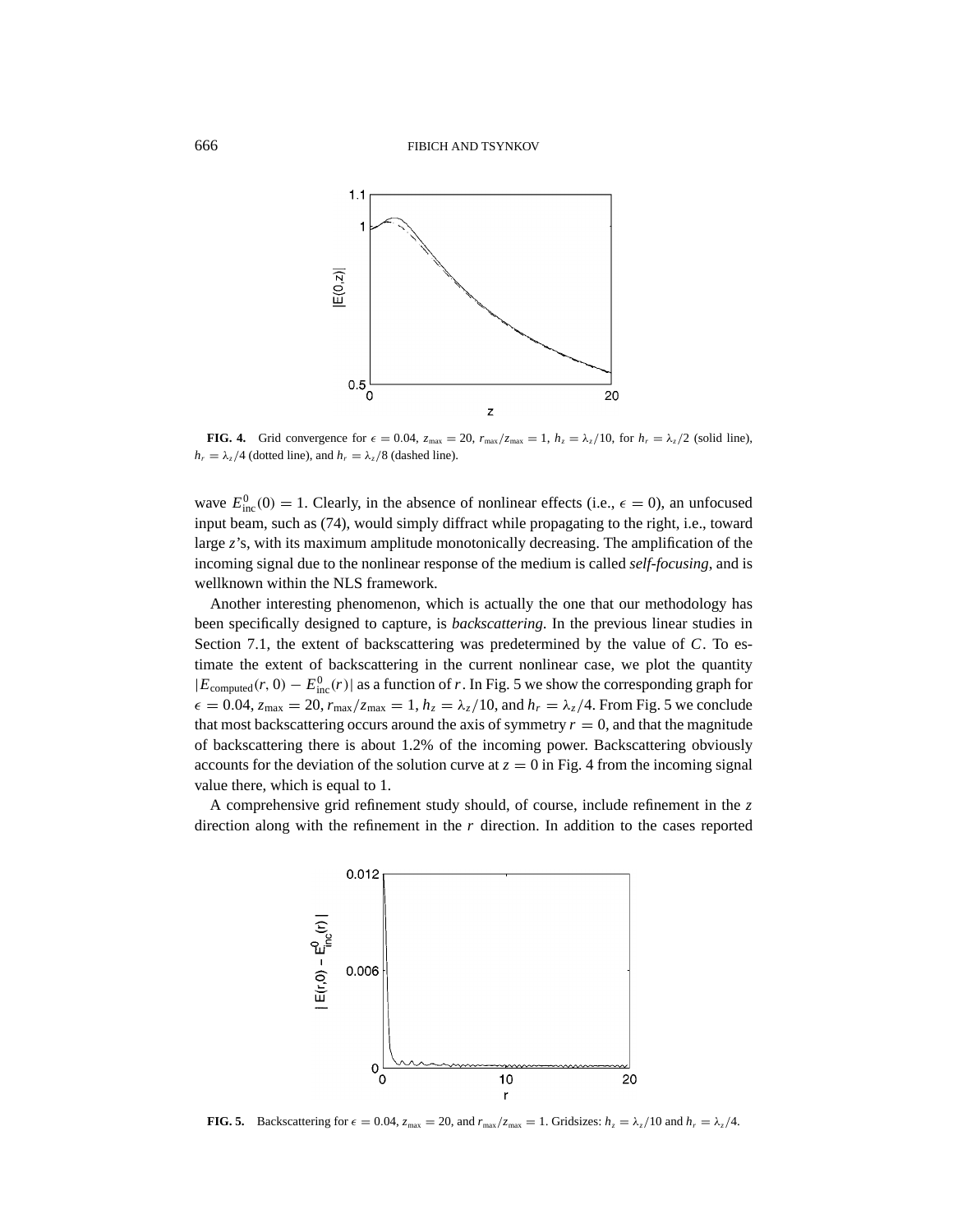| $z_{\rm max}$ | $r_{\rm max}/z_{\rm max}$ | h <sub>z</sub>             | $h_r$                     | Maximum<br>self-focusing | Maximum<br>backscattering |
|---------------|---------------------------|----------------------------|---------------------------|--------------------------|---------------------------|
| 20            |                           | $\lambda_z/10$             | $\lambda_z/4$             | 1.0136                   | 0.013                     |
| 20            |                           | $\lambda$ <sub>2</sub> /10 | $\lambda_z/8$             | 1.0129                   | 0.0128                    |
| 20            | $\overline{c}$            | $\lambda$ <sub>7</sub> /10 | $\lambda_z/4$             | 1.0135                   | 0.0128                    |
| 40            |                           | $\lambda$ <sub>7</sub> /10 | $\lambda_z/4$             | 1.0132                   | 0.0127                    |
| 20            | 1                         | $\lambda$ <sub>7</sub> /20 | $\lambda$ <sub>z</sub> /4 | 1.0124                   | 0.0112                    |
| 20            |                           | $\lambda$ , /20            | $\lambda_z/8$             | 1.0119                   | 0.0111                    |

**TABLE III** Grid Refinement and Domain Enlargement Study for  $\epsilon = 0.04$ 

previously, we have run several others, refining the grid either separately in each direction or synchronously in both directions, and also changing the size of the computational domain. Note that determining the correct, i.e., sufficiently large, size of the computational domain is important, because choosing one too small in the  $z$  direction may cause reflections from the boundary  $z = z_{\text{max}}$  (Section 7.1), and choosing a domain that is too small in the *r* direction is dangerous because the boundary  $r = r_{\text{max}}$  is reflecting and the reflections may, in fact, completely destroy the solution (we have actually observed the latter phenomenon in our computations).

Basically, the solutions that we have obtained on all grids finer than  $h_r = \lambda_z/2$ ,  $h_z =$  $\lambda$ <sub>z</sub>/10 (i.e., finer than the coarsest of the previous grids), and all domains larger than or equal to  $z_{\text{max}} = r_{\text{max}} = 20$ , are almost identical. We do not plot these solutions as they are very close to one another but rather summarize the results of our computations in Table III, in which the two key quantities for each case are presented: the maximum value of selffocusing, defined as  $\max_z |E(0, z)|$  (i.e., the peak on the curve similar to those shown in Fig. 4), and the maximum backscattering at  $z = 0$ , defined as max<sub>*r*</sub>|*E*(*r*, 0) –  $E_{inc}^0(r)$ | (i.e., the peak on the curve similar to those shown in Figs. 5 and 6).

From Table III we see that all values of maximum self-focusing we have computed on different grids and different domains differ from one another by at most 0.17%. This indicates that for the ranges of parameters (grid sizes and domain sizes) we have used, the numerical solution is already "well converged." The level of backscattering in all our simulations is between 1.1 and 1.3% of the incoming power, which again constitutes an error of only about 0.2% (relative to the maximum of the solution). One should probably regard the computational variant presented in the last row of Table III as the most accurate one because it was computed on the finest grid. The corresponding backscattering profile (for  $h_z = \lambda_z/20$ ,  $h_r = \lambda_z/8$ ) is shown in Fig. 6. We again see that this profile is practically the same as the one from Fig. 5, which corresponds to the grid twice as coarse in each direction.

We now look at the convergence histories for our numerical solutions. Let us recall that the iteration scheme we employ is nested. On the inner loop we solve a variable-coefficient linear equation, whereas on the outer loop we iterate with respect to the nonlinearity. Currently, we update the coefficient  $k^2 = k_0^2 (1 + \epsilon |E|^4)$ , i.e., make one nonlinear iteration, every ten linear iterations [i.e., in the notations of Section 4,  $\mathcal{M}(n) = 10$  in (12)]. In Figs. 7 and 8 we show the convergence histories for the two cases we have discussed already—those that correspond to the first and last rows of Table III (Figs. 7 and 8, respectively).

The actual quantity shown in Figs. 7 and 8 is the maximum absolute difference between the two consecutive iterations. The sawtooth character of both curves is accounted for by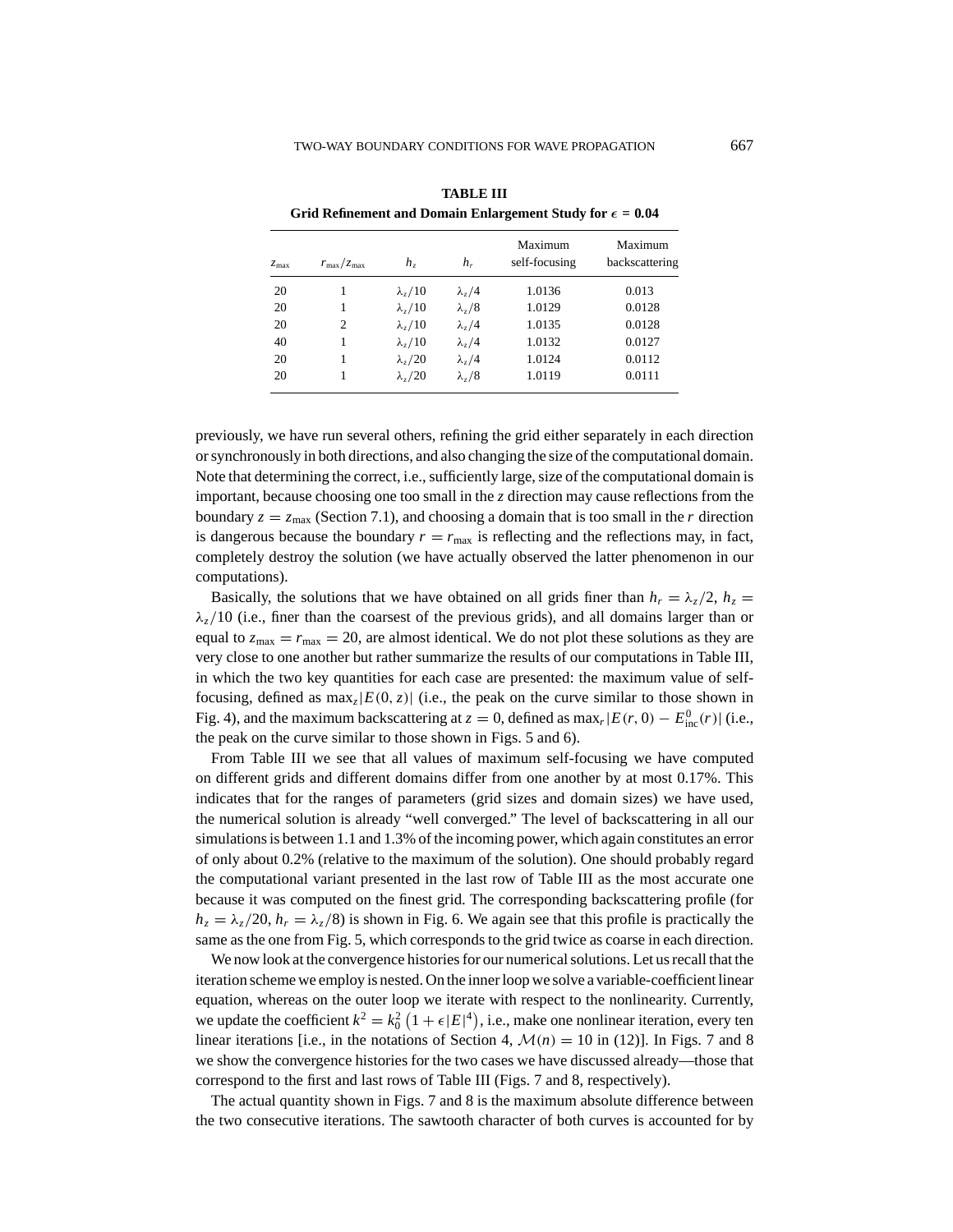

**FIG. 6.** Same as Fig. 5, but with the gridsizes  $h_z = \lambda_z/20$  and  $h_r = \lambda_z/8$ .



**FIG. 7.** Convergence of iterations for  $\epsilon = 0.04$ ,  $z_{\text{max}} = 20$ ,  $r_{\text{max}}/z_{\text{max}} = 1$ . Gridsizes:  $h_z = \lambda_z/10$  and  $h_r = \lambda_z/4$ .



**FIG. 8.** Same as Fig. 7 but with the gridsizes  $h_z = \lambda_z/20$  and  $h_r = \lambda_z/8$ .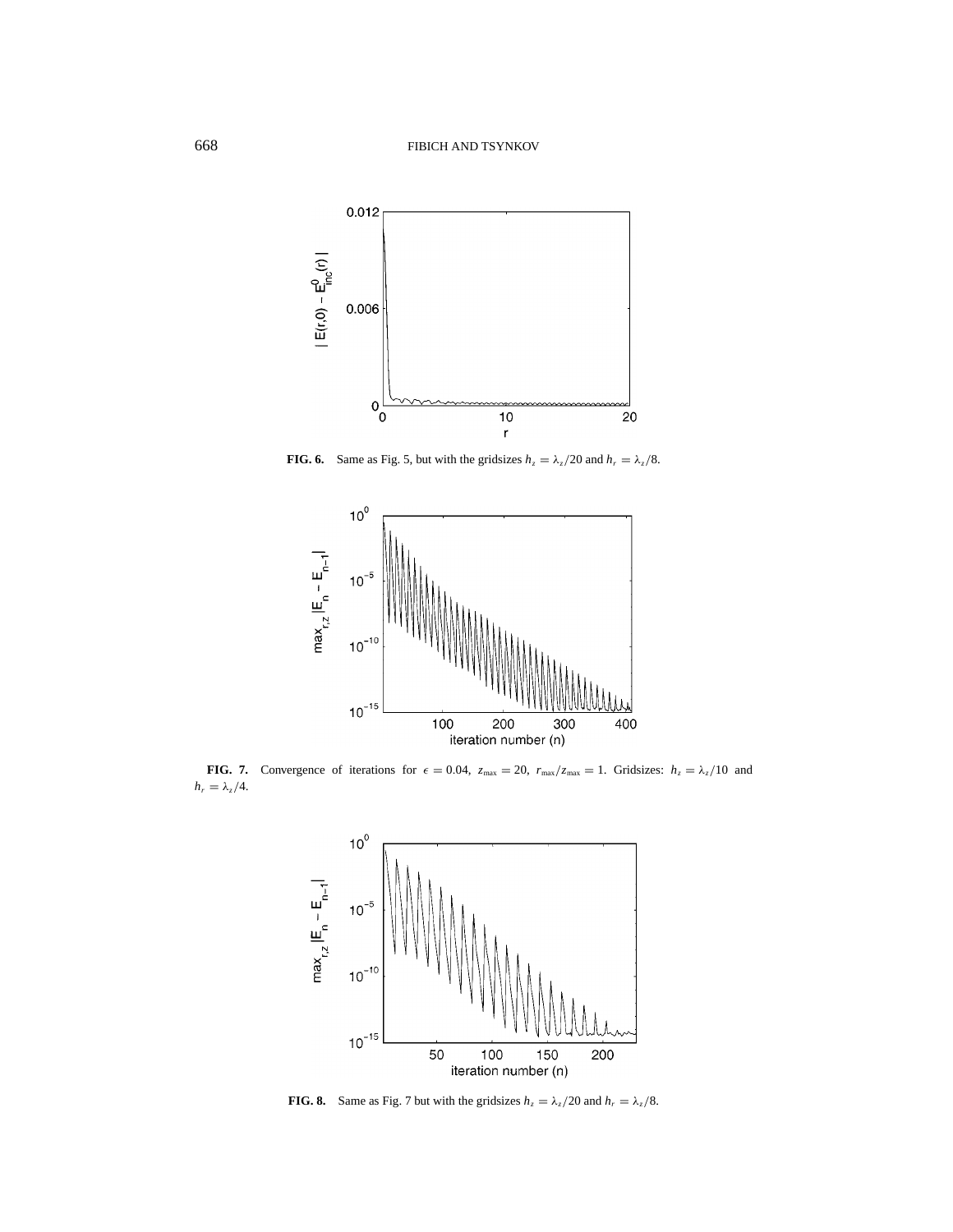the nested structure of the iterative procedure. The fast-scale decay followed by a jump back up is the convergence of linear iterations on the inner loop with subsequent update of *k*2. The slow-scale decay all the way up to machine zero corresponds to the convergence of nonlinear iterations on the outer loop.

Figures 7 and 8 demonstrate the convergence of iterations. Besides, we notice that on a finer grid (see Fig. 8), this convergence is faster (about twice as fast) than on the coarser one (see Fig. 7). In fact, we have observed in various simulations that the geometry in the *r* direction influences the rate of convergence most noticeably. The larger the domain size  $r_{\text{max}}$  and/or the finer the grid size  $h_r$ , the faster the iterations converge. As of yet, we do not have a rigorous explanation of this computational phenomenon. We can only assume that both refining the grid in the *r* direction and putting the boundary  $r = r_{\text{max}}$  further away somehow reduce the adverse influence of this reflecting boundary on the solution.

As stated at the beginning of this section, a major goal of the nonlinear simulations is to compare the performance of the new two-way ABC against that of the traditional Dirichlet boundary condition at  $z = 0$  (71). In Fig. 9 we compare the actual computed solutions with the two boundary conditions for the case that we have analyzed before:  $\epsilon = 0.04$ ,  $z_{\text{max}} = 20$ ,  $r_{\text{max}}/z_{\text{max}} = 1$ ,  $h_z = \lambda_z/10$ ,  $h_r = \lambda_z/4$ . We see a noticeable discrepancy between the two curves. The dotted line that corresponds to the Dirichlet boundary conditions is above the solid one, which corresponds to the two-way ABC. The extent of the aforementioned discrepancy is roughly equal to the level of backscattering that we have recovered previously, which is clearly a natural result.

We also compare the rates of convergence of the iterative algorithm for the two types of boundary conditions that we set at  $z = 0$ . The convergence history for the two-way ABC is shown in Fig. 7; the convergence history for the Dirichlet boundary conditions is shown in Fig. 10. We see that the convergence with the two-way ABCs is about 1.5 times faster than that with the Dirichlet boundary conditions, which presents another advantage of using the new methodology. Let us mention that the phenomenon of convergence speedup for iterative solvers caused by the application of highly accurate nonlocal ABCs (similar to those developed in this paper) has been noticed previously by several authors, although in completely different settings primarily associated with fluid flow computations; see [34].



**FIG. 9.**  $|E_{\text{computed}}(0, z)|$  for the two-way ABC (solid) and for the Dirichlet boundary conditions (dots).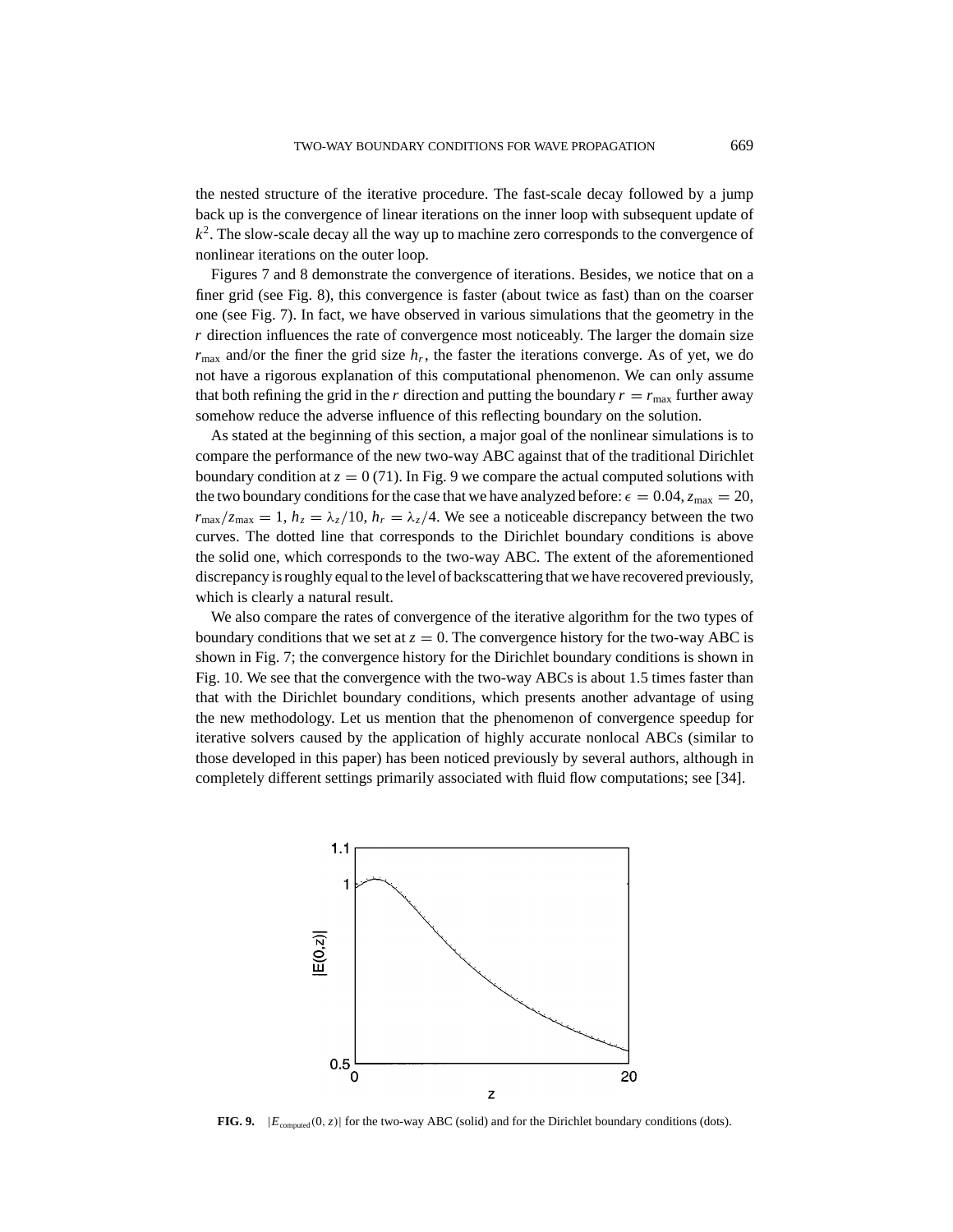

**FIG. 10.** Same as Fig. 7, with the Dirichlet boundary condition at  $z = 0$ .

We now consider the case  $\epsilon = 0.06$ , for which the input beam power is 90% of the critical power. Basically, the results have the same qualitative features as for the case  $\epsilon = 0.04$ . In particular, the convergence of iterations is faster for finer grids and larger computational domains, as well as for the two-way ABC compared with the traditional Dirichlet boundary condition at  $z = 0$ . Moreover, we note that for  $\epsilon = 0.06$  some cases with the Dirichlet boundary condition did not converge at all.

In Fig. 11a, we plot the on-axis amplitude raised to the power 4 for the domain of the same size as corresponds to Fig. 4 (but with a finer grid). We plot this particular quantity



**FIG. 11.**  $|E_{\text{computed}}(0, z)|^4$  for  $\epsilon = 0.06$ ,  $h_z = \lambda_z/20$ ,  $h_r = \lambda_z/8$ ,  $r_{\text{max}}/z_{\text{max}} = 1$ . (a)  $z_{\text{max}} = 20$ ; (b)  $z_{\text{max}} = 40$ .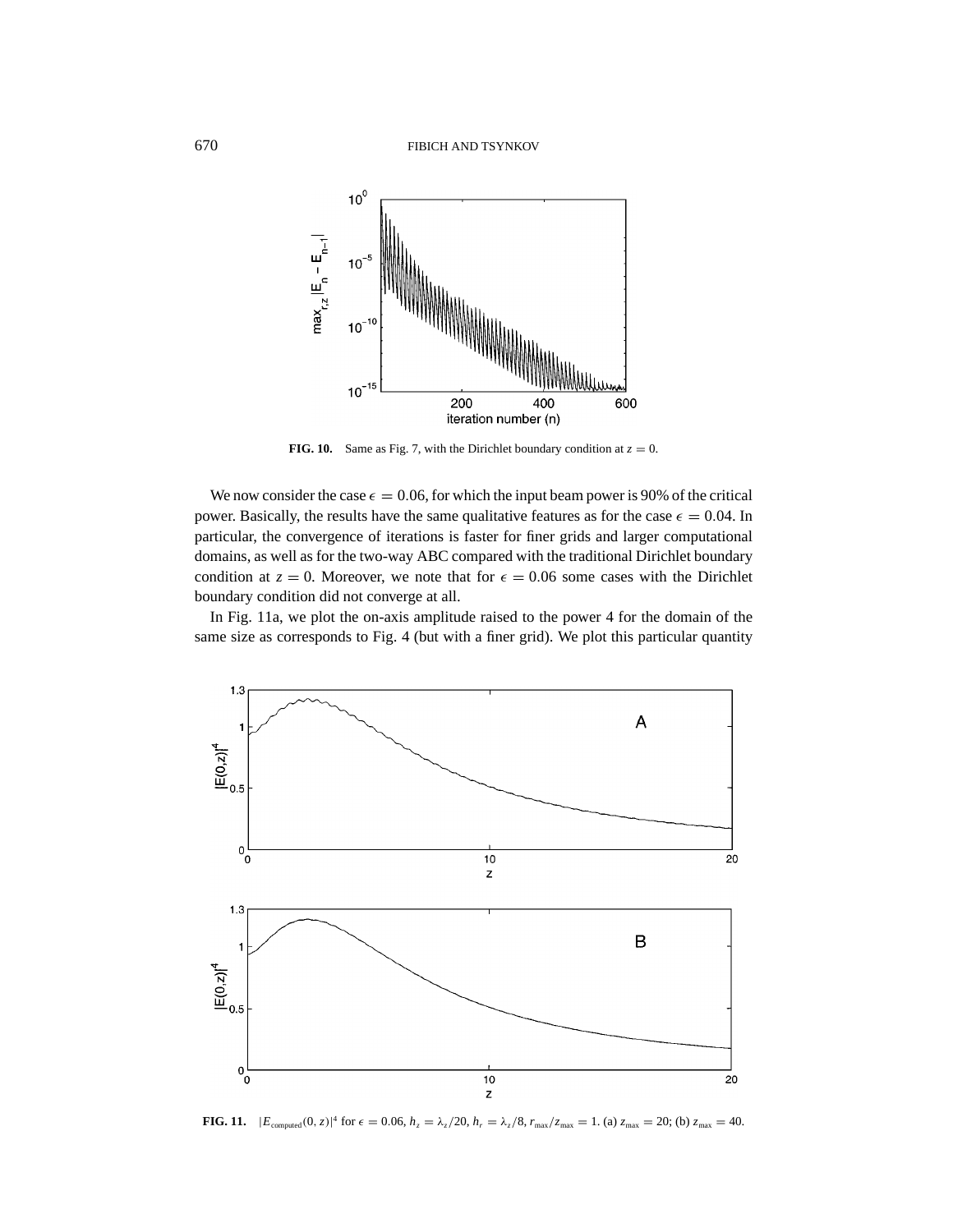

**FIG. 12.**  $|E_{\text{computed}}(0, z)|$  for  $\epsilon = 0.06$ ,  $h_z = \lambda_z/20$ ,  $h_r = \lambda_z/8$ ,  $r_{\text{max}}/z_{\text{max}} = 1$ . Solid line— $z_{\text{max}} = 20$ ; dotted  $line-z_{max} = 40$ .

because it is the one that controls the relative magnitude of nonlinearity, which is crucial for our study, and it also allows us to see most clearly that the solution for  $z_{\text{max}} = 20$  has small oscillations throughout the domain, which are reminiscent of those seen in Fig. 3. In order to verify that these oscillations are indeed due to the right boundary  $z = z_{\text{max}}$  being placed too close, we reran the same simulation but with the right boundary located at twice the previous distance, i.e.,  $z_{\text{max}} = 40$ . The corresponding profile of  $|E_{\text{computed}}(0, z)|^4$  is shown in Fig. 11b, but only for the half of the new range from  $0 \le z \le 20$ , to make the scale the same as that in Fig. 11a. From Fig. 11b we see that in the case  $z_{\text{max}} = 40$  the little wiggles have almost disappeared, suggesting that this is indeed a numerical artifact, rather than a true physical phenomenon. Apart from the little wiggles, the two solutions seem to be identical, as Fig. 12 indicates.

The explanation for the appearance of the small wiggles throughout the domain when the right boundary is too close is the same as in the linear case, namely, that in order for the ABC at  $z_{\rm max}$  to perform well,  $\epsilon|E|^4$  should be sufficiently small there so that  $k^2\approx k_0^2$  with sufficient accuracy. Therefore, at higher  $\epsilon$ , one needs more decay in  $|E|^4$  for this approximation to hold. On top of that, at higher powers self-focusing is stronger, implying that  $|E|^4$  would decay slower in *z*. This, in turn, means that we may need to use larger and larger domains at higher powers, otherwise, the quality of the computed solution will deteriorate. Besides, the convergence rate of our iterations may also be affected by the location of the boundary  $z = z_{\text{max}}$ . For higher powers on those domains we have considered it becomes prohibitively slow (if there is convergence at all). This is why, at present, we could not go above  $\epsilon = 0.06$ . We should note, however, that besides enlarging the domain, changing the iterative algorithm itself to a more efficient one may alleviate the aforementioned problem. This issue will be studied in the future.

The results of the grid convergence study for  $\epsilon = 0.06$  are summarized in Table IV. Comparison of Table III with Table IV shows that as the input power increases (relative to the critical power), more energy gets backscattered and the self-focusing peak becomes higher, which is expected from physical considerations.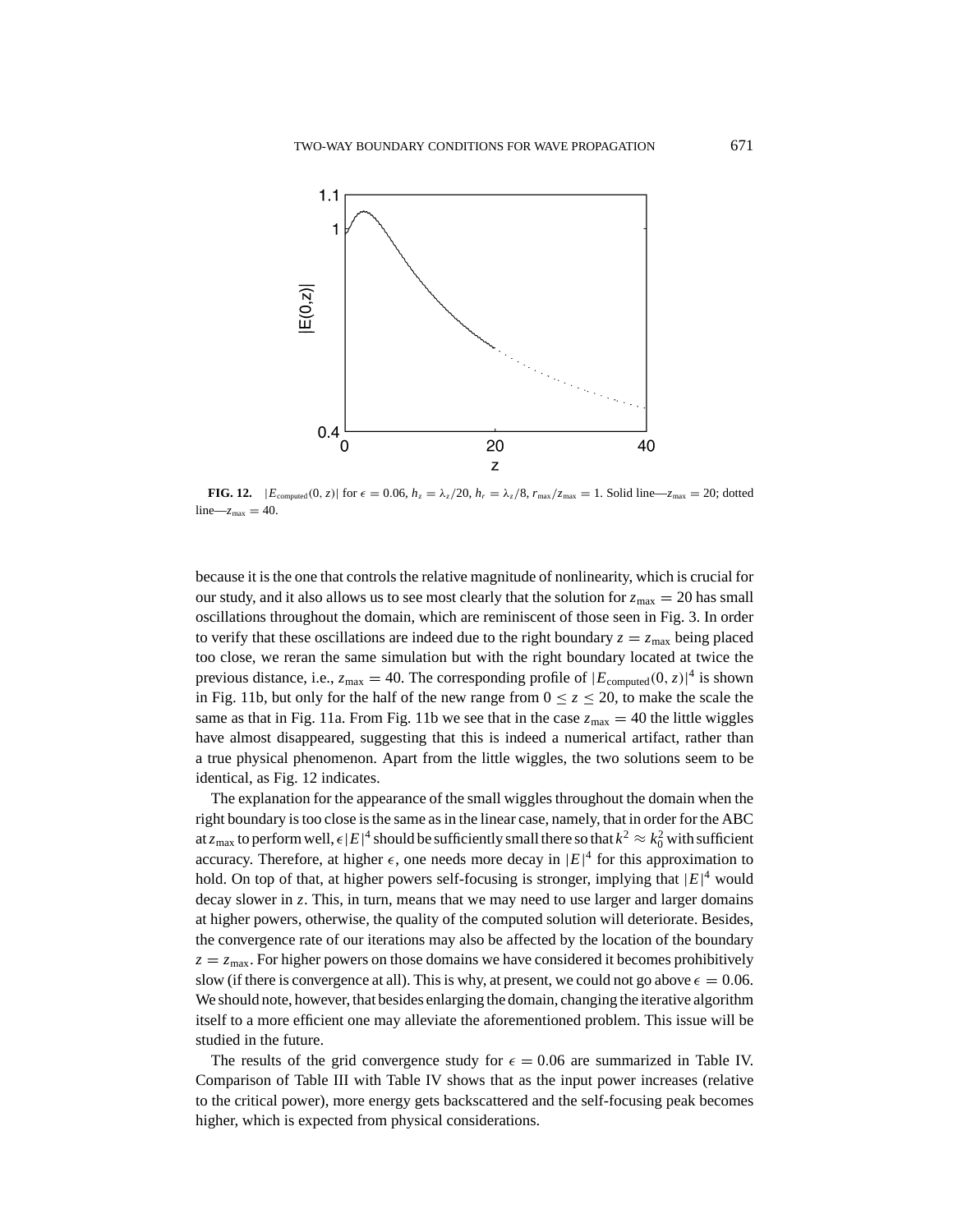| $z_{\rm max}$ | $r_{\rm max}/z_{\rm max}$ | h <sub>z</sub>             | $h_r$                      | Maximum<br>self-focusing | Maximum<br>backscattering |
|---------------|---------------------------|----------------------------|----------------------------|--------------------------|---------------------------|
| 20            |                           | $\lambda$ <sub>z</sub> /10 | $\lambda$ <sub>z</sub> /4  | 1.0567                   | 0.0188                    |
| 20            |                           | $\lambda$ , /20            | $\lambda_z/8$              | 1.0528                   | 0.0188                    |
| 20            |                           | $\lambda$ <sub>7</sub> /20 | $\lambda$ <sub>z</sub> /16 | 1.0526                   | 0.0188                    |
| 20            | 2                         | $\lambda$ <sub>7</sub> /20 | $\lambda_z/8$              | 1.0527                   | 0.0188                    |
| 20            |                           | $\lambda$ <sub>z</sub> /40 | $\lambda_z/8$              | 1.0518                   | 0.0179                    |
| 40            |                           | $\lambda$ , /20            | $\lambda_z/8$              | 1.0512                   | 0.0173                    |

**TABLE IV Grid Refinement and Domain Enlargement Study for**  $\epsilon = 0.06$ 

#### **8. DISCUSSION**

In this section we briefly describe the approaches that have been used previously in the literature for solving similar problems. We then discuss the motivation behind making some particular choices when constructing our algorithm, present the conclusions, and outline directions for future research.

## 8.1. *Previous Approaches for Solving the NLH*

Feit and Fleck [7] solved the NLH by splitting the wave into its forward and backward components and solving only for the forward propagating part. Under this approach it was assumed that the "transverse variation in [k] is sufficiently small." As for backscattering, their algorithm "removes power that cannot propagate in the forward direction without accounting explicitly for where it goes" [7]. Akhmediev and collaborators [1, 2] solved an initial-value problem which can be viewed as a "modified" NLH. However, they neglected the  $\psi_{z}$  term, as well as backscattering.

In contrast to the aforementioned approaches, in this paper we solve the Helmholtz equation as a true "unabridged" boundary-value problem. By doing that, we can account correctly for the backscattering, without introducing any adhoc assumptions, the validity of which is unclear.

#### 8.2. *Discontinuity at the Interface*  $z = 0$

In the current study we consider the simplest possible model for the interface  $z = 0$ , where we assume that this interface is nonreflecting, i.e., the wavenumber  $k$  is continuous across  $z = 0$  (Section 2.1). From the standpoint of physics this is, of course, not necessarily true. For example, an incoming laser beam traveling through air which impinges on a water interface would be partially reflected, due to the difference in the (linear) index of refraction between air and water. The easiest way to incorporate the discontinuity in  $k$  at  $z = 0$  into the model would be to do that for the linear constant-coefficient Eq. (12) in the framework of the iteration scheme, as we do all other boundary conditions. After the transverse Fourier transform, we obtain a collection of one-dimensional Helmholtz equations. For each of the latter, the application of the standard elliptic interface conditions, which for the secondorder equations are the continuity of the solution and its flux across the interface, yields the standard expressions for the reflection and transmission coefficients, once the incoming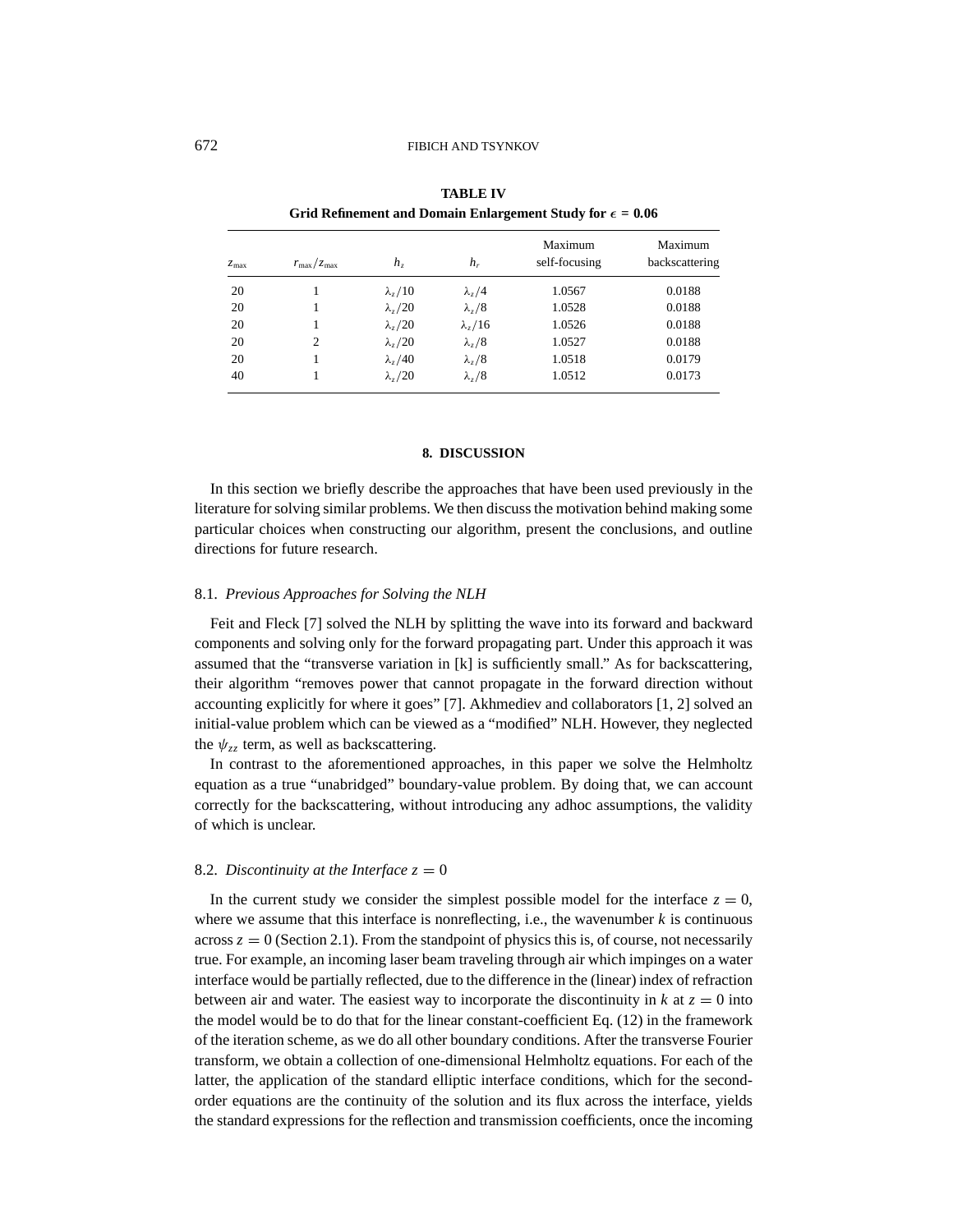wave is given. If we want to use the transmitted wave (i.e., already past the interface) as the primary data for the problem, the same expressions will yield the amount of reflection and the original incoming signal. Moreover, they will also apply to treating the possible reflection of the backscattered waves by the interface  $z = 0$ .

## 8.3. *Nonlinear Iterations*

The primary motivation behind our choice of the nonlinear iteration scheme (see Section 4) was its simplicity. We note that Eqs. (9), (10) have been obtained by simply freezing the nonlinear term rather than differentiating it in the sense of Frechet. For complexvalued solutions  $E$  (which is the case in our study), the nonlinearity in Eq. (7) is obviously nondifferentiable and consequently, the direct implementation of Newton's method is not possible. However, as mentioned by Bayliss [3], Newton-type iterations may still apply to Eq. (7) if it is solved separately for the real and imaginary components of *E*. We did not try to implement this idea in the current study. We acknowledge, however, that among the different parts of our algorithm the nonlinear iteration scheme is apparently the primary candidate for improvements in order to achieve convergence with higher input power, i.e., for larger  $\epsilon$ .

#### 8.4. *Linear Solver*

The solver that we employ for the variable-coefficient linear Helmholtz equation is also iterative and fits as the inner loop of the overall nonlinear solver. This choice is, of course, by no means unique. In general, one can solve the linear Helmholtz equation with variable coefficients using a variety of other methods, such as the Ricatti method [18]. A recent review by Turkel of different approaches for solving the linear Helmholtz equation can be found in [35]. We note, however, that combining a Helmholtz solver with global ABCs, and in particular, a two-way ABC of the type constructed in this paper, presents a rather difficult task, since the speed of propagation of plane waves in the *z* direction depends on their transverse wavenumber. Indeed, most of the solvers available in the literature deal with simpler boundary conditions, such as those of the Dirichlet type. The solver that we have constructed involves a direct inversion of the constant-coefficient operator on every iteration using the separation of variables. This approach, as mentioned, is most natural for incorporating global ABCs into the model.

## 8.5. *Fourth-Order Scheme*

In this study we chose a fourth-order method, rather than a conventional second-order one, for our simulations. The motivation behind this choice is, in fact, standard, and relies primarily on the possibility of having less points per wavelength and accordingly reducing the required overall grid dimension for a given level of accuracy. Besides, our numerical simulations corroborate that the extent of backscattering in the model we study is indeed small. In such cases, i.e., when the interesting phenomenon is small in magnitude compared to the background, it is generally acknowledged that higher order methods perform better than lower order ones.

We note in this connection that the construction of one-way discrete Helmholtz equations and radiation ABCs for a second-order scheme would be conceptually the same as the construction described in Section 6 but substantially less cumbersome in both derivation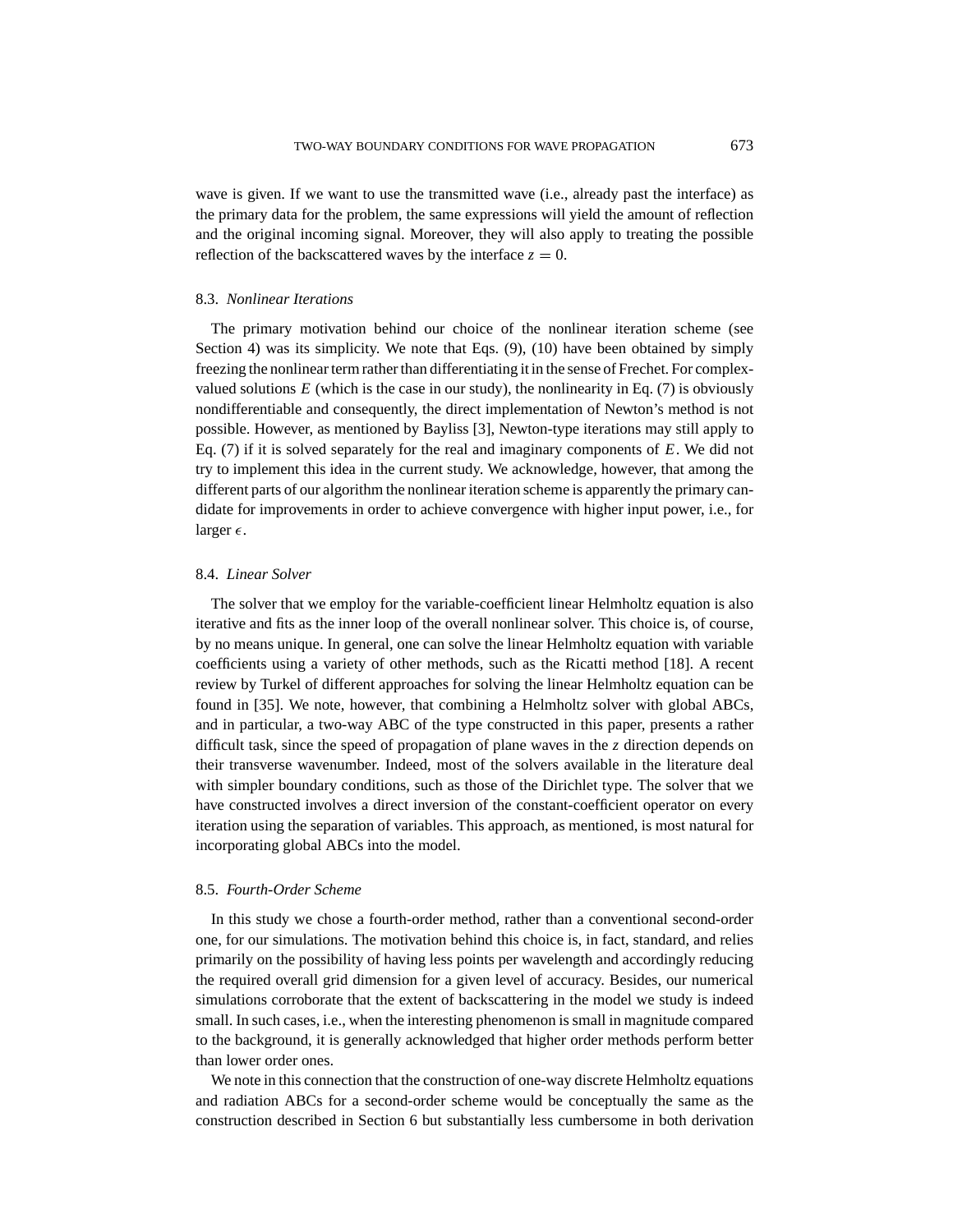and implementation, as it would not require taking care of an extra pair of evanescent waves. However, having a higher order method justifies, in our opinion, the additional work invested in obtaining the more sophisticated ABCs.

## 8.6. *Discrete Implementation*

The implementation in this study of both the conventional radiation boundary condition at  $z = z_{\text{max}}$  and the two-way ABC at  $z = 0$ , is done after the continuous problem has been replaced with a discretized finite-difference formulation. The "fully discrete" approach that we have adopted is quite different from the more common technique of deriving continuous ABCs and subsequently discretizing them; see [34]. The advantage of working completely at the discrete level is that discretizing (20) may be nontrivial, especially in the framework of a higher order method. Another advantage of building the ABCs at the discrete level is the "automatic" well-posedness of the resulting formulation. As mentioned, the corresponding solvability and well-posedness analysis for general one-dimensional systems of finite-difference equations can be found in [14, 23]. To the best of our knowledge, the proposed full-fledged discrete construction of the two-way ABCs for a higher order finite-difference scheme is unique.

#### 8.7. *Time-Dependence*

In the present study we have focused on the nonlinear Helmholtz equation (NLH), which models the propagation of stationary (cw) laser beams in a Kerr medium. It is important to note that from the standpoint of physics, the natural formulation of the Kerr effect is a cubic nonlinearity in the time-harmonic framework described by the NLH (4) and, accordingly, a nonlinear convolution for time-dependent problems (of propagation of laser *pulses*) (see [4]) rather than the other way around. As mentioned, the NLS in nonlinear optics is derived from the NLH under the paraxial approximation; see Section 3. Therefore, our results can be used to assess, for example, the effect of nonparaxiality and that of backscattering on soliton propagation in the one-dimensional cubic NLS. We reemphasize that the "dynamic" NLS (6a) in nonlinear optics describes stationary propagation, since the axial coordinate variable *z* plays the role of "time" (recall that the initial condition (6b) is prescribed at  $z = 0$ for all  $0 \le r \le \infty$ ).

In nonstationary models that are used in nonlinear optics for propagation of laser pulses, one can formally consider time as an additional spatial variable, because the field intensity ("initial condition") is prescribed at  $z = 0$  for all  $0 \le r < \infty$  and all  $-\infty < t < \infty$ . In that case, the extension of our methodology is straightforward. Solving "genuine" timedependent problems in other nonlinear wave models can, of course, present a significant independent interest. Without delving into details, we mention that construction of accurate ABCs for time-dependent problems is often more demanding (both theoretically and computationally) than for similar steady-state or time-harmonic problems. An approach to constructing accurate global fully discrete ABCs for time-dependent wave propagation problems is presented in [27, 28].

## 8.8. *Conclusions*

In the current paper we have developed and implemented a fourth-order finite-difference method for solving the nonlinear scalar Helmholtz equation that accounts for the phenomena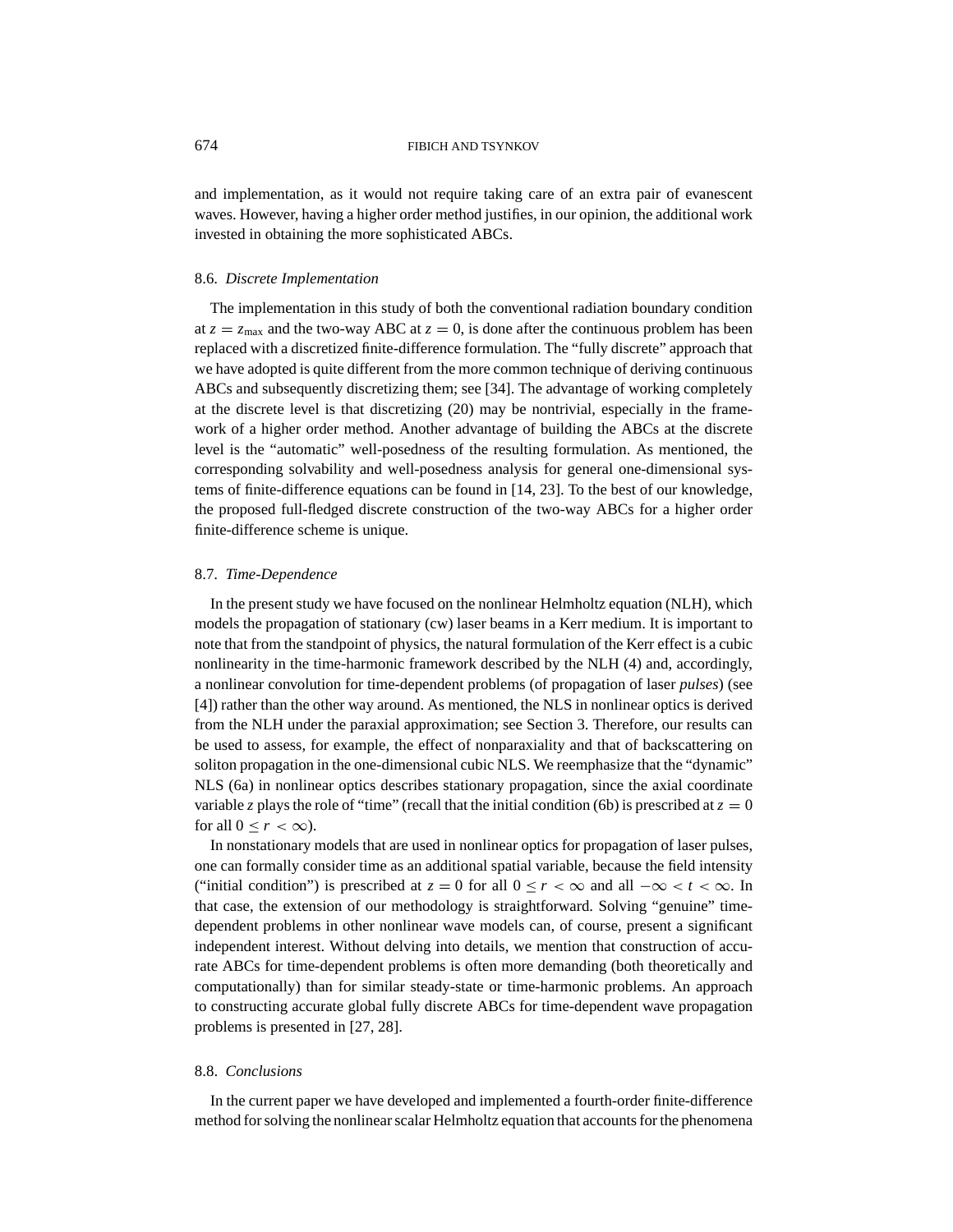of self-focusing and backscattering. The method is supplemented by the highly accurate global ABCs that make the external artificial boundaries fully transparent for all outgoing waves (including the backscattered waves) and at the same time are capable of correctly prescribing the incoming signal at the outer boundary of the computational domain. To the best of our knowledge this is the first attempt ever to construct global ABCs that possess the foregoing two-way capability.

The fourth-order grid convergence of the method has been directly verified by solving model linear problems. In the presence of backscattering, the new method clearly outperforms a traditional technique based on the Dirichlet boundary condition. We have also conducted a comprehensive experimental study of the nonlinear case in the regime where the input power is below the critical one for blowup. As with the linear case, this study corroborates the convergence of the method and its superiority over the traditional approach.

The new method allows for a systematic quantitative study of backscattering in nonlinear self-focusing. To the best of our knowledge, this is the first study that allows, for example, a calculation of the actual extent of backscattering, its dependence on the input power, etc. As mentioned, the new extended capabilities are accounted for by the fact that, unlike previous studies, we solve the NLH as a true nonlinear boundary-value problem, without introducing any simplifying assumptions on the continuous level prior to the discretization. Therefore, the only error that we are actually left with is the truncation error associated with the discrete approximation of derivatives.

#### 8.9. *Future Work*

In this paper we have developed a new numerical methodology for solving the true boundary-value problem for the NLH. We believe that our approach can be extended to address various other issues that are not covered by the present study. For example, it is interesting to conduct a systematic comparison of NLH simulations with the corresponding NLS simulations. Such a comparison would enhance our understanding of the role of nonparaxiality and backscattering. It is also interesting to compare our NLH simulations with earlier approaches for solving the NLH, which did not treat the NLH as a true boundaryvalue problem. In addition, future studies should attempt to go above the critical power for blowup. If successful, this would provide strong support for the current belief that there is no blowup in the presence of nonparaxiality.

In this study we have primarily focused on the NLH which corresponds to the critical NLS. However, our numerical approach can be applied for both subcritical NLS (e.g., calculating the amount of backscattering for solitons), as well as the supercritical case.

We finally note that the nonlocal homogeneous radiation ABC at  $z = z_{\text{max}}$ , as well as the nonlocal nonhomogeneous two-way ABC at  $z = 0$ , can be cast into the general framework of pseudo-differential boundary equations and projection operators of Calderon's type (the Calderon equation in the case of the two-way ABC will be nonhomogeneous as well) and the difference potentials method by Ryaben'kii; see [5, 20, 24–26, 29]. This, in particular, may allow considering curvilinear outer boundaries if necessary, as opposed to only linear boundaries considered in the current study. Besides, such a reformulation will be generally useful from the standpoint of understanding the fundamental connections between global ABCs of various types that appear in the scientific computing literature.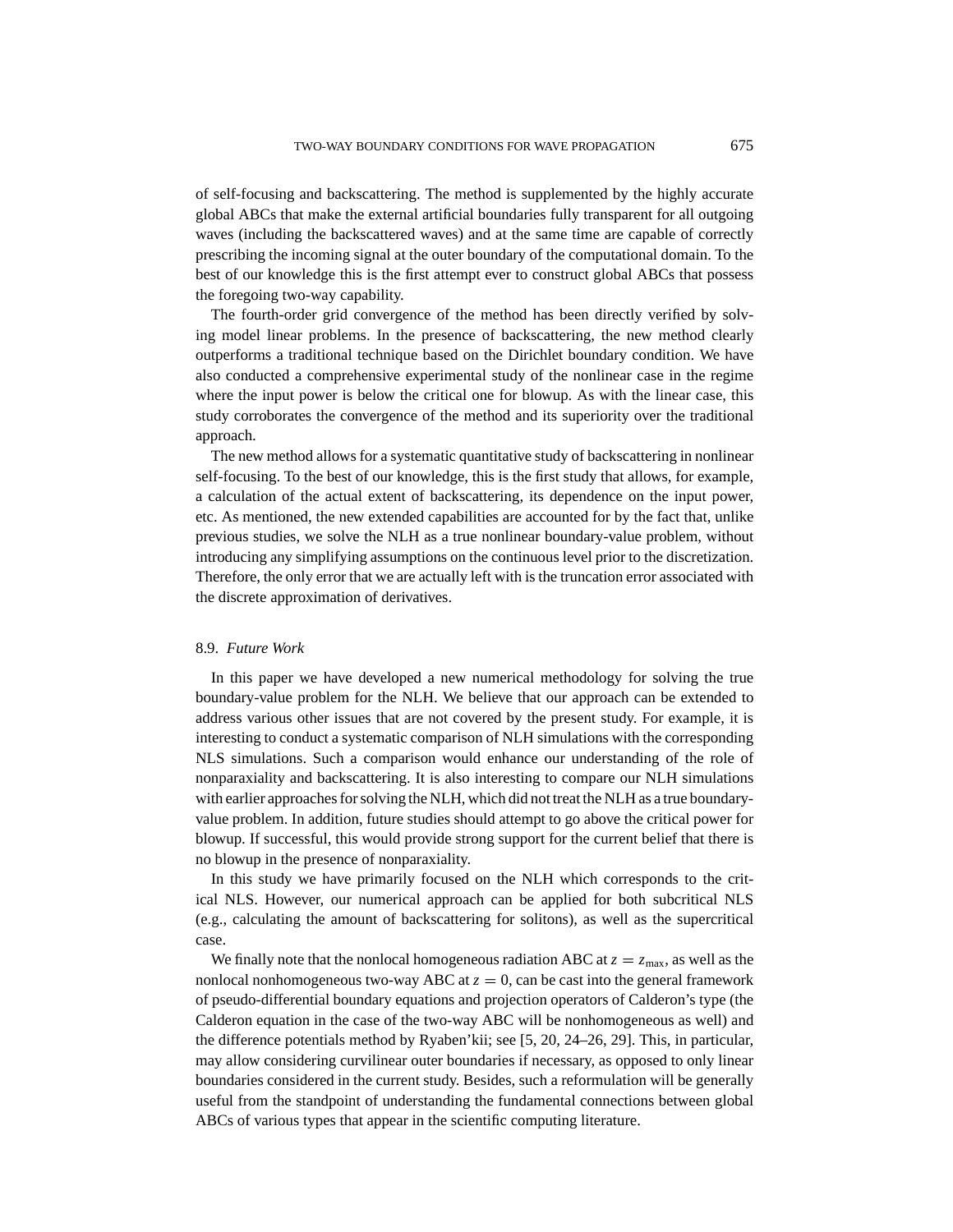#### **ACKNOWLEDGMENTS**

We acknowledge useful discussions with A. Bayliss, G. Eskin, J. B. Keller, G. Papanicolaou, P. Petropoulos, E. Turkel, and X. P. Wang. We also thank the reviewers of the paper for their helpful comments.

#### **REFERENCES**

- 1. N. Akhmediev, A. Ankiewicz, and J. Soto-Crespo, Does the nonlinear Schrödinger equation correctly describe beam propagation?, *Opt. Lett.* **18**, 411 (1993).
- 2. N. Akhmediev and J. Soto-Crespo, Generation of a train of three-dimensional optical solitons in a self-focusing medium, *Phys. Rev. A* **47**, 1358 (1993).
- 3. A. Bayliss, personal communication, 2000.
- 4. R. Boyd, *Nonlinear Optics* (Academic Press, Boston, 1992).
- 5. A. P. Calderon, Boundary-value problems for elliptic equations, in *Proceedings of the Soviet–American Conference on Partial Differential Equations at Novosibirsk* (Fizmatgiz, Moscow, 1963), pp. 303–304.
- 6. L. Collatz, *The Numerical Treatment of Differential Equations*, 3rd ed. (Springer-Verlag, Berlin, 1960).
- 7. M. Feit and J. Fleck, Beam nonparaxiality, filament formation, and beam breakup in the self-focusing of optical beams, *J. Opt. Soc. Am. B* **5**, 633 (1988).
- 8. G. Fibich, *Self-Focusing in the Nonlinear Schrödinger Equation for Ultrashort Laser–Tissue Interactions*, Ph.D. thesis (Courant Institute, New York University, 1994).
- 9. G. Fibich, Small beam nonparaxiality arrests self-focusing of optical beams, *Phys. Rev. Lett.* **76**, 4356 (1996).
- 10. G. Fibich and G. Papanicolaou, Self-focusing in the perturbed and unperturbed nonlinear Schrödinger equation in critical dimension, *SIAM J. Appl. Math.* **60**, 183 (1999).
- 11. G. Fibich and G. Papanicolaou, A modulation method for self-focusing in the perturbed critical nonlinear Schrödinger equation, *Phys. Lett. A* 239, 167 (1998).
- 12. D. Givoli and I. Patlashenko, Finite element schemes for nonlinear problems in infinite domains, *Int. J. Numer. Meth. Eng.* **42**, 341 (1998).
- 13. D. Givoli and I. Patlashenko, Finite-element solution of nonlinear time-dependent exterior wave problems, *J. Comput. Phys.* **143**, 241 (1998).
- 14. S. K. Godunov and V. S. Ryaben'kii, Canonical forms of systems of ordinary linear difference equations with constant coefficients, *U.S.S.R. Comput. Math. and Math. Phys.* **3**, 281 (1963).
- 15. S. K. Godunov and V. S. Ryaben'kii, *Difference Schemes* (North-Holland, Amsterdam, 1987).
- 16. P. Kelley, Self-focusing of optical beams, *Phys. Rev. Lett.* **15**, 1005 (1965).
- 17. J. B. Keller, personal communication, 2000.
- 18. Y. Y. Lu and J. R. McLaughlin, The Riccati method for the Helmholtz equation, *J. Acoust. Soc. Am.* **100**, 1432 (1996).
- 19. V. Malkin, On the analytical theory for stationary self-focusing of radiation, *Physica D* **64**, 251 (1993).
- 20. S. G. Mikhlin, N. F. Morozov, and M. V. Paukshto, *The Integral Equations of the Theory of Elasticity* (Teubner, Stuttgart, 1995).
- 21. A. Newell and J. Moloney, *Nonlinear Optics* (Addison-Wesley, Redwood City, CA, 1992).
- 22. I. Patlashenko and D. Givoli, A numerical method for problems in infinite strips with irregularities extending to infinity, *Numer. Meth. Partial Differential Eq.* **14**, 233 (1998).
- 23. V. S. Ryaben'kii, Necessary and sufficient conditions for good definition of boundary value problems for systems of ordinary difference equations, *U.S.S.R. Comput. Math. and Math. Phys.* **4**, 43 (1964).
- 24. V. S. Ryaben'kii, Boundary equations with projections, *Russ. Math. Surv.* **40**, 147 (1985).
- 25. V. S. Ryaben'kii, *Difference Potentials Method for Some Problems of Continuous Media Mechanics* (Nauka, Moscow, 1987). In Russian.
- 26. V. S. Ryaben'kii, Difference potentials method and its applications, *Math. Nachr.* **177**, 251 (1996).
- 27. V. S. Ryaben'kii, S. V. Tsynkov, and V. I. Turchaninov, Long-time numerical computation of wave-type solutions driven by moving sources, *Appl. Numer. Math.*, to appear.